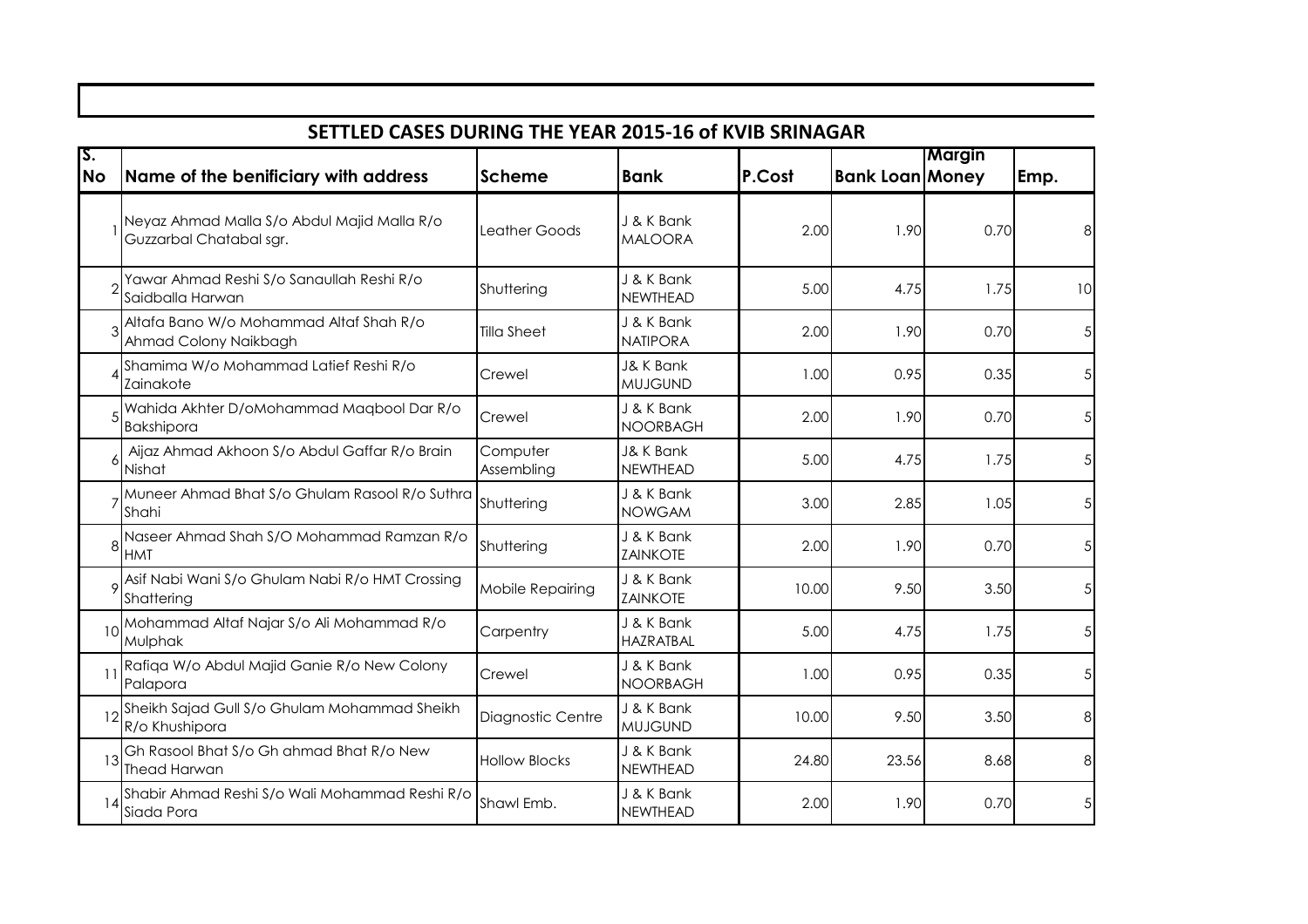|    | Siraj-ud-din Reshi S/o Abdul GaNI Reshi R/o<br>Khember Harwan Srinagar                   | Shawl Emb.              | J & K Bank<br><b>HABBAK</b>                | 2.00   | 1.90  | 0.70  |     |
|----|------------------------------------------------------------------------------------------|-------------------------|--------------------------------------------|--------|-------|-------|-----|
| 16 | Shabir Ahmad Hajam S/o Ali Mohammad Hajam<br>R/o Zoonimar Tangmarg Sgr                   | Shawl Emb.              | J & K Bank<br><b>NOORBAGH</b>              | 2.00   | 1.90  | 0.70  | 6   |
|    | Abdul Rashid Ganaie S/o Abdul Gaffar Ganaie R/o<br>Gulshan pora Malroo Sgr               | Ari-Work                | J & K Bank<br><b>MALOORA</b>               | 1.00   | 0.95  | 0.35  |     |
| 18 | Ghulam Ahmad Dar S/o Abdul Gaffar Dar R/o<br>Malroo Sgr                                  | Sozni                   | J & K Bank<br><b>MALOORA</b>               | 2.00   | 1.90  | 0.70  | 5   |
|    | Munasir Bashir Bhat S/o Bashir Ahmad Bhat R/o<br>Solina Tulsi Bagh                       | AC service Centre       | J & K Bank<br><b>NOWGAM</b>                | 7.00   | 6.65  | 2.45  |     |
|    | MYMOONA D/o Fayaz Ahmad Kuthoo R/o<br>Chatterhama Harvan                                 | <b>Shawal Embiodery</b> | <b>PNB Bank</b><br><b>DARBAGH</b>          | 2.00   | 1.90  | 0.7   | 6   |
|    | Mohasin Ahmad Bhat S/o Mohammad Rajab Bhat<br>R/o Mufli Bagh Harvan                      | <b>Hollow Bricks</b>    | <b>PNB Bank</b><br><b>DARBAGH</b>          | 5.00   | 4.75  | 1.75  | 8   |
|    | Zuhaib Ashraf Sheikh S/o Mohammad Ashraf Sheikh Manifactering<br>R/o Mustaffabad HMT Sgr | <b>Steplizers</b>       | <b>JK Grameen</b><br><b>Bank SHALITENG</b> | 5.00   | 4.75  | 1.75  | 8   |
|    |                                                                                          |                         |                                            | 100.80 | 95.76 | 35.28 | 132 |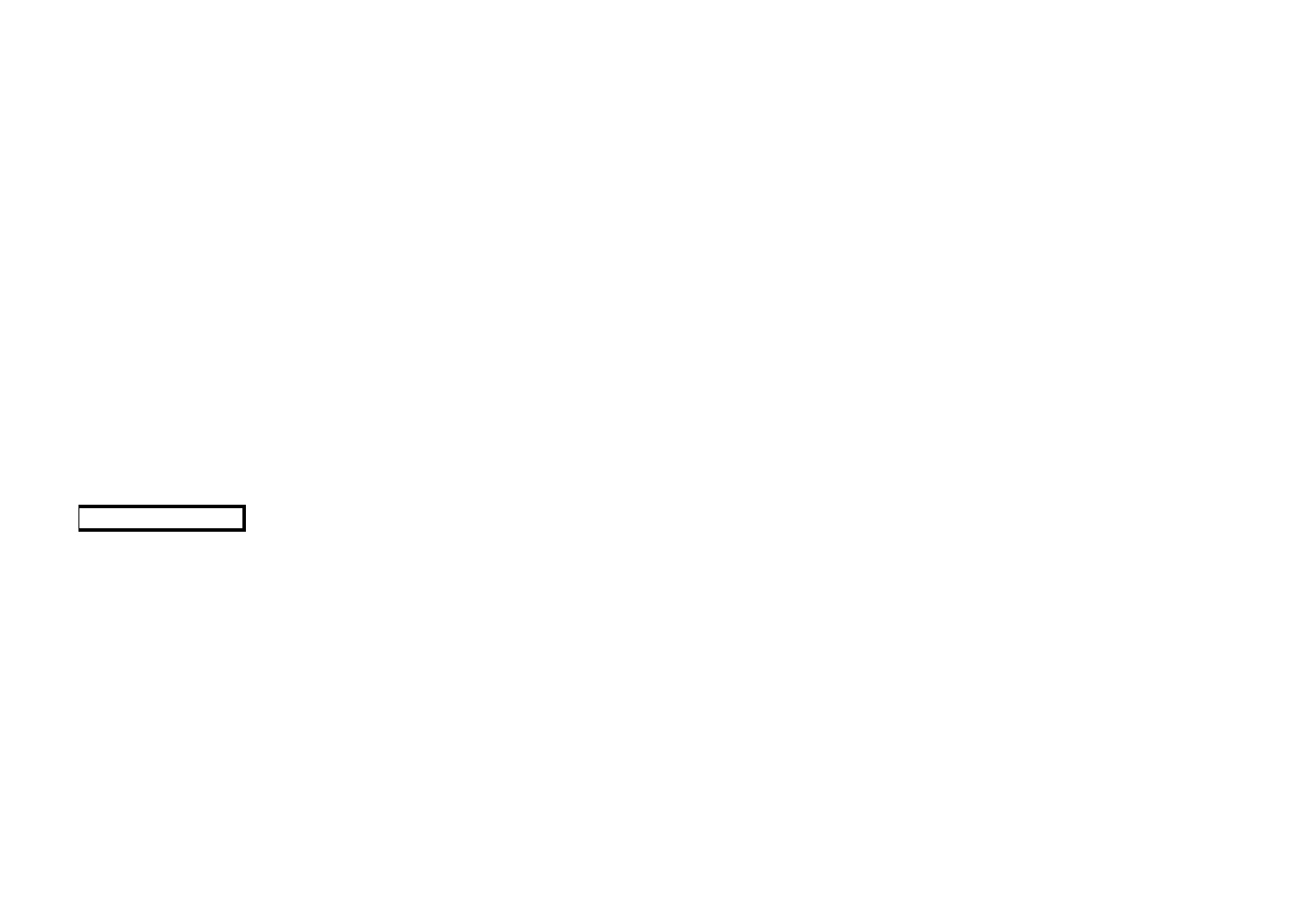|                 | SETTLED CASES DURING THE YEAR 2015-16 of KVIB GANDERBAL              |                        |                                         |        |                     |                        |                 |
|-----------------|----------------------------------------------------------------------|------------------------|-----------------------------------------|--------|---------------------|------------------------|-----------------|
|                 | S. No Name of the benificiary with address                           | <b>Scheme</b>          | <b>Bank</b>                             | P.Cost | <b>Bank</b><br>Loan | <b>Margin</b><br>Money | Emp.            |
|                 | Mohammad Arif Dar S/o Ali MOhammad Dar R/o<br>Hyder Colony Tulamulla | Tent House             | J & K Bank<br>TULLAMAULLA               | 2.00   | 1.90                | 0.70                   | 8               |
|                 | Mushtaq Ahmad Bhat S/o Gh Nabi Bhat R/o Wadipora<br>Safapora         | <b>RMG</b>             | J & K Bank<br>SAFAPORA                  | 3.00   | 2.85                | 1.05                   | 8               |
|                 | Arshid Hussain Mir S/o Ali Mohammad Mir R/O<br>Sheikhzoo             | Shawl Emb.             | J & K Bank<br><b>WAKOORA</b>            | 3.00   | 2.85                | 1.05                   | 8               |
|                 | Nazir Ahmad Kochay S/o Gh Nabi Kochay R/o<br>Garatabl Safapora       | Hiring of Taxi Shikara | <b>J&amp; K Bank</b><br><b>SAFAPORA</b> | 3.00   | 2.85                | 1.05                   | 8               |
|                 | 5 Sonaullah Paray S/o Ab Rehman Paray R/o Rangil                     | <b>Bee Keeping</b>     | J & K Bank NAGBAL                       | 3.00   | 2.85                | 1.05                   | 8               |
|                 | Showkat Ahmad dar S/o Assadullah Dar R/o Devpora<br>Sehpora          | Willow                 | <b>J&amp; K Bank</b><br><b>CHANDUNA</b> | 2.00   | 1.90                | 0.70                   | 5 <sup>1</sup>  |
|                 | Omar Iqbal Shah S/o Gh Mohammad R/o Haripora<br>Kangan               | Mobile Reparing        | J & K Bank<br><b>DURSUMA</b>            | 2.00   | 1.90                | 0.70                   | 5 <sup>1</sup>  |
|                 | Rifat Begum W/o Mohammad Amin Bhat R/o Batapora<br>Safapora          | Shawl Emb.             | J & K Bank<br><b>SAFAPORA</b>           | 2.00   | 1.90                | 0.70                   | 5 <sup>1</sup>  |
|                 | Tanveer Ahmad Raina S/o Ghulam Qadri R/o Wangant<br>Kangan           | Dhaba                  | J & K Bank<br><b>WANGATH</b>            | 6.50   | 6.18                | 2.275                  | 8               |
| 10 <sup>1</sup> | Mohammad Ashraf Bhat S/o Lt. Abdul Ganai Bhat R/o<br>Wadipora        | <b>Carpet Weaving</b>  | J & K Bank<br>SAFAPORA                  | 2.00   | 1.90                | 0.70                   | 5 <sup>1</sup>  |
|                 | 11 Ajaz Ahmad Bhat S/o Ali Mohmmad Bhat R/o Tulmulla                 | Computer Assembling    | J & K Bank KANGAN                       | 5.00   | 4.75                | 1.75                   | $5\overline{)}$ |
| 12              | Fatima Farooq W/o Farooq Ahmad Mir R/o Mohalla<br>Rangit Ganderbal   | Shawl Emb.             | J & K Bank NAGBAL                       | 2.00   | 1.90                | 0.70                   | 3               |
|                 | Farooq Ahmad Shah S/o Mohammad Yousuf Shah R/o<br>Haslipora Kangan   | Cutting & Tailoring    | J & K Bank<br><b>DURSUMA</b>            | 1.00   | 0.95                | 0.35                   | 3               |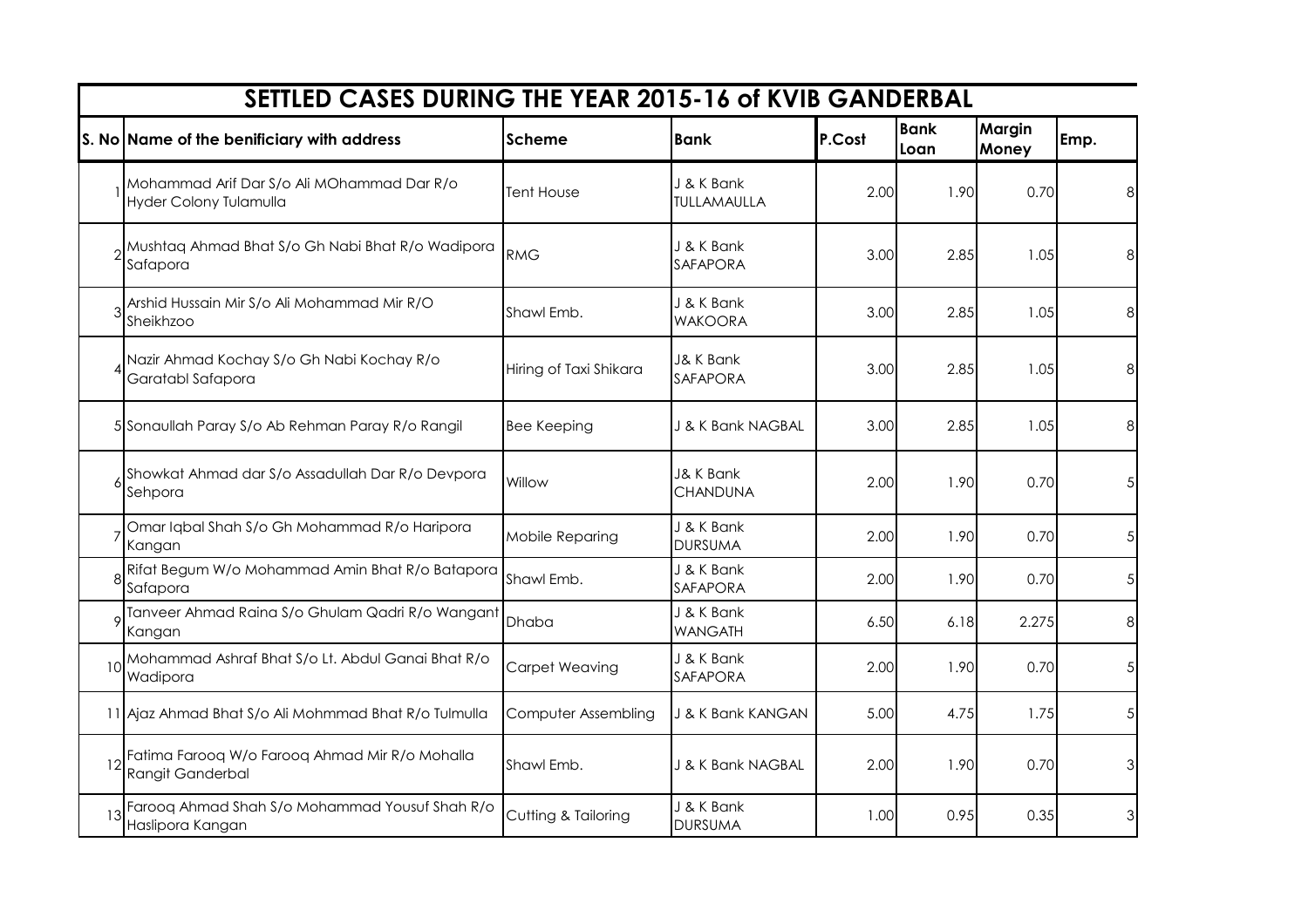|    | Asiya Habib D/o Habibullah Hajam R/o Sindbal<br>Ganderbal                     | Shawal Emb.          | & k Bank PEERPORA                  | 1.00  | 0.35  | 0.35   | $\mathbf{3}$ |
|----|-------------------------------------------------------------------------------|----------------------|------------------------------------|-------|-------|--------|--------------|
| 15 | Farooq Ahmad Malik S/o Gulzar Ahmad Malik R/o<br>Shalabagh Ganderbal          | <b>Willow Wicker</b> | J & K Bank<br><b>CHANDUNA</b>      | 2.00  | 1.90  | 0.70   | 51           |
| 16 | Mudasir Ahmad Malik S/o Mohammad Shaban Malik<br>R/o Shalabagh Tullamullah    | <b>Willow Wicker</b> | J & K Bank<br><b>CHANDUNA</b>      | 2.00  | .90   | 0.70   | 51           |
|    | Bilgiss Nabi D/o Ghulam Nabi Hajam R/o Waskura<br>Ganderbal                   | Shawal Emb.          | J & K Bank BATPORA                 | 1.00  | 0.95  | 0.35   |              |
|    | 18 Fayaz Ahmad Sheikh S/o Ghulam Mohiuddin Sheikh<br>R/o Khanpora             | Shawl Emb.           | J & K Bank WAKORA                  | 2.00  | 1.90  | 0.70   | $5 \vert$    |
|    | 19 Mohammad Ramzan Margay S/o Abdul Rehman<br>Magray R/o Sherpathri Ganderbal | <b>Willow Wicker</b> | J& K Bank<br><b>PEERPORA</b>       | 2.00  | 1.90  | 0.70   | 61           |
|    | 20 Manzoor Ahmad Bhat S/o Abdul Gani R/o Pahlipora<br>Saffapora               | Tent House           | JK Grameen Bank<br><b>SAFAPORA</b> | 5.00  | 4.75  | 1.75   | 51           |
| 21 | Gowhar Ahmad Reshi S/o Sonaullah Reshi R/o<br>Gratabal                        | <b>Dhaba</b>         | JK Grameen Bank<br><b>SAFAPORA</b> |       |       | 1.05   | 51           |
|    | <b>TOTAL</b>                                                                  |                      |                                    | 54.50 | 48.33 | 19.075 | 117          |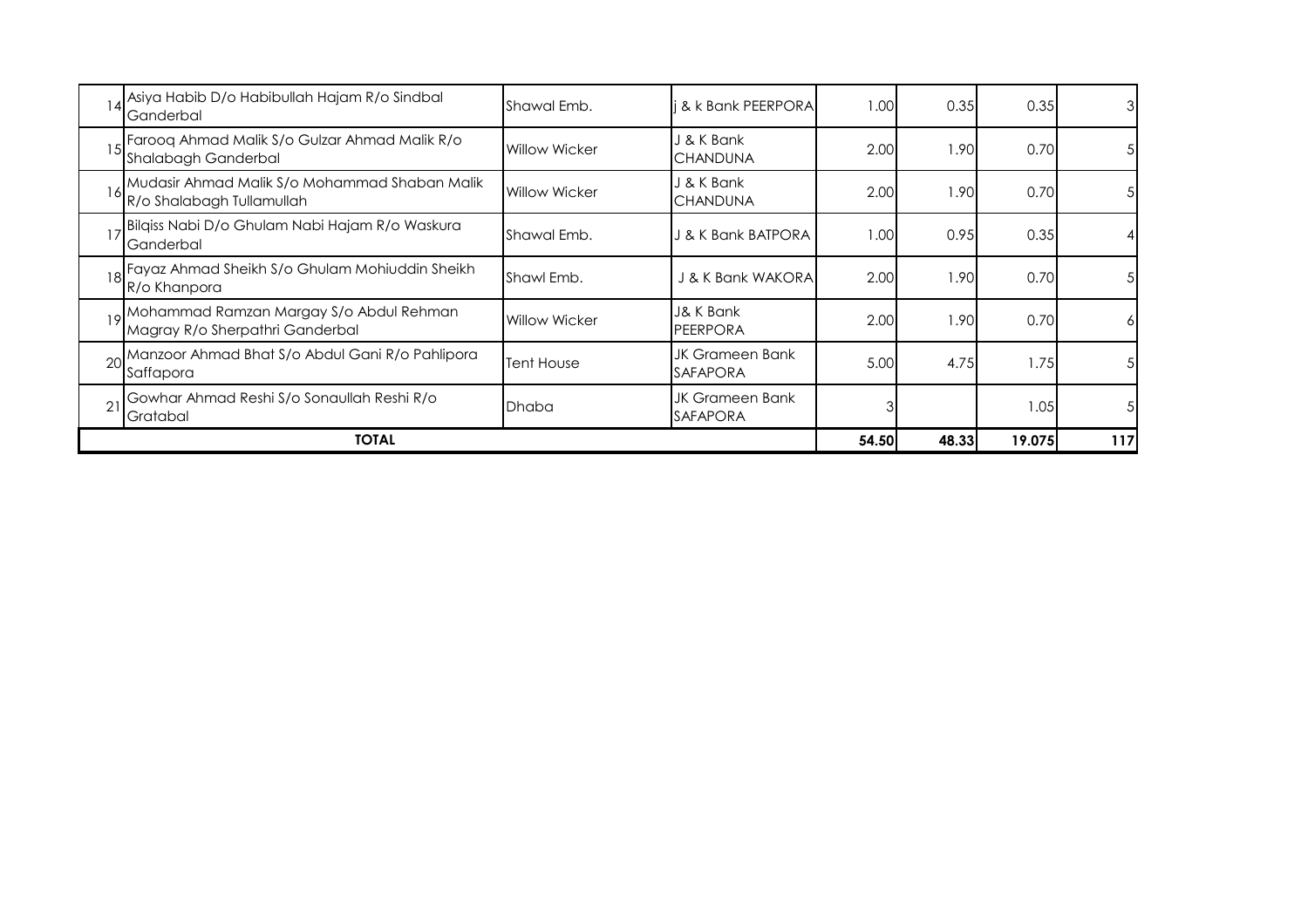|                 |                                                                                  |                | <b>SETTLED CASES DURING THE YEAR 2015-16 of KVIB BUDGAM</b> |        |                  |                        |      |
|-----------------|----------------------------------------------------------------------------------|----------------|-------------------------------------------------------------|--------|------------------|------------------------|------|
| Σ.<br><b>No</b> | Name of the benificiary with address                                             | Scheme         | <b>Bank</b>                                                 | P.Cost | <b>Bank Loan</b> | <b>Margin</b><br>Money | Emp. |
|                 | Bashir Ahmad Ganie S/O Gh Mohammad ganie<br>R/o Budina                           | Shuttering     | J & K Bank CHADOORA                                         | 10.00  | 9.50             | 3.50                   | 6    |
|                 | Mushtaq Ahmad Sofi S/o Mohammad Khalil Sofi<br>2R/o Sogam Chadoora               | Dry fruit      | J & K Bank CHADOORA                                         | 5.00   | 4.75             | 1.75                   | 6    |
|                 | Ab Hamid Naik S/o Gh Mohammad Naik R/o<br>3 Mohanpora Pakherpora                 | Shuttering     | <b>J &amp; K Bank PAKHERPORA</b>                            | 4.00   | 3.80             | 1.40                   | 6    |
|                 | Gulzar Ahmad Sheikh S/o Ghulam Ahmad Sheikh<br>4 R/o Peerpora Gamboora Khag      | Shawal Emb.    | J & K Bank KHAG                                             | 2.00   | 1.90             | 0.70                   | 6    |
|                 | Nisar Ahmad Mir S/o Mohammad Yousuf Mir R/o<br>5 Braripathri Darwan              | Carpet Weaving | J & K Bank KANIDAJAN                                        | 5.00   | 4.75             | 1.75                   | 6    |
|                 | Ghulam Hassan Rather S/o Ghulam Mohiuddin<br>6 Rather R/o Echgam                 | Carpet Weaving | J & K Bank YACHIGAM                                         | 2.00   | 1.90             | 0.70                   | 6    |
|                 | Ruksana Bano W/o Imtiyaz Ahmad Sheikh R/O<br>Khawosa Narbal                      | Shawal Emb.    | J & K Bank NARBAL                                           | 2.00   | 1.90             | 0.70                   | 6    |
| 8               | Asadullah Kumar S/o Abdul Ahad R/o<br>Chararisherief                             | Pottery        | J & K Bank CHARISHARIEF                                     | 1.00   | 0.95             | 0.35                   | 6    |
|                 | Firdousa Bano W/o Abdul Salam Rangreez R/o 51-<br>9 Chrarisherief                | Willow         | J & K Bank CHARISHARIEF                                     | 2.00   | 1.90             | 0.70                   | 8    |
|                 | Abdul Majeed Alie S/o Ghulam Mohammad Alie<br>10 R/o Machoo Baghi Mehtab Chadura | Maize Granding | J & K Bank BAGH MAHTAB                                      | 24.40  | 23.18            | 8.54                   | 8    |
|                 | Fayaz Ahmad Malik S/o Habibullah Malik r/O<br>11 saibug Budgam                   | Shawal Emb.    | J & K Bank SOIBUGH                                          | 5.00   | 4.75             | 1.75                   | 6    |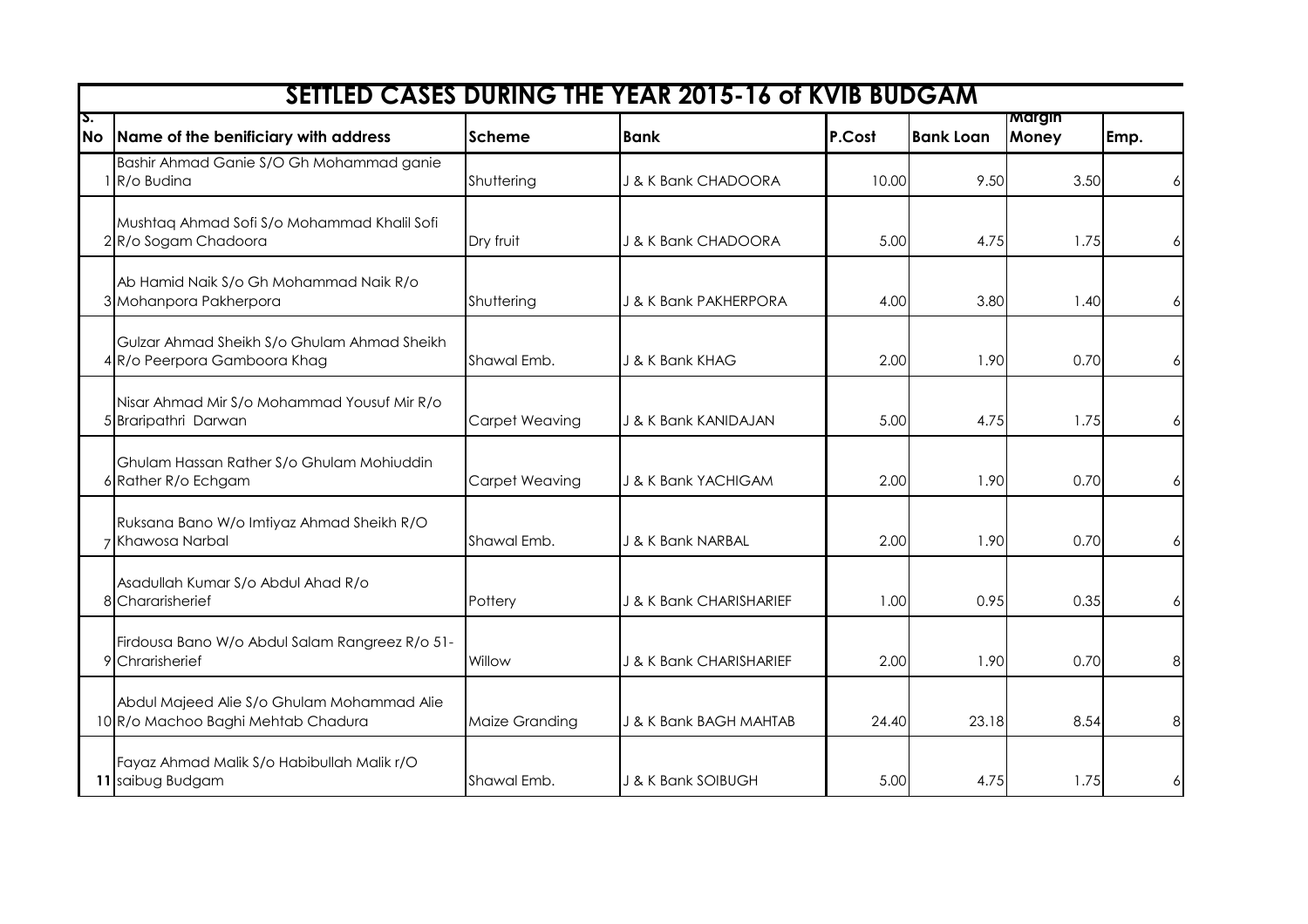| 12 Rozi Bano W/o Ali Mohammad R/o Badran                                         | Shawl Emb.            | J & K Bank SIYAR MAGAM | 1.00  | 0.95 | 0.35 |                |
|----------------------------------------------------------------------------------|-----------------------|------------------------|-------|------|------|----------------|
| Rubeena Akhter D/o Ali Mohammad Joo R/o<br>13 Dafapora Budgam                    | Shawl Emb.            | J & K Bank NSPORA      | 3.00  | 2.85 | 1.05 |                |
| Mohammad Sikendar Ganie S/o Ghulam<br>14 Mohammad Ganie R/o Ganie Mohalla Budgam | Shuttering            | J & K Bank BUDGAM      | 5.00  | 4.75 | 1.75 |                |
| Farooq Ahmad Sofi S/o Ali Mohammad R/o Putli<br>15 Bagh Budgam                   | Carpet Weaving        | J & K Bank NSPORA      | 5.00  | 4.75 | 1.75 | 8              |
| Sameeer Ahmad Rather S/o Ab Samad Rather R/o<br>16 Haripora Haran                | Shawl Emb.            | J & K Bank SOIBUGH     | 5.00  | 4.75 | 1.75 | 5              |
| Mushatq Ahmad Mir S/o Gh Mohammad Mir R/o<br>17 Magam                            | <b>Carpet Weaving</b> | J & K Bank MAGAM       | 10.00 | 9.50 | 3.50 | 10             |
| 18 Bashir Ahmad Wani S/o Abdul Ahad R/o Uttigam                                  | Shawl Emb.            | J & K Bank BEERWAH     | 3.00  | 2.85 | 1.05 | 5 <sub>l</sub> |
| Aijaz Ahmad Mir S/o Abdul Rashid R/o Buzgoo<br>19 Nilnag                         | Shuttering            | J & K Bank LOLIPORA    | 3.00  | 2.85 | 1.05 | 5              |
| Bilal Ahmad Chopan S/o Ali Mohammad R/o<br>20 Soibug                             | Shawl Emb.            | J & K Bank SOIBUGH     | 5.00  | 4.75 | 1.75 | 5              |
| Arshad Ahmad Tantray S/o Abdul Rashid R/o<br>21 Utligam                          | Shawl Emb.            | J & K Bank BEERWAH     | 4.00  | 3.80 | 1.40 |                |
| 22 Nazir Ahmad Wani S/o Assadullah Wani R/o Soibug Shawl Emb.                    |                       | J & K Bank SOIBUGH     | 5.00  | 4.75 | 1.75 | 5              |
| Irfan Ahmad Alaie S/o Abdul Rahman R/o Chele<br>23 Wazir                         | Shawl Emb.            | J & K Bank SOIBUGH     | 5.00  | 4.75 | 1.75 | 5 <sub>l</sub> |
| Nisar Ahmad Wani S/o Ghulam Rasool R/o Chena<br>24 Budgam                        | Cable Network         | J & K Bank SOIBUGH     | 5.00  | 4.75 | 1.75 | 5              |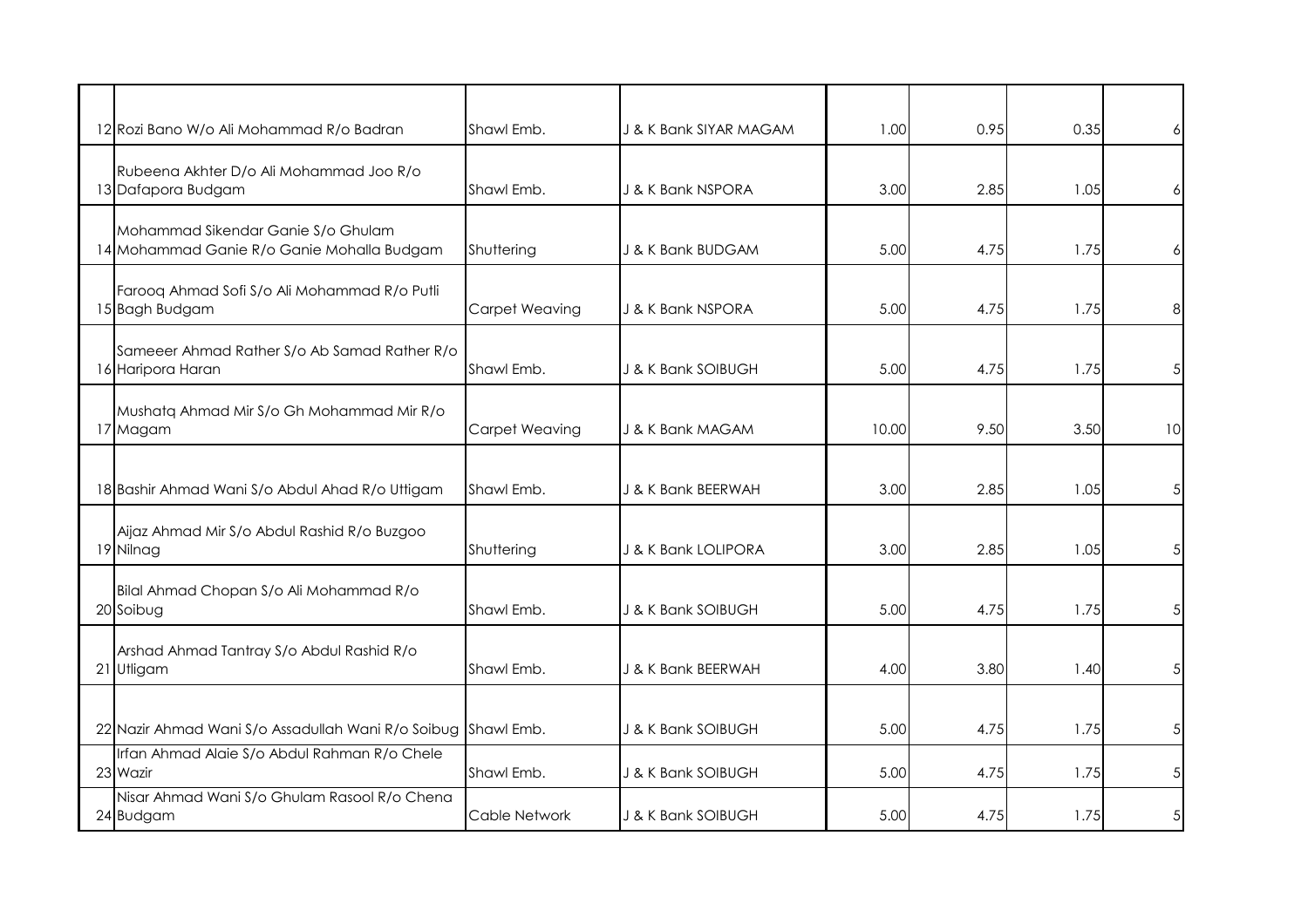| Peer Javaid Ahmad S/o Peer Farooq R/o<br>25 Waterhail                 | Oil                | J & K Bank WATERHAIL    | 4.99  | 4.74 | 1.7465 |   |
|-----------------------------------------------------------------------|--------------------|-------------------------|-------|------|--------|---|
| Mohammad Shahban Sheikh S/o Ab Razak R/o<br>26 Kulhama Khanshahib     | Zari Emb.          | J & K Bank BEERWAH      | 3.00  | 2.85 | 1.05   |   |
| Ali Mohammad dar S/o Mohammad Ishaq Dar R/o<br>27 Reshipora Hanjiwera | <b>Grill Gates</b> | J & K Bank SIYAR MAGAM  | 10.00 | 9.50 | 3.50   | 8 |
| Afroaza Bano W/o Mohammad Amin Ganie R/o<br>28 Peth Kanihama          | Shawl Emb.         | J & K Bank SIYAR MAGAM  | 5.00  | 4.75 | 1.75   |   |
| 29 Haseena Bano W/o Ab Rashid malik R/o Soibugh                       | Shawl Emb.         | J & K Bank SOIBUGH      | 5.00  | 4.75 | 1.75   |   |
| Dilshada Bano W/o Ab Rashid Shagoo R/o<br>30 Hayatpora                | Shawl Emb.         | J & K Bank CHADOORA     | 5.00  | 4.75 | 1.75   |   |
| 31 Ab Hamid Mir S/o Gh Rasool Mir R/o utligam                         | Shawl Emb.         | J & K Bank BEERWAH      | 5.00  | 4.75 | 1.75   |   |
| Aijaz Ahmad Ganie S/o Gh Rasool Ganie R/o<br>32 Kachama               | Shawl Emb.         | <b>JKB SAYAR MAGAM</b>  | 5.00  | 4.75 | 1.75   |   |
| Zahoor Ahmad S/o Wali Mohammad R/o Kawoosa<br>33 Khalisa              | Shawl Emb.         | <b>JJB NQARBAL</b>      | 2.00  | 1.90 | 0.70   |   |
| Gulshahna Akhter D/o AbRashid Bhat R/o<br>34 Warasangam               | Shawl Emb.         | <b>JKB SAYAR MAGAM</b>  | 3.00  | 2.85 | 1.05   |   |
| 35 Kumail Ali Bhat S/oGh Hassan Bhat R/o Polishabad                   | Shawl Emb.         | <b>JKB SHOOLIPORA</b>   | 10.00 | 9.50 | 3.50   |   |
| Zahoor Ahmad Mir S/o Gh Mohiudin Mir R/o<br>36 Gulwanpora             | Shawl Emb.         | <b>JKB KHOMINE CHOK</b> | 5.00  | 4.75 | 1.75   |   |
| Gulzar Ahmad Ganie S/o Ab Ahad Ganie R/o<br>37 Utligam                | Shawl Emb.         | <b>JKB BEERWA</b>       | 5.00  | 4.75 | 1.75   |   |
| Nasteen Jan W/o Showkat Ahmad Wani R/o<br>38 Huduwail                 | Shawl Emb.         | <b>JKB WATERHAIL</b>    | 2.00  | 1.90 | 0.70   |   |
| Mohammad Yousuf Mir S/o Lassi Mir R/o<br>39 Gamboora                  | Shawl Emb.         | J & K Bank MAGAM        | 4.00  | 3.80 | 1.40   |   |
| Irshad Ahmad Khan S/o Sonaullah Khan R/o Wara<br>40 Sanagam Siobugh   | Shawl Emb.         | J & K Bank SOIBUGH      | 5.00  | 4.75 | 1.75   |   |
| 41 Bilal ahmad Mir S/o Gh Qadir Mir R/o Sioibugh                      | Wooden Furniture   | J & K Bank SOIBUGH      | 10.00 | 9.50 | 3.50   |   |
| 42 Suhail Ahmad Bakal S/o Ab Gani R/o Soibugh                         | Shawl Emb.         | J & K Bank SOIBUGH      | 5.00  | 4.75 | 1.75   |   |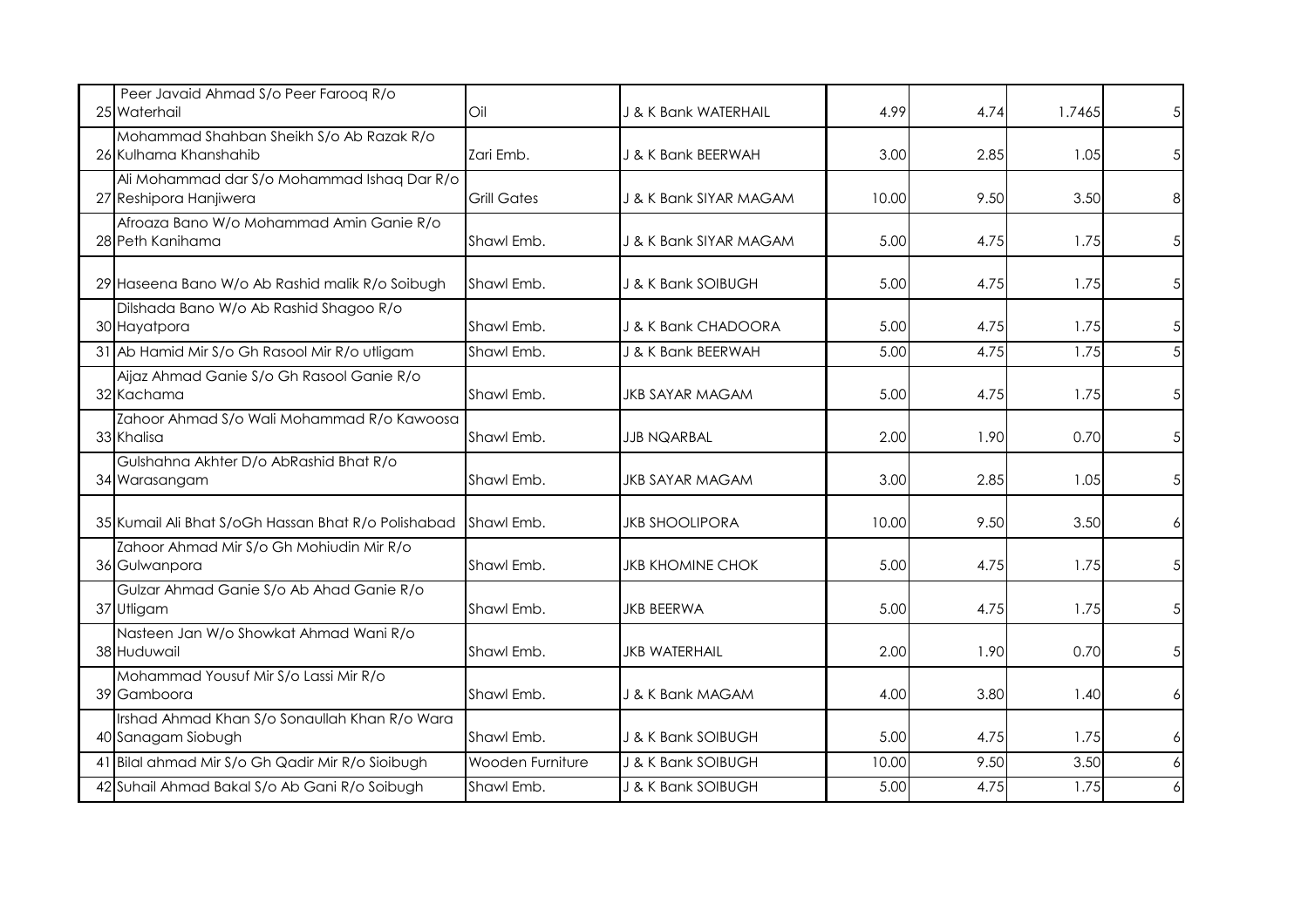| 43 Fatima Akhter W/o Altaf Hussian R/o Paller Budgam Electric appliance          |                      | J & K Bank BUDGAM     | 4.95  | 4.70 | 1.7325 | $\overline{6}$ |
|----------------------------------------------------------------------------------|----------------------|-----------------------|-------|------|--------|----------------|
| Hilal Ahmad Dar S/o Gh Mohammad Dar R/o<br>44 Kawoosa Khalisa                    | <b>Dhaba</b>         | J & K Bank NARBAL     | 3.00  | 2.85 | 1.05   | 61             |
| Mohammad Yassin Bhat S/O Mohammad Qasiam<br>45 R/o Patli Bagh Budgam             | Crewel               | J & K Bank SOIBUGH    | 5.00  | 4.75 | 1.75   | $6 \mid$       |
| Bashir Ahmad Wani S/o Noor Mohammad Wani<br>46 R/o Lassie Pora Khan Sahib Budgam | Carpet Weaving       | JKB                   | 5.00  | 4.75 | 1.75   | 6              |
| Yasmeena Bashir D/o Bashir Ahmad Mir<br>47 R/Ogariend Khurdh Soibugh Budgam      | Shawl Emb.           | <b>JKB</b>            | 5.00  | 4.75 | 1.75   | $\overline{6}$ |
| Mohammad Ibrahim Bhat S/O Gh. Ahmad Bhat<br>48 R/oPaymus Soibugh Budgam          | Shawl Emb.           | <b>JKB</b>            | 5.00  | 4.75 | 1.75   | $\epsilon$     |
| mohammad Shaban Chopan S/O Mohi-udin<br>49 Chopan R/o Duroo Sebdan               | Shawl Emb.           | <b>JKB</b>            | 3.00  | 2.85 | 1.05   | $\overline{4}$ |
| Shabir Ahmad Bhat S/O Ab. Ahad Bhat R/O<br>50 Soibugh Budgam                     | Shawl Emb.           | <b>JKB</b>            | 5.00  | 1.75 | 1.75   | $\epsilon$     |
| Muzaffar Ahmad Sofi S/O Mohd Yousuf Sofi R/O<br>51 Bati Bagh Budgam              | Carpet wearing       | JKB SHOILPORA         | 10.00 | 3.50 | 3.50   | 15             |
| Ab. Qayoom Sofi S/O Khazir Mohammad Sofi R/O<br>52 Bata Bagh Budgam              | Carpet wearing       | <b>JKB SHOLIPORA</b>  | 5.00  | 4.75 | 1.75   | $\overline{7}$ |
| Shabir Ahmad Sofi S/O Ab. Ahad Sofi R/O Bata<br>53 Bagh Budgam                   | Carpet wearing       | <b>JKB SHOILIPORA</b> | 5.00  | 1.75 | 1.75   | $\overline{6}$ |
| Firdous Ahmad Sofi S/O Habi-bullah Sofi R/O Bata<br>54 Bagh Budgam               | Carpet wearing       | <b>JKB SHOLIPORA</b>  | 5.00  | 4.75 | 1.75   | 6              |
| Nisar Ahmad Malik S/O Wali Mohd Malik R/O Haran<br>55 Budgam                     | Computer Institution | <b>JKB</b>            | 10.00 | 9.50 | 3.50   | $\overline{6}$ |
| Rubaya Akhtar D/O Sona-ullah Chopan R/O<br>56 Soibugh Budgam                     | Shawl Emb.           | <b>JKB</b>            | 5.00  | 4.75 | 1.75   | $\overline{6}$ |
| Gh. Mohammad Dar S/O Mohammad Qasim Dar<br>57 R/O Daymus Budgam                  | Carpet wearing       | <b>JKB SOIBUGH</b>    | 5.00  | 4.75 | 1.75   | 7              |
| Mohammad Ashraf Sheikh S/O Mohammad Anwar<br>58 Sheikh R/O Dudbugh Budgam        | <b>Battery</b>       | <b>JKB</b>            | 10.00 | 9.50 | 3.50   | 10             |
| Parveena Akhtar D/O Syed Mohammad Zahid<br>59 Habani R/O Soi-bugh Budgam         | Shawl Emb.           | <b>JKB</b>            | 5.00  | 4.75 | 1.75   | 6              |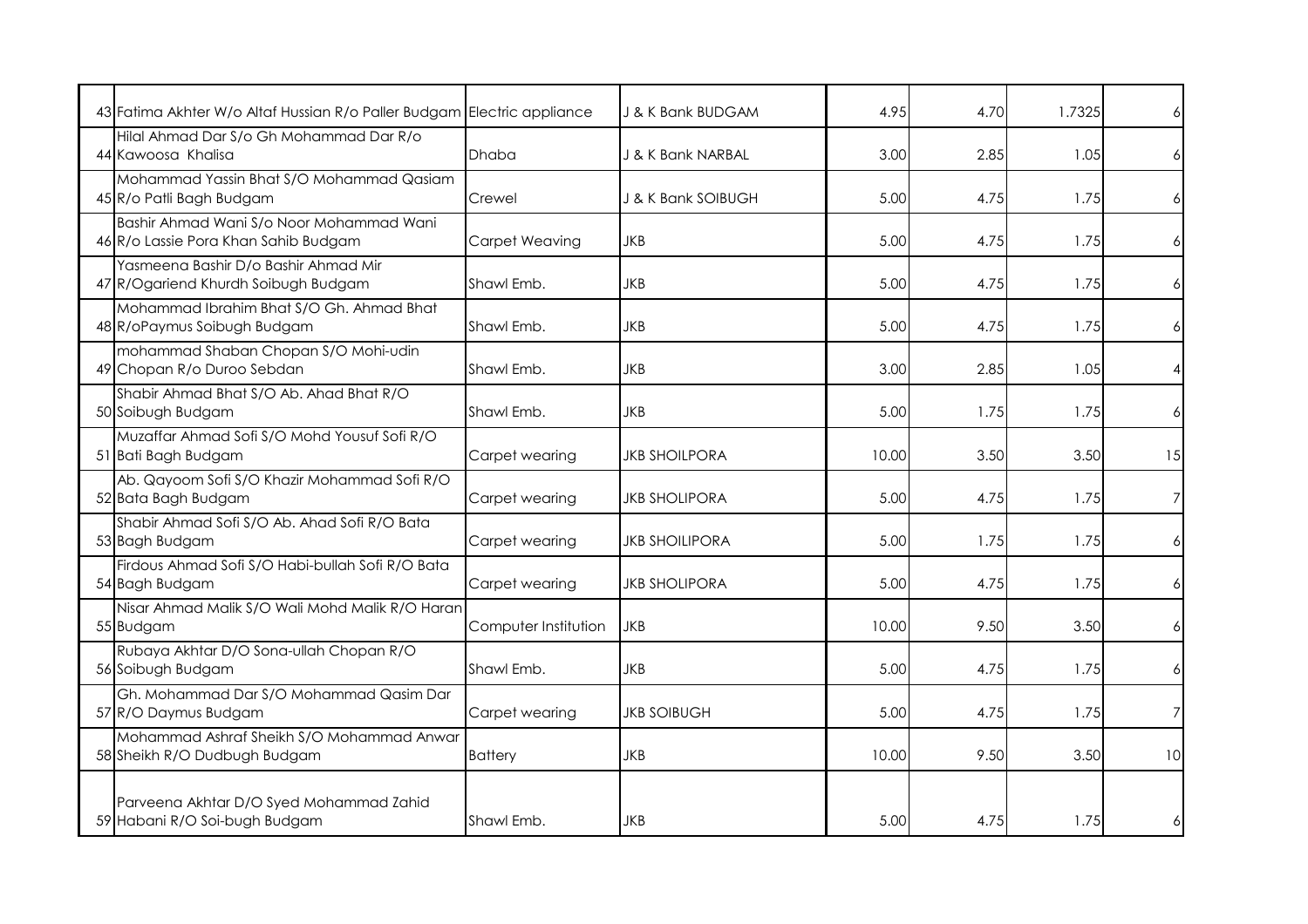| 60 | Naseema W/O Gh. Mohi-ud-din R/O Gariend<br>Khured Budgam                      | Shawl Emb.              | JKB NSPORA                            | 3.00  | 2.85 | 1.05 |                |
|----|-------------------------------------------------------------------------------|-------------------------|---------------------------------------|-------|------|------|----------------|
|    | Showkat Ahmad Ahangar S/O Sona-allah Ahangar<br>61 R/O charar-i-Sharif Budgam | <b>Coppper Utensils</b> | <b>JKB CHARISHARIEF</b>               | 5.00  | 4.75 | 1.75 |                |
|    | Mohd. Sultan Chopan S/O Abdul Ahad Chopan<br>62 R/O N-S-pora Budgam           | <b>Barber</b>           | JKB                                   | 4.00  | 3.80 | 1.40 | $\overline{4}$ |
|    | Hilal Ahmad Khan S/O Mohd Yaseen Khan R/O<br>63 Gutlipora Arizal Budgam       | Shuttering              | <b>JKB</b>                            | 5.00  | 4.75 | 1.75 | 6              |
|    | Tariq Ahmad Bhat S/O Ab. Rashid Bhat R/O<br>64 Nasurallahpora Budgam          | Shawl Emb.              | <b>JKB</b>                            | 5.00  | 4.75 | 1.75 | 5              |
|    | Mehbooba W/O Bashir Ahmad Sheikh R/O Charar-i-<br>65 Sharif Budgam            | Willow                  | <b>JKB CHARISHARIEF</b>               | 2.00  | 1.90 | 0.70 | $\overline{4}$ |
|    | Shakeel Ahmad Khan S/O Farooq Ahmad Khan<br>66 R/O Zaloosa Budgam             | Willow                  | <b>JKB CHARISHARIEF</b>               |       | 1.9  | 0.7  | $\overline{4}$ |
|    | Ashaq Hussain S/O Abdul Rashid Dar R/O Alamdar<br>67 Basti Budgam             | Dry fruit               | <b>JKB CHARISHARIEF</b>               | 5.00  | 4.75 | 1.75 | 6              |
|    | Syed Kousar S/O Syed Mushtafa Rizvi R/O Mirgund<br>68 Budgam                  | Readymade<br>Garments   | <b>JKB BUDGAM</b>                     | 5.00  | 4.75 | 1.75 | $\overline{5}$ |
|    | Saif-ud-din Mir S/O Mohd Akbar Mir R/O Soibugh<br>69 Budgam                   | Readymade<br>Garments   | <b>JKB SOIBUGH</b>                    | 10.00 | 9.50 | 3.50 | 8              |
|    | Farooq ahmad Rather S/O Ab. Gani Rather R/O<br>70 Cherehar- Narbal Budgam     | <b>Milk Products</b>    | <b>JKB KANIHAMA</b>                   | 10.00 | 9.50 | 3.50 | 8              |
|    | Shajad Ahmad Parray S/O Gh. Mohd Parray R/O<br>71 Narbal Budgam               | Shawl Emb.              | <b>JKB KANIHAMA</b>                   | 4.00  | 3.80 | 1.40 | 6              |
|    | Shaheena Sheikh W/O Shakeel Ahmad Sheikh R/O<br>72 Wathoora Budgam            | Sozni Shawl             | <b>JKB WATHORA</b>                    | 3.00  | 2.85 | 1.05 | 5              |
|    | Altaf Hussain Mir S/O Gh. Ahmad Mir R/O<br>73 Dangerpora Magam Budgam         | Shawl Emb.              | <b>JKB MAGAM</b>                      | 4.00  | 3.80 | 1.40 | 6              |
|    | Bashir Ahmad Bhat S/O Gh. Ahmad Bhat R/O<br>74 Labertal Budgam                | Carpet                  | Punjab National Bank<br><b>BUDGAM</b> | 10.00 | 9.50 | 3.50 | 10             |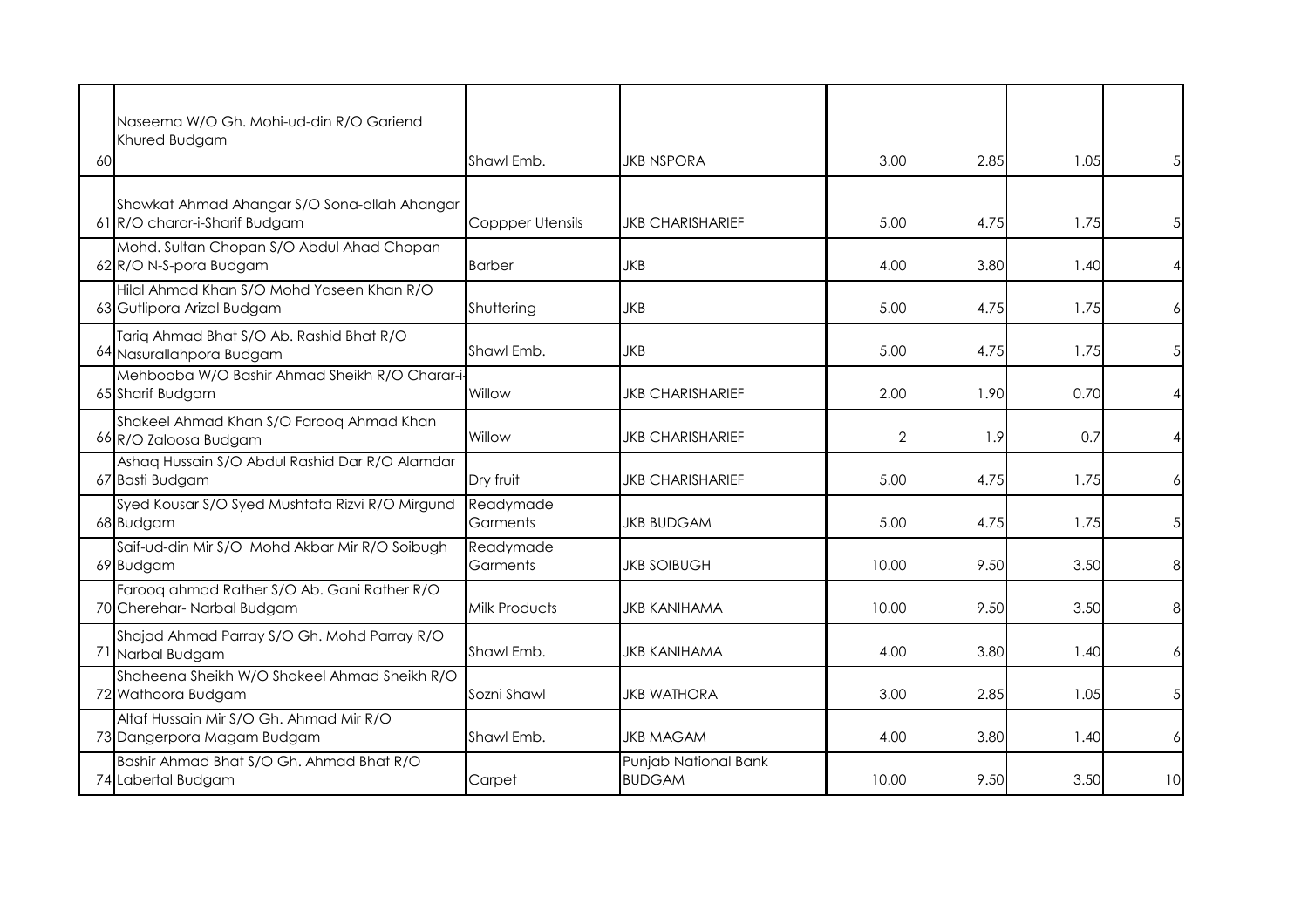| <b>TOTAL</b>                                                                             |                    |                                       | 457.44 | 422.57 | 163.604 | 524            |
|------------------------------------------------------------------------------------------|--------------------|---------------------------------------|--------|--------|---------|----------------|
| Nisar Ahmad Sheikh S/o Gh Nabi Sheikh R/o Mach-<br>89 hama Beerwah                       | Shawl Emb.         | State Bank of india MAGAM             | 2.00   | 1.90   | 0.70    | $\sqrt{5}$     |
| Saleem Youisuaf Bhat S/o Mohammad Yousuf Bhat<br>88 R/o Otligam Beerwah                  | Shawl Emb.         | State Coop. Bank BEERWAH              | 2.00   | 1.90   | 0.70    | $\sqrt{5}$     |
| Firdous Ahmad Wani S/o Gjh Mohiudin Wani R/o<br>87 Arwah                                 | <b>Bakery</b>      | State Coop. Bank BEERWAH              | 3.00   | 2.85   | 1.05    | 6              |
| Mohammad Shafi Mir S/o Gh Ahmad Mir R/o<br>86 Pingoola Roshanabad Kunzar                 | <b>Grill Gates</b> | State Coop. Bank BEERWAH              | 24.60  | 23.37  | 8.61    | 10             |
| Gh Hasan Wani S /o Mohammad Ibrahim Wani R/o<br>85 Wata Magam                            | Shawl Emb.         | State Coop. Bank NARBAL               | 5.00   | 4.75   | 1.75    | 8              |
| Mohamad Asshraf Wani S/o Akbar Wani R/o<br>84 Danches Narbal                             | Shawl Emb.         | State Coop. Bank NARBAL               | 5.00   | 4.75   | 1.75    | $\sqrt{5}$     |
| Shabir Ahmad Dar S/o Gh Ahmad Dar R/o Budina<br>83 Budgam                                | Shuttering         | State Coop. Bank BUDGAM               | 8.00   | 7.60   | 2.80    | 8              |
| Gh Rasool Ganie S/o Gh Hasan Ganie R/o Budina<br>82 Budgam                               | Shuttering         | State Coop. Bank BUDGAM               | 5.00   | 4.75   | 1.75    | 8              |
| Ali Mohammad Ganie S/o Ibrahim Ganie R/o<br>81 Budina Budgam                             | <b>DTP</b>         | State Coop. Bank BUDGAM               | 5.00   | 4.75   | 1.75    | 8              |
| Naza Bano W/o Fayaz Huissain Dar R/o Kawoosa<br>80 Khalisa                               | Shawl Emb.         | Union Bank of India NARBAL            | 3.00   | 2.85   | 1.05    | 6              |
| Gulzar Ahmad Polloy S/o Khazir Mohammad Polloy<br>79 R/o Malwah                          | Shawl Emb.         | Elaqaie Dehati Bank KHAG              | 3.00   | 2.85   | 1.05    | $\sqrt{5}$     |
| Sabeena Akhtar D/O Ab. Rashid Mir R/O<br>78 Gandipora                                    | Shawl Emb.         | Elagaie Dehati Bank<br><b>BEERWAH</b> | 5.00   | 4.75   | 1.75    | 5              |
| Mohammad Ashraf Shah S/O Ali Mohd R/O<br>77 Lawahipora Khag                              | Shawl Emb.         | Elagaie Dehati Bank KHAG              | 0.50   | 0.48   | 0.18    | $\overline{2}$ |
| Fida Hussain Rather S/O Gh. Mohi-ud-din R/O<br>76 Sofipora Budgam                        | Shawl Emb.         | Elaqaie Dehati Bank<br><b>WADWAN</b>  | 5.00   | 4.75   | 1.75    | 6              |
| Mohammad Assadullah Hajam S/O Ab. Satar R/O<br>75 Wagoora Baramulla unit at magam Budgam | <b>Barber</b>      | <b>BCC Bank MAGAM</b>                 | 3.00   | 2.85   | 1.05    |                |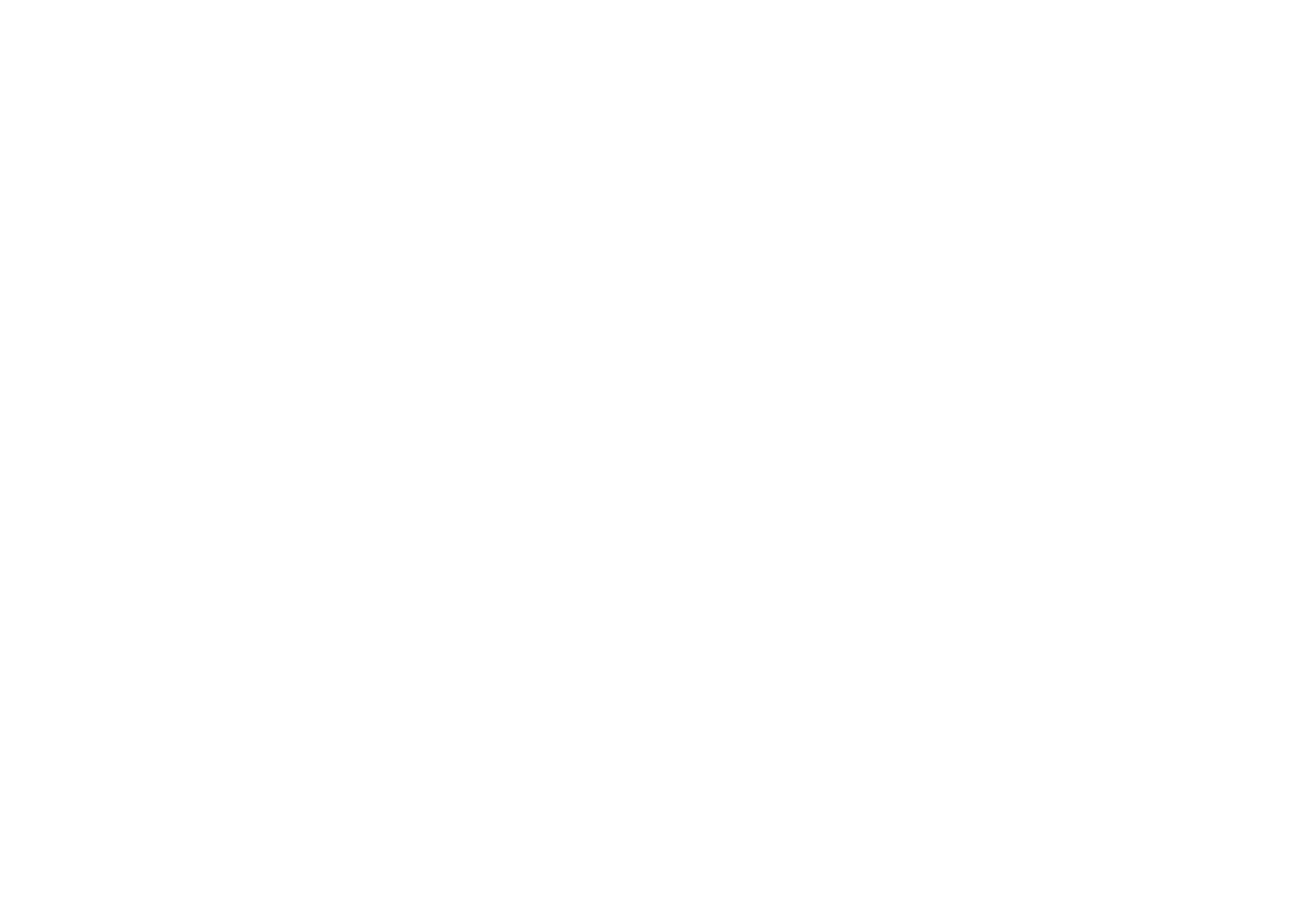|                 |                                                                         |                                   | SETTLED CASES DURING THE YEAR 2015-16 of KVI B ANANTNAG |        |               |                 |                 |
|-----------------|-------------------------------------------------------------------------|-----------------------------------|---------------------------------------------------------|--------|---------------|-----------------|-----------------|
| S.<br><b>No</b> | Name of the benificiary with address                                    | <b>Scheme</b>                     | <b>Bank</b>                                             | P.Cost | Bank<br>lLoan | Margin<br>Money | Emp.            |
|                 | Gul Mohamad Chopan S/o Gh Rasool Chopan R/o<br>Panzath                  | <b>Barber</b>                     | J & K Bank PANZATH                                      | 1.50   | 1.43          | 0.525           | 5 <sup>1</sup>  |
|                 | Suhail Ahmad Mir S/o bashir Ahmad Mir R/o Imol<br>2 Achbal              | Wooden Furniture                  | J & K Bank IMOH                                         | 3.00   | 2.85          | 1.050           | 5 <sup>1</sup>  |
|                 | Rashid a Akhter W/o Javaid Ahmad Waza R/o<br>3 Sirigufwara              | Crewel Emb.                       | J & K Bank SARIGUFWARA                                  | 1.00   | 0.95          | 0.350           | 5 <sup>1</sup>  |
|                 | Shaheena Parveen D/o Ab Salam Khanday R/o<br>4 Furrah                   | Woollen Knit                      | J & K Bank MIRBAZAR                                     | 2.00   | 1.90          | 0.700           | 5 <sup>1</sup>  |
|                 | 5 Rifat Jan W/o Mushtag Ahmad Qadri R/o Wagoora Teli Emb.               |                                   | J & K Bank ASHMUQAM                                     | 1.00   | 0.95          | 0.350           | 5 <sup>1</sup>  |
|                 | Afroaza Akhter W/o Fayaz Ahmad Dukroo R/o<br>6 Shoole Botingo           | Crewel Emb.                       | J & K Bank WANPOH                                       | 1.00   | 0.95          | 0.35            | 5 <sup>1</sup>  |
|                 | 7 Batoola Masudi D/o Gh Ahmad Shah R/o Verinag                          | Crewel Emb.                       | J & K Bank WARINAG                                      | 1.00   | 0.95          | 0.35            | 5 <sup>1</sup>  |
|                 | Nisar Ahmad Mir S/o Gh Nabi Mir R/o Kradi<br>8 Shangus                  | <b>Tent House</b>                 | J & K Bank RANIPORA                                     | 5.00   | 4.75          | 1.75            | 5 <sup>1</sup>  |
|                 | Hamidullah Mir S/o Gh Qadir Mir R/o Wanpora<br>9 panzath                | Carpet Waeving                    | J & K Bank PANZATH                                      | 3.00   | 2.85          | 1.05            | 5 <sup>1</sup>  |
|                 | 10 Ashiq Hussian Sheikh S/o Ab Majid R/o Larkipora                      | <b>Tent House</b>                 | J & K Bank LARKIPORA                                    | 4.00   | 3.8           | 1.40            | 5 <sup>1</sup>  |
|                 | Rehan Akhter D/o Gh Mohammad Tantray R/o<br>11 Derhama sirigufwara      | Tailoring                         | J & K Bank SRIGUFWARA                                   | 1.00   | 0.95          | 0.35            | 5 <sup>1</sup>  |
|                 | Shiraz Ahmad Dar S/o Ab Rashid Dar R/o<br>12 Hallamulla                 | Cricket Bat                       | J & K Bank SANGAM                                       | 24.89  | 23.6455       | 8.71            | 10 <sup>1</sup> |
|                 | Suhail Ahmad Turray S/o Ab Rashid Turray R/o<br>13 Bijbehara Wanteng    | Massonery                         | J & K Bank BIJBEHARA                                    | 1.50   | 1.425         | 0.525           | $\vert$         |
|                 | Mudasir Mushtaq Khan S/o Mushtaq Ahmad Khan<br>14 R/o Goriwan Bijbehara | Manf. Of cups and<br>paper paltes | J & K Bank BIJBEHAHARA                                  | 6.00   | 5.70          | 2.10            | 8 <sup>1</sup>  |
|                 | Peer Javaid Ahmad S/o Peer Ab Rashid R/o Yar<br>15 Khasipora            | Tailoring                         | Ellaqaie Dehati Bank YK PORA                            | 2.00   | 1.90          | 0.70            | 8 <sup>1</sup>  |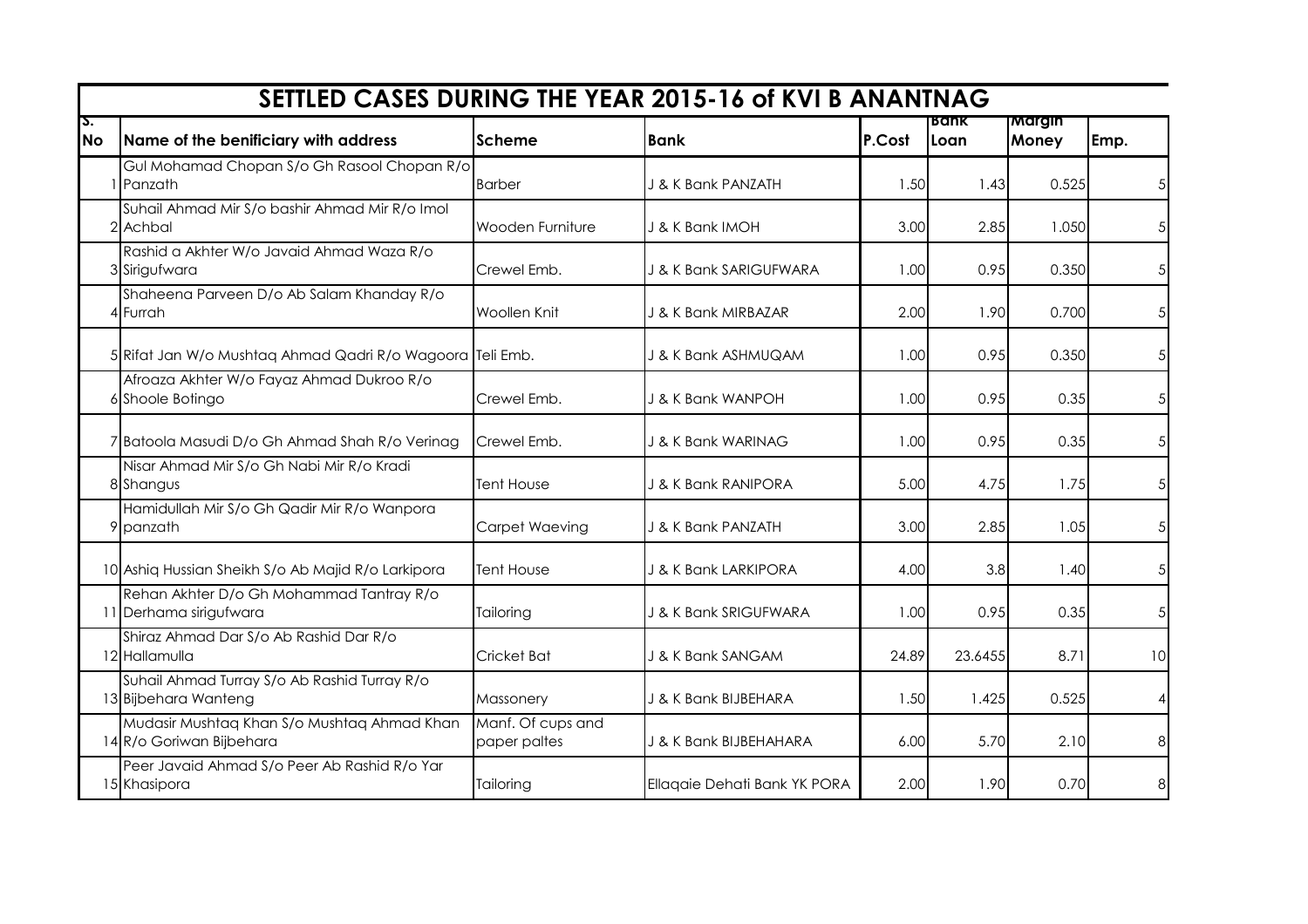| Nazir Ahmad Ahnager S/o Ali Mohammad R/o<br>16 Devipora Hardaturo | Steel fab.        | Ellaqaie Dehati Bank<br><b>HARDTOORU</b> | 3.00   | 2.85  | 1.05   | -51            |
|-------------------------------------------------------------------|-------------------|------------------------------------------|--------|-------|--------|----------------|
| 17 Ishfaq Ahmad Sheikh S/o Ab Rehman R/o Lissar                   | Dry fruit         | Ellaqaie Dehati Bank BUCHOO              | 3.00   | 2.85  | 1.05   | 51             |
| 18 Kounsar Akhter W/o Mohammad Hussian Shahksaz Crewel Emb.       |                   | Ellaqaie Dehati Bank BUCHOO              | 1.00   | 0.95  | 0.35   | -51            |
| Parvaiz Ahmad Sheikh S/o Mohammad magbool<br>19 Shikh R/o Buchoo  | <b>Tent House</b> | Ellagaie Dehati Bank BUCHOO              | 4.00   | 3.80  | 1.40   | -51            |
| Razia Ajhter W/o Mohammad Amin malik R/o<br>20 Batkot             | Tilla Emb.        | Ellaqaie Dehati Bank BATKOOT             | 1.00   | 0.95  | 0.35   | 5 <sub>l</sub> |
| Mohammad Yousuf Bhat S/o Sonaullah Bhat R/o<br>21 Mattan          | Milk Products     | Punjab National Bank MATTAN              | 4.00   | 3.80  | 1.40   | 51             |
|                                                                   | TOTAL             |                                          | 73.891 | 70.20 | 25.862 | 115            |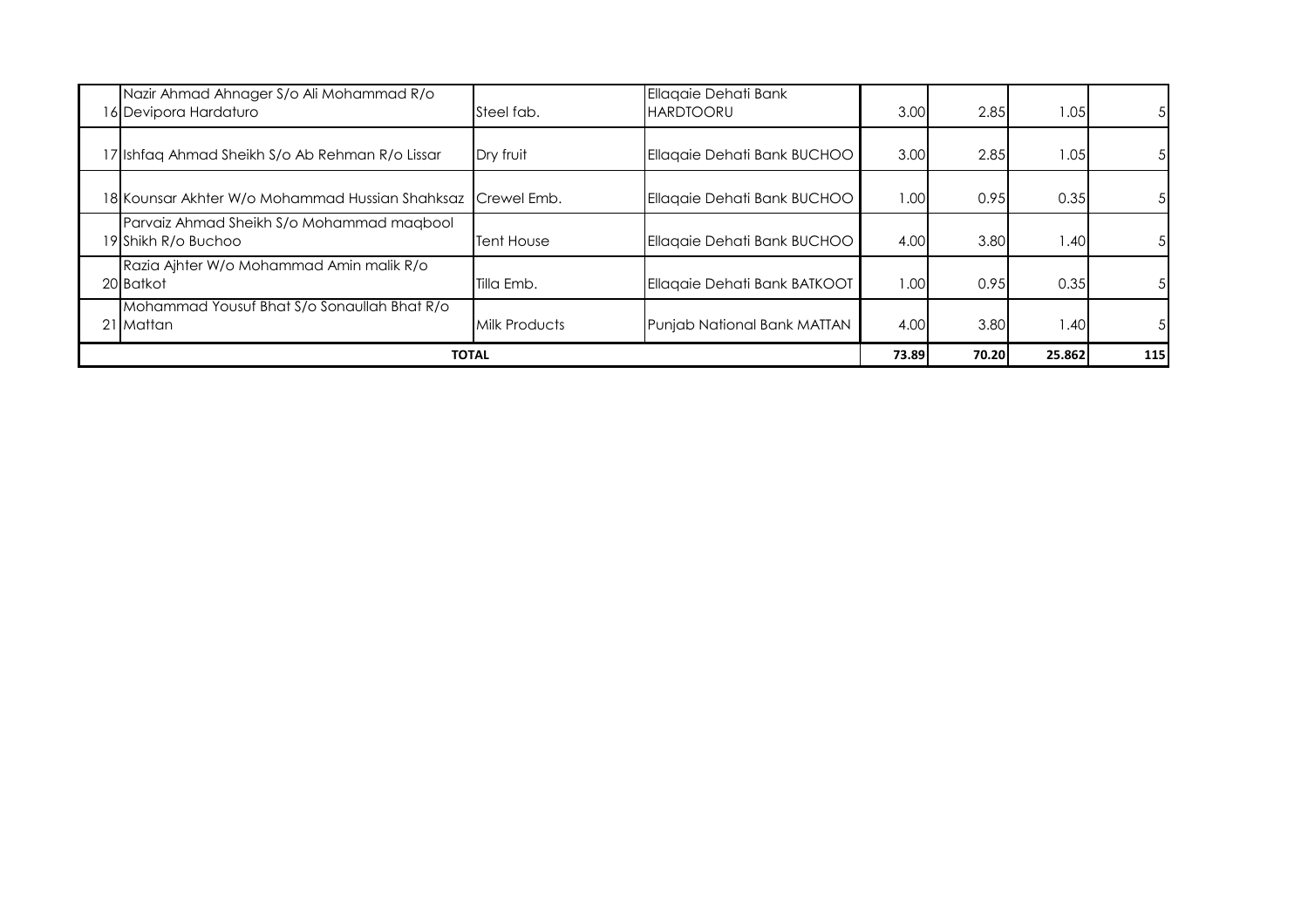| SETTLED CASES DURING THE YEAR 2015-16 of KVI B KULGAM                                             |                      |                        |        |                        |         |                |  |  |  |  |
|---------------------------------------------------------------------------------------------------|----------------------|------------------------|--------|------------------------|---------|----------------|--|--|--|--|
| S. No Name of the benificiary with address                                                        | Scheme               | Bank                   | P.Cost | <b>Bank Loan Money</b> | Margin  | Emp.           |  |  |  |  |
| RAFIA Jan W/o Shabzar Ahmad Lone R/o<br>1 Peth Kandipora                                          | Crewel Emb.          | <b>JKB KATRUSU</b>     | 1.00   | 0.95                   | 0.35    | 5 <sup>1</sup> |  |  |  |  |
| Zamrooda Akhter D/o Ab Rashid Malik R/o<br>2 Salaknan                                             | Carpet<br>Weaving    | <b>JKB DK MARG</b>     | 1.00   | 0.95                   | 0.35    | 5 <sup>1</sup> |  |  |  |  |
| Mohammad Amin Wani S/o Khazir<br>3 Mohammad Wani R/o Monchwah                                     | joinery items        | <b>JKB MUNADPORA</b>   | 8.31   | 7.89                   | 2.9085  | 8 <sup>1</sup> |  |  |  |  |
| Amjid Hussian Malik S/o GhAhmad Malik R/o<br>4 D.K. Morg                                          | Shuttering           | <b>JKB DK MARG</b>     | 4.55   | 1.90                   | 1.5925  | 5 <sup>1</sup> |  |  |  |  |
| Umer Amin Dar S/o Mohammad Amin Dar R/o<br>5 Kachowarlon                                          | Teli Emb.            | <b>JKB FRUIT MANDI</b> | 2.00   | 1.90                   | 0.70    | 5 <sup>1</sup> |  |  |  |  |
| Bashir Ahmad Bhat S/o Gh HasAna Bhat R/o<br>6 Yaripora                                            | <b>Tent House</b>    | <b>JKB YARIPORA</b>    | 3.745  | 3.55775                | 1.31075 | $\overline{7}$ |  |  |  |  |
| Bilal Ahmad Wagay S/o GhHasan Wagay R/o<br>7 Chambgund                                            | <b>Milk Products</b> | <b>JKB PAHALOO</b>     | 2.20   | 2.09                   | 0.77    | 5 <sup>1</sup> |  |  |  |  |
| Razia Akhter D/o Hasna Ali Mir R/o Shahu-<br>8 sachin                                             | Crewel Emb.          | <b>JKB PAHALOO</b>     | 1.00   | 0.95                   | 0.35    | 5 <sup>1</sup> |  |  |  |  |
| Shoqi Parveen D/o Bashir Ahmad Khanday<br>9 R/o Balsoo<br>Manzoor Ahmad S/o Sonaullah Sheeergogri | Teli Emb.            | <b>JKB BUGAM</b>       | 2.00   | 1.90                   | 0.70    | 5 <sup>1</sup> |  |  |  |  |
| 10 R/o Chambigund<br>TaBASUM Jan D/o Masoor Ahmad Jan R/o                                         | <b>Milk Products</b> | <b>JKB PAHALOO</b>     | 2.20   | 2.09                   | 0.77    | $6 \mid$       |  |  |  |  |
| 11 Ziyarat NOORbagh<br>Gh Nabi Bhat S/o Mohammad Sabir Bhat R/o                                   | Crewel Emb.          | <b>JKB TP KULGAM</b>   | 0.50   | 0.48                   | 0.175   | 5 <sup>1</sup> |  |  |  |  |
| 12 Yaripora<br>Syeda Bano W/o Ab haid Rather R/o                                                  | Willow               | <b>JKB YARIPORA</b>    | 0.75   | 0.71                   | 0.2625  | 5 <sup>1</sup> |  |  |  |  |
| 13 Kocowhallan                                                                                    | Teli Emb.            | <b>JKB ARAH</b>        | 2.00   | 1.90                   | 0.70    | 5 <sub>l</sub> |  |  |  |  |
| Mubeena Bano W/o Gulzar Ahmad Dar R/o<br>14 Asimuji Qaimuh                                        | Carpet<br>Weaving    | <b>JKB ASHMUJI</b>     | 1.00   | 0.95                   | 0.35    | $\vert$        |  |  |  |  |
| Jahangir Ahmad Mir S/o Ab Razak Mir R/o<br>15 Chansar Kulgam                                      | Dry Fruit            | <b>JKB CHAWALGAM</b>   | 1.00   | 0.95                   | 0.35    | 5 <sup>1</sup> |  |  |  |  |
| Sobi Bano W/o Gh Nabi Malik R/o Humpathri<br>16 DK Marg                                           | Carpet<br>Weaving    | <b>JKB DK MARG</b>     | 2.00   | 1.90                   | 0.70    | $\vert$        |  |  |  |  |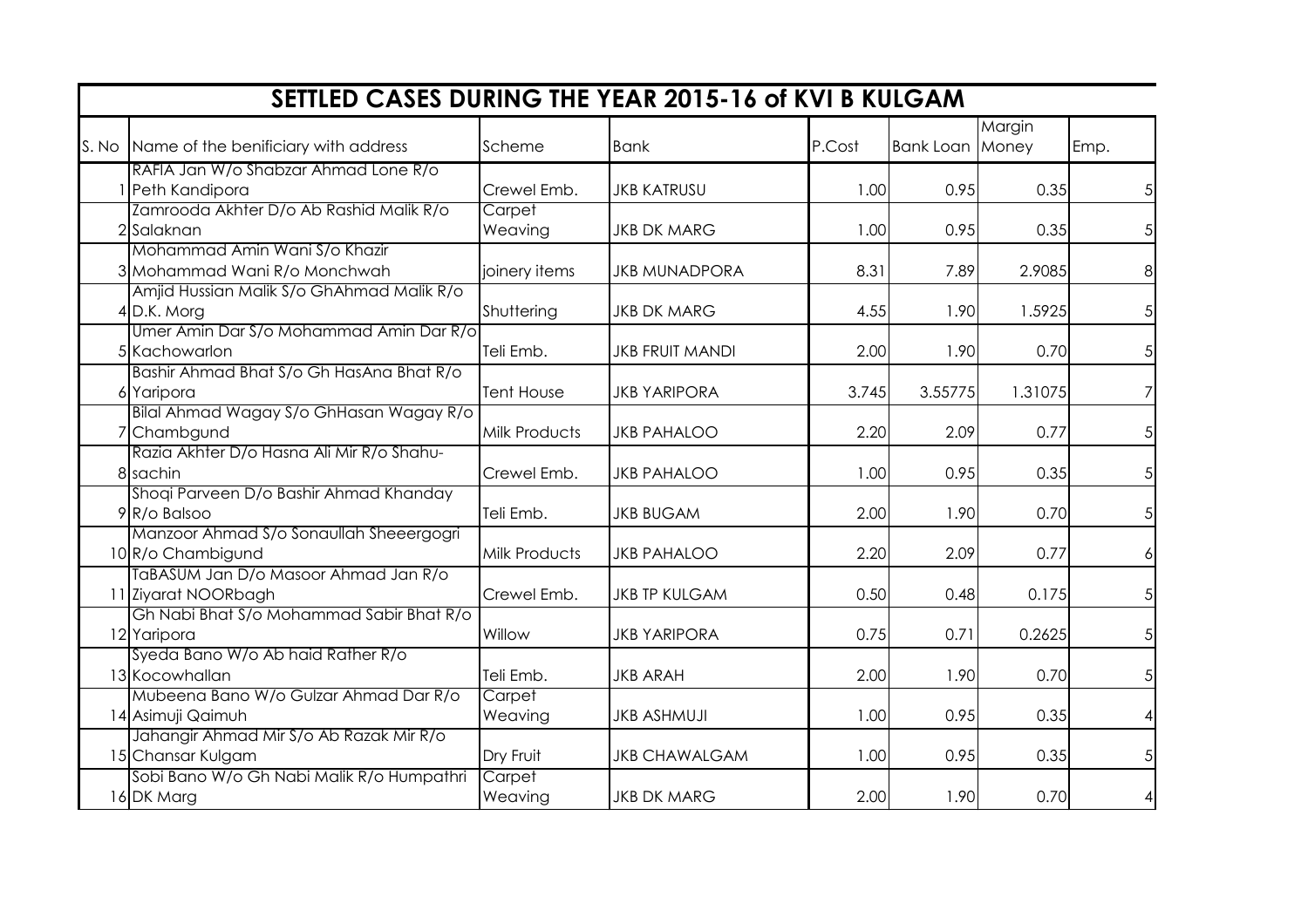| Farooq Ahmad Khan S/o Habibullah Khan    |                    |                                 |       |       |         |                |
|------------------------------------------|--------------------|---------------------------------|-------|-------|---------|----------------|
| 17 R/o Nagam DK Marg                     | <b>Tranformers</b> | <b>JKB DK MARG</b>              | 2.00  | 1.90  | 0.70    |                |
| Nazir Ahmad Dar S/o Ab sattar Dar R/o    | Wooden             |                                 |       |       |         |                |
| 18 Ashmuji Qaimuh                        | Furniture          | <b>JKB ASHMUJI</b>              | .500  | 1.43  | 0.5250  |                |
| Sabzar Ahmad Rather S/o Mohammad         |                    |                                 |       |       |         |                |
| 19 Yaqoob Rather R/o Kachow Nallah       | Teli Emb.          | <b>JKB ARAH</b>                 | 0.50  | 0.48  | 0.175   | $\mathfrak{S}$ |
| Mohammad Yousuf Matoo S/o Ab Rehman      |                    |                                 |       |       |         |                |
| 20 Mattoo R/o Murandpora                 | Carpentry          | <b>SBI KOIMUH</b>               | 3.00  | 2.85  | 1.05    | 5              |
| Parveena Bano D/o Bashir Ahmad Malik R/o |                    | Ellagie Dehati Bank             |       |       |         |                |
| 21 Kahloora                              | Crewel Emb.        | PAHLOO                          | 0.5   | 0.475 | 0.175   | $\overline{2}$ |
| Reyaz Ahmad Bhat S/o Gh Hasan Bhat R/o   |                    | Ellagie Dehati Bank             |       |       |         |                |
| 22 Okey                                  | Willow             | <b>ARAH</b>                     | 1.50  | 1.43  | 0.525   |                |
| Bashir Ahmad Kumar S/o Kahzir Mohammad   |                    |                                 |       |       |         |                |
| 23 R/o Khull Noorabad                    | Willow             | <b>Ellagie Dehati Bank KHUL</b> | 1.00  | 0.95  | 0.35    | 5              |
| Mohammad Altaf Kumar S/o Khazir          |                    |                                 |       |       |         |                |
| 24 Mohammad R/o Khull Noorabad           | Willow             | Ellagie Dehati Bank KHULL       | 1.00  | 0.95  | 0.35    | 5              |
| Suhail Ahmad Bhat S/o Gh Ahmad Bhat R/o  |                    | Ellagie Dehati Bank             |       |       |         |                |
| 25 Churat                                | Poultry feed       | <b>CHAWALGAM</b>                | 12.00 | 11.40 | 4.20    | 9              |
| Fayaz Ahmad Malik S/o Mohammad Yousut    |                    |                                 |       |       |         |                |
| 26 Malik R/oKhulla                       | Mobile Reairing    | Ellaqie Dehati Bank KHULL       | 1.50  | 1.43  | 0.525   | 6              |
| <b>TOTAL</b>                             |                    |                                 | 59.76 | 54.34 | 20.9143 | 131            |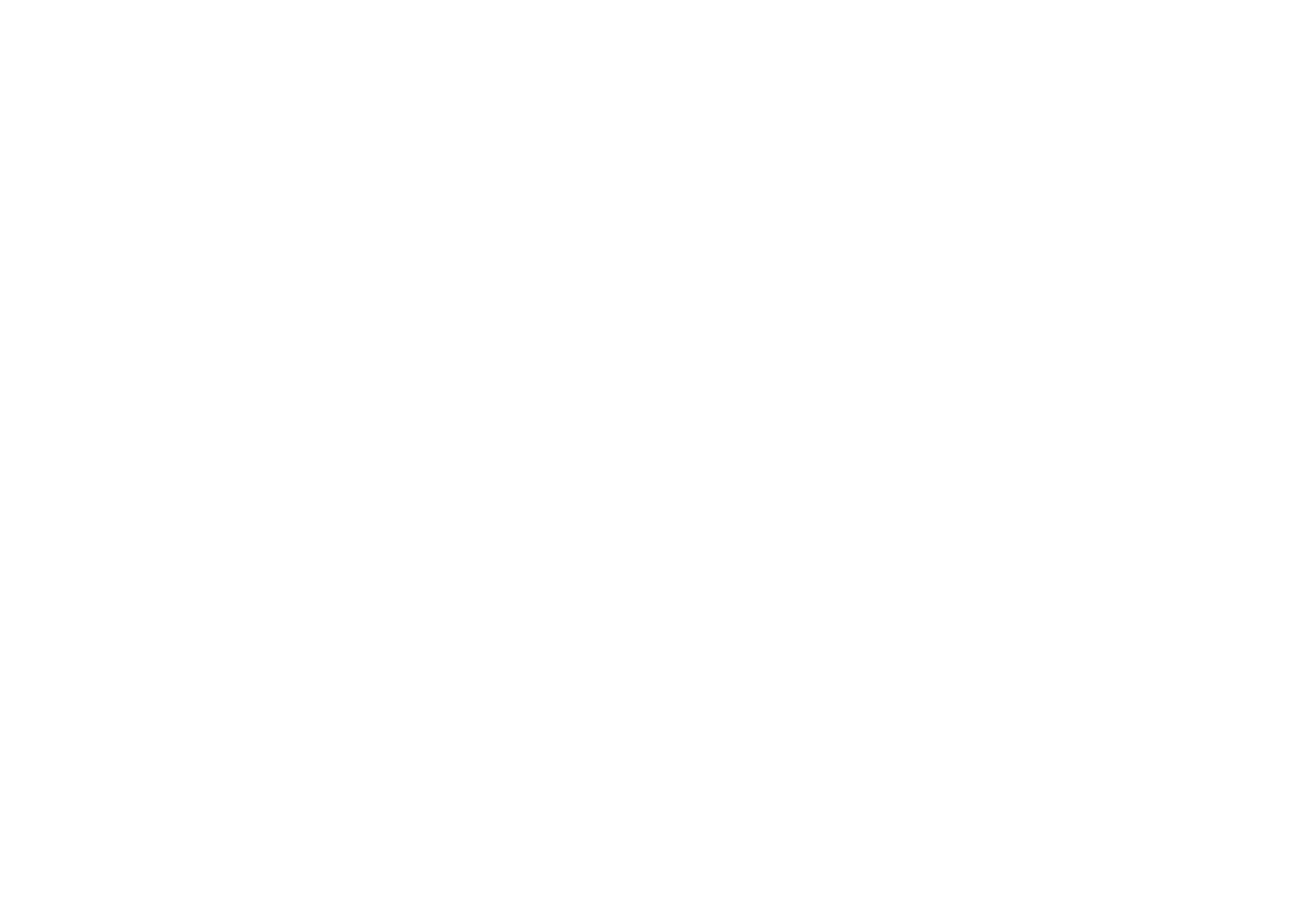5 M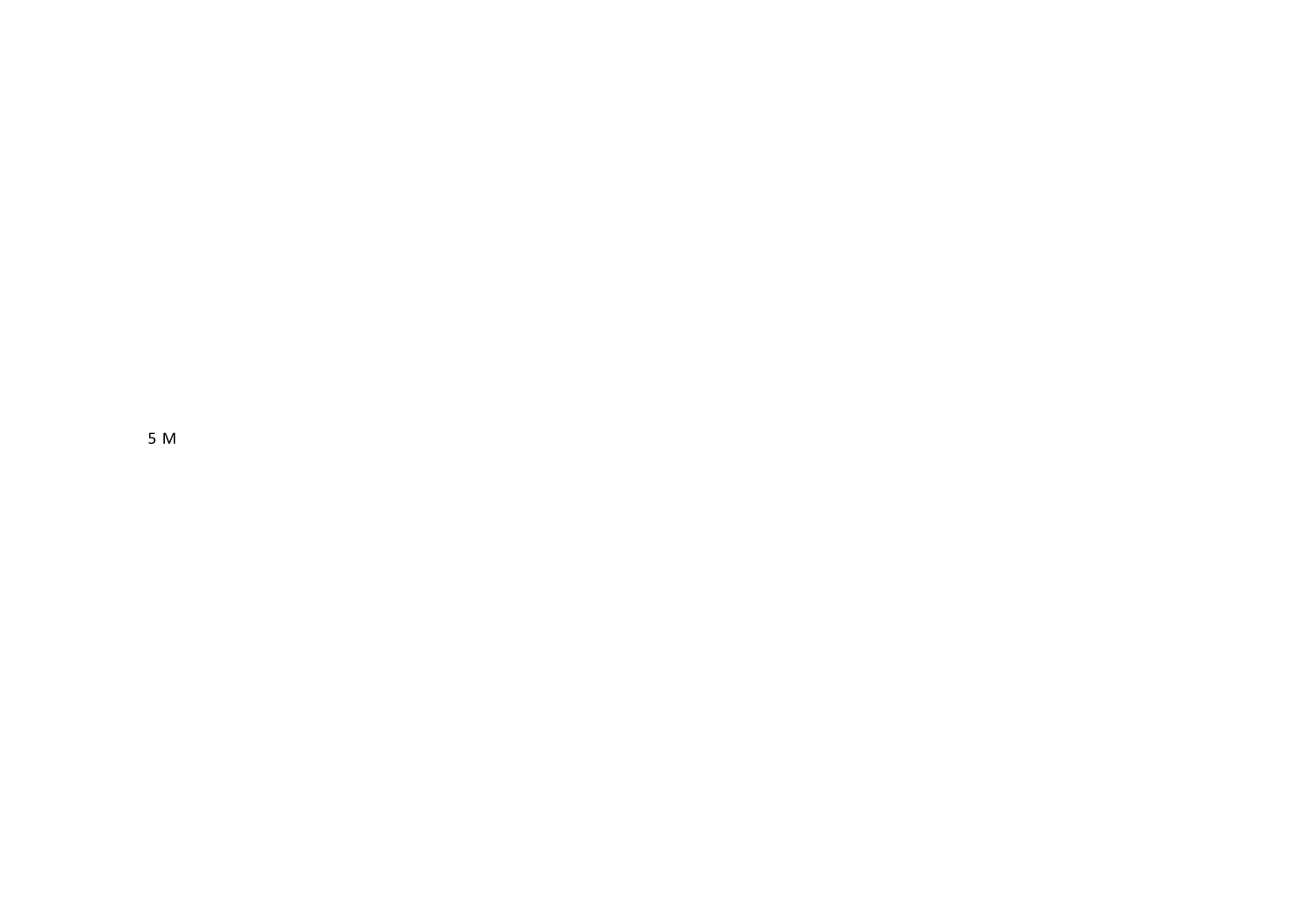|                 | SETTLED CASES DURING THE YEAR 2015-16 of KVI B PULWAMA              |                            |                      |        |                  |                 |                |
|-----------------|---------------------------------------------------------------------|----------------------------|----------------------|--------|------------------|-----------------|----------------|
| S.<br><b>No</b> | Name of the benificiary with address                                | Scheme                     | <b>Bank /BRANCH</b>  | P.Cost | <b>Bank Loan</b> | Margin<br>Money | Emp.           |
|                 | Merajudin Wani S/o Mohammad Maqbool<br>Wani R/o Ladhu               | <b>Stone Qurrey</b>        | <b>JKB LADOO</b>     | 9.00   | 8.55             | 3.15            | 8 <sup>0</sup> |
|                 | Rather Feroz Jan S/o Gh Hassan Rather R/o<br>2 Lajoora              | Manf. Of<br>adhesive Tape. | <b>JKB Lassipora</b> | 25.00  | 23.75            | 8.75            | 10             |
|                 | Rafiqa W/o Gh Rasool Gojri R/o Namblabal<br>3 Pampore               | Crewel Emb.                | <b>JKB NAMBLIBAL</b> | 2.00   | 1.90             | 0.70            | 8              |
|                 | Asifa Afroz D/o Mohammad Yasin malik<br>R/O<br>4 Badriwan Pulwama   | Crewel Emb.                | <b>JKB QOIL</b>      | 2.00   | 1.90             | 0.70            | 8 <sup>0</sup> |
|                 | Reyaz Ahmad Ganai S/o Mohammad Akbar R/o<br>5 Qasbayar Dangerpora   | <b>Bakery</b>              | <b>JKB DRUBGAM</b>   | 2.00   | 1.90             | 0.70            | 8              |
|                 | Mohammad Khalil Mir S/o Ghulam Rasool R/o<br>6 Peach Lalpora litter | Repair of two<br>Wheelers  | <b>JKB LITTER</b>    | 2.00   | 1.90             | 0.70            | 8              |
|                 | Ghulam Mohammad Bhat S/o Ghulam Nabi R/o<br>7 Drangabal             | Massanary                  | <b>JKB PAMPORA</b>   | 3.00   | 2.85             | 1.05            | 5 <sup>1</sup> |
|                 | 8 Dilshada Bano W/o Syed Mushtaq R/o Zadoora                        | Shawl                      | <b>JKB NEWA</b>      | 2.00   | 1.90             | 0.70            | 5 <sup>1</sup> |
|                 | Misra Bano W/o Mohammad Maqbool Ganaie R/o<br>9 Zadoora             | Shawl                      | <b>JKB NEWA</b>      | 2.00   | 1.90             | 0.70            | 5 <sup>1</sup> |
|                 | Shamima Bano W/o Ghulam Mohammad Kothro<br>10 R/o Lelhar            | Crewel Emb.                | <b>JKB KAKAPORA</b>  | 1.00   | 0.95             | 0.35            | 5 <sup>1</sup> |
|                 | Wazira Jan D/o Khazir Mohammad Ganai R/o<br>11 Dusso Pampore        | Crewel Emb.                | <b>JKB PAMPORA</b>   | 2.00   | 1.90             | 0.70            | 5 <sup>1</sup> |
|                 | Asif Rasool Khanday S/o Ghulam Rasool Khanday<br>$12$ R/o Lelat     | Plumber                    | <b>JKB KAKAPORA</b>  | 1.00   | 0.95             | 0.35            | 5 <sup>1</sup> |
|                 | Mohammad Ashraf Wagay S/o Ali Mohammad<br>13 wagay R/o Zakhiarihal  | Furniture                  | <b>JKB ARIHAL</b>    | 2.00   | 1.90             | 0.70            | 5 <sup>1</sup> |
|                 | Altaf Ahmad Ahanger S/o Ghulam Ahmad Ahanger<br>14 R/o Puchal       | Goles/Grills               | <b>JKB LAJOORA</b>   | 5.00   | 4.75             | 1.75            | 8              |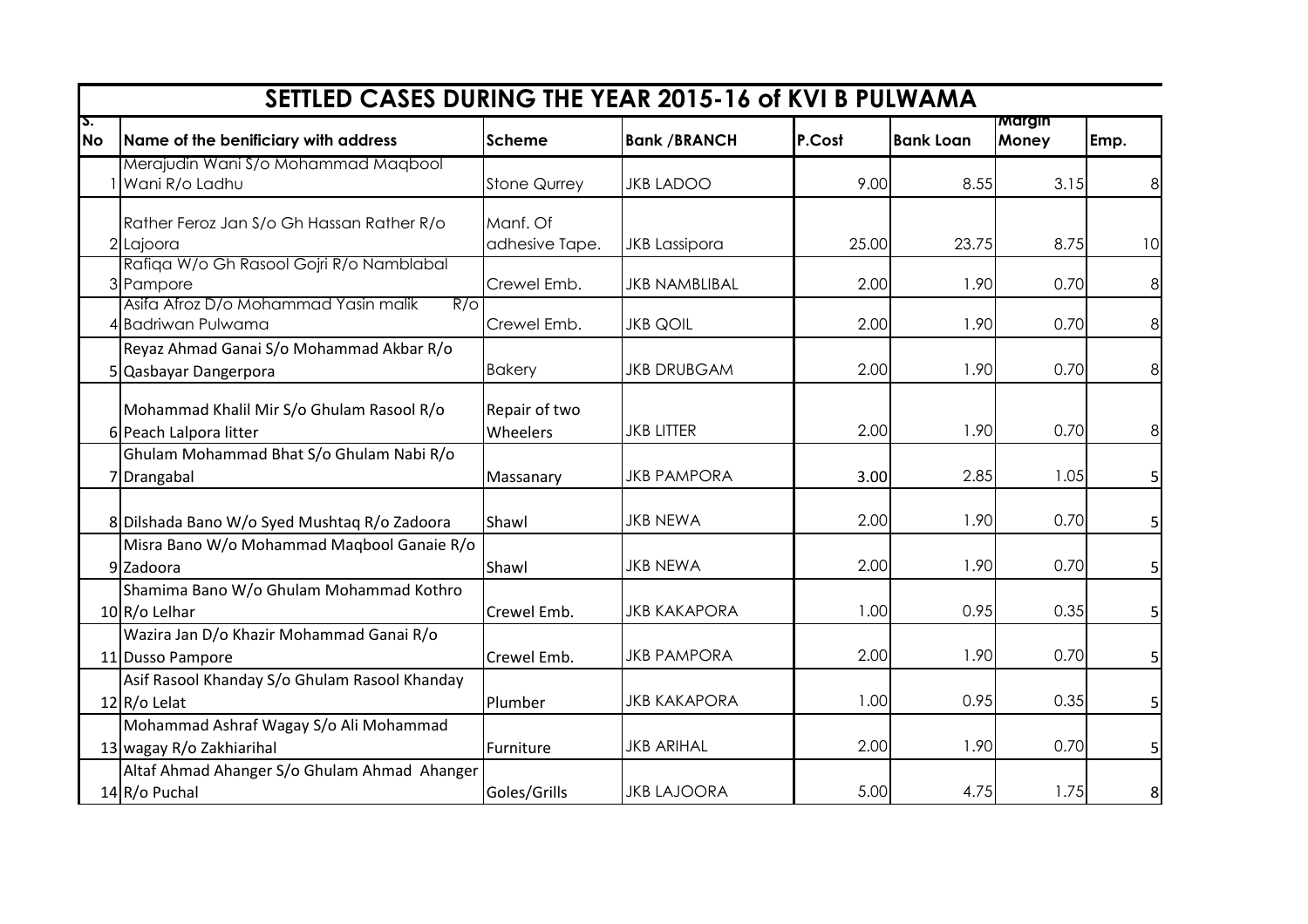| Aijaz Ahmad Bhat S/o Abdul Ahad Bhat R/o        | Ayurvedic                  |                        |        |       |      |                         |
|-------------------------------------------------|----------------------------|------------------------|--------|-------|------|-------------------------|
| 15 Bhatnoora Pulwama                            | <b>Medicine</b>            | <b>JKB ACHAN</b>       | 24.80  | 23.56 | 8.68 | 10 <sup>1</sup>         |
| Tasleema D/o Ab Rehaman Naikoo R/o Sharshali    |                            |                        |        |       |      |                         |
| 16 Khrew                                        | <b>l</b> Crewel Emb.       | <b>JKB KHREW</b>       | 2.00   | 1.90  | 0.70 | $6 \mid$                |
| Rukhsana Akhter D/o Gh Mohammad Lone R/o        |                            |                        |        |       |      |                         |
| 17 Katipora                                     | <b>l</b> Crewel Emb.       | <b>JKB ROHAMA</b>      | 1.00   | 0.95  | 0.35 | 5                       |
| Mohammad Ypusuf Hajam S/o Mohammad              |                            |                        |        |       |      |                         |
| 18 Shahban Hajam R/o Koil Pul                   | <b>Willow Wicker</b>       | <b>JKB QOIL</b>        | 1.00   | 0.95  | 0.35 | $6 \mid$                |
| Jan Mohammad Bhat S/o Noor Mohammad Bhat        |                            |                        |        |       |      |                         |
| 19R/o Malwari Pul.                              | <b>I</b> Shawl Emb.        | <b>JKB NEWA</b>        | 3.00   | 2.85  | 1.05 | 5                       |
| Gulzar Ahmad Sofi S/o Noor Mohammad Sofi R/o    |                            |                        |        |       |      |                         |
| 20 Wandakpora Pul.                              | <b>Quilts &amp; Pillow</b> | <b>JKB N BAL</b>       | 2.50   | 2.38  | 0.88 | 5                       |
| Mineerun Nisa D/o Mukhtar Ahmad Shah R/o        |                            |                        |        |       |      |                         |
| 21 Mupora Kakapora                              | Tailoring                  | <b>JKB LAJOORA</b>     | 2.00   | 1.90  | 0.70 | $\overline{\mathbf{3}}$ |
| Muneera Jan D/o Gh Ahmad Hajam R/o Konibal      |                            |                        |        |       |      |                         |
| 22 Pampore                                      | Crewel Emb.                | <b>JKB PAMPORA</b>     | 1.00   | 0.95  | 0.35 |                         |
| Rubeena Akhter D/o Fayaz Ahmad Bhat R/o         |                            |                        |        |       |      |                         |
| 23 Puchal Kakpora Pul.                          | Tailoring                  | <b>JKB LAJOORA</b>     | 1.00   | 0.95  | 0.35 |                         |
| Quratul Ain D/o Mohammad Ramzan Rather R/o      |                            |                        |        |       |      |                         |
| 24 Tral Pul                                     | <b>Woollen Knitting</b>    | <b>JKB TRAL</b>        | 2.00   | 1.90  | 0.70 | 4                       |
| Ashiq Hussian Ganie S/o Gh Mohiudin Ganie R/o   |                            |                        |        |       |      |                         |
| 25 Pulwama                                      | Paper Machie               | <b>JKB FRUIT MANDI</b> | 2.00   | 1.90  | 0.70 | 5                       |
| Hajra Bano W/o Gh Mohammad Ganie R/o Gangoo     |                            |                        |        |       |      |                         |
| 26 Pul.                                         | Paper Machie               | <b>JKB FRUIT MANDI</b> | 2.00   | 1.90  | 0.70 | 5 <sup>1</sup>          |
| Habibullah Ganie S/o Ab Samad Ganie R/o Gundbal |                            |                        |        |       |      |                         |
| 27 Pampore                                      | Massonary                  | <b>JKB LADOO</b>       | 2.00   | 1.90  | 0.70 | 5                       |
| 28 Nigeena D/o Ab Aziz Guroo R/o Jawbera Tral   | Tailoring                  | <b>SBI AWANTIPORA</b>  | 2.00   | 1.90  | 0.70 | 8                       |
| Raja bano W/o Mohammad Akbar Deva R/o           |                            |                        |        |       |      |                         |
| 29 Krancho Pampore                              | Crewel Emb.                | <b>PNB PULWAMA</b>     | 1.00   | 0.95  | 0.35 | 6 <sup>1</sup>          |
| <b>TOTAL</b>                                    | 109.30                     | 103.84                 | 38.255 | 174   |      |                         |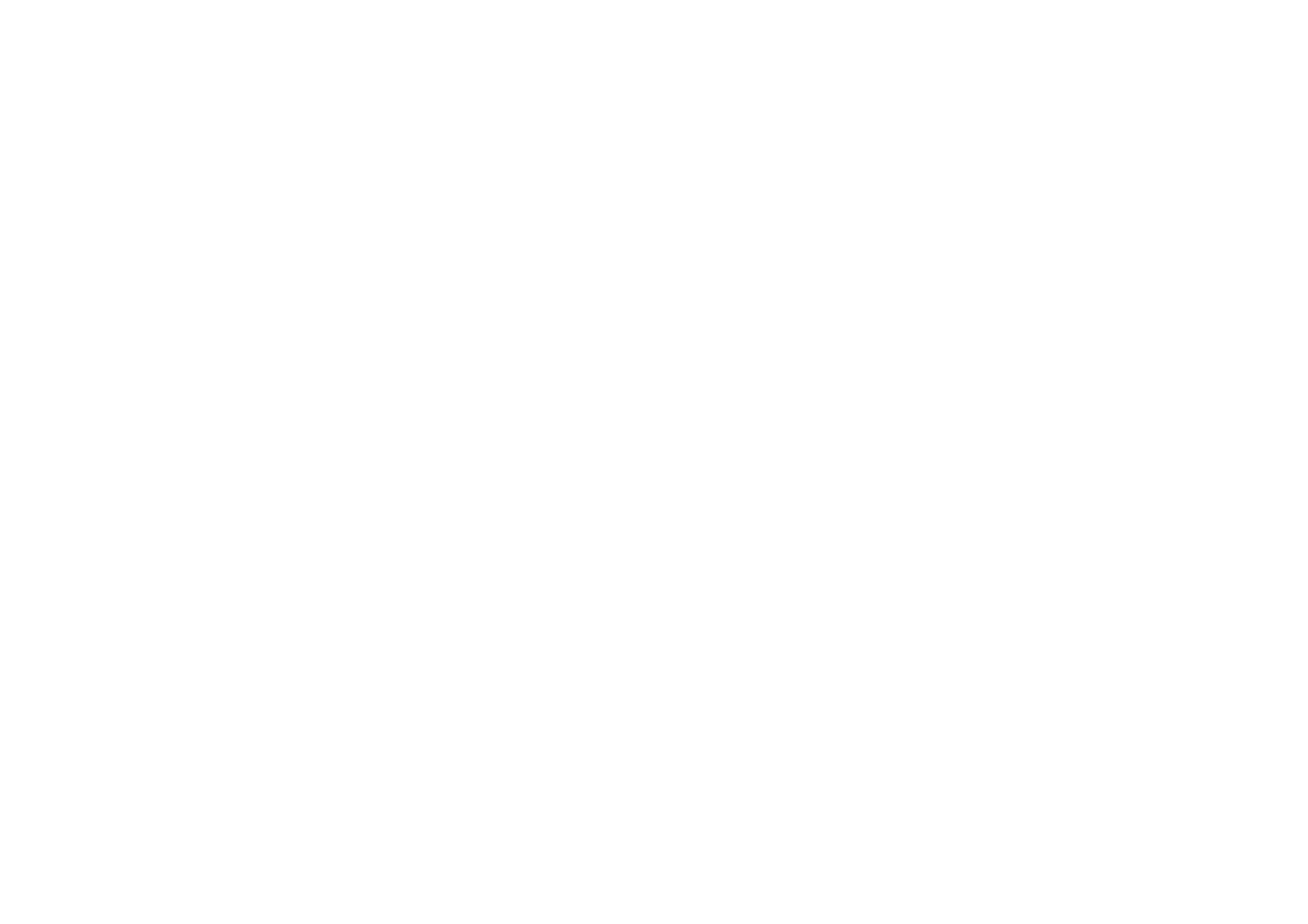|                 | SETTLED CASES DURING THE YEAR 2015-16 of KVIB SHOPIAN                               |                            |                         |        |                  |                 |                |  |  |  |  |
|-----------------|-------------------------------------------------------------------------------------|----------------------------|-------------------------|--------|------------------|-----------------|----------------|--|--|--|--|
| S.<br><b>No</b> | Name of the benificiary with address                                                | <b>Scheme</b>              | <b>Bank</b>             | P.Cost | <b>Bank Loan</b> | Margin<br>Money | Emp.           |  |  |  |  |
|                 | Shabir Ahamd Sheikh S/o Gh Mohammad Sheikh R/                                       |                            |                         |        |                  |                 |                |  |  |  |  |
|                 | 1 Nazneenpora                                                                       | Tailoring                  | <b>JKB KEYGAM</b>       | 1.60   | 1.52             | 0.56            | 6              |  |  |  |  |
|                 | 2 Rukaya Akhter D/o Ab Hamid Bhat R/o Mugalpora                                     | <b>Woollen Knitt</b>       | <b>JKB KEYGAM</b>       | 2.00   | 1.90             | 0.70            | 8              |  |  |  |  |
|                 | Danish Yousuf Wani S/o Mohammad Yousuf Wani R/o<br>3 Meemandar                      | Tailoring                  | <b>JKB SHOPIAN</b>      | 2.00   | 1.90             | 0.70            | 8              |  |  |  |  |
|                 | 4 Uzma Jan D/o Ali Mohammad malik R/o Largam                                        | <b>Woollen Knitt</b>       | <b>JKB SHOPIAN</b>      | 2.00   | 1.90             | 0.70            | $\overline{8}$ |  |  |  |  |
|                 | Javaid Ahmad Sheikh S/o Mohammad Jamal R/o<br>5 Peerpora                            | Carpet<br>Weaving          | <b>JKB TRENZ</b>        | 3.00   | 2.85             | 1.05            | 10             |  |  |  |  |
|                 | 6 Romi Jan D/o Manzoor Ahmad Turray R/o Hergam                                      | Tailoring                  | <b>JKB SHOPIAN</b>      | 2.00   | 1.90             | 0.70            | $\overline{5}$ |  |  |  |  |
|                 | Dilshad Akhter W/o Mohammad Abdullah Ganie R/o<br>7 Sugoo                           | Woollen<br>Knitting Wear   | <b>JKB T WANGUM</b>     | 5.00   | 4.75             | 1.75            | 10             |  |  |  |  |
|                 | Rayeesa Jan W/o Mohammad Qasim Sheikh R/o<br>8 Nagbal Imam Sahib                    | Woollen Kniting JKB NAGBAL |                         | 2.00   | 1.90             | 0.70            | 8              |  |  |  |  |
|                 | Nawab Ahmad Mir S/o Sonaullah Mir R/o Shouch<br>9 Kulgam Unit at Imam Sahib Shopian | <b>Bakery</b>              | <b>JKB IMAMA SHAHIB</b> | 4.00   | 3.80             | 1.40            | 10             |  |  |  |  |
|                 | Hiala Ahmad Wagay S/o Gh Nabi R/o Gonow Pora<br>10 Arshi                            | <b>Tent House</b>          | <b>JKB SHOPIAN</b>      | 5.00   | 4.75             | 1.75            | $\frac{1}{2}$  |  |  |  |  |
|                 | Nazir ahmad Tantray S/o Mohammad Ramzan Tantray<br>11 R/o Nowpora                   | <b>Tent House</b>          | <b>JKB IMAMA SHAHIB</b> | 5.00   | 4.75             | 1.75            | 7              |  |  |  |  |
|                 | 12 Mosin Jan D/o GH Nabi Chopan R/o Kanipora                                        | Tailoring                  | <b>JKB SHOPIAN</b>      | 2.00   | 1.90             | 0.70            | 4              |  |  |  |  |
|                 | 13 Rohi Jan W/o Shahnawaz Ahmad Loner R/o Adijan                                    | Crewel Emb.                | <b>JKB KAPREN</b>       | 1.00   | 0.95             | 0.35            | 4              |  |  |  |  |
|                 | Bilal Ahamad Ganie S/o Mohammad Ramzan R/o<br>14 Ramnagri Chek                      | <b>Willow Wicker</b>       | <b>JKB VEEHIL</b>       | 1.00   | 0.95             | 0.35            | $\overline{4}$ |  |  |  |  |
|                 | Rafiqa Akhter W/o Bashir Asmal Ganie R/o Teng<br>15 Mohala Shopian                  | Tela Emb.                  | <b>JKB HR SHOPIAN</b>   | 1.50   | 1.43             | 0.525           | 6              |  |  |  |  |
|                 | Fayaz Ahmad Sofi S/o Abdul Hamid Sofi R/o Hergam<br>16 Shopian                      | <b>Bakery</b>              | <b>JKB HR SHOPIAN</b>   | 4.00   | 3.80             | 1.40            | 6              |  |  |  |  |
|                 | Showkat Ahmad Nengroo S/o Mohammad Ishaq<br>17 Nengroo R/o Amashipora Shopian       | Shuttering                 | <b>JKB VEEHIL</b>       | 5.00   | 4.75             | 1.75            | 8              |  |  |  |  |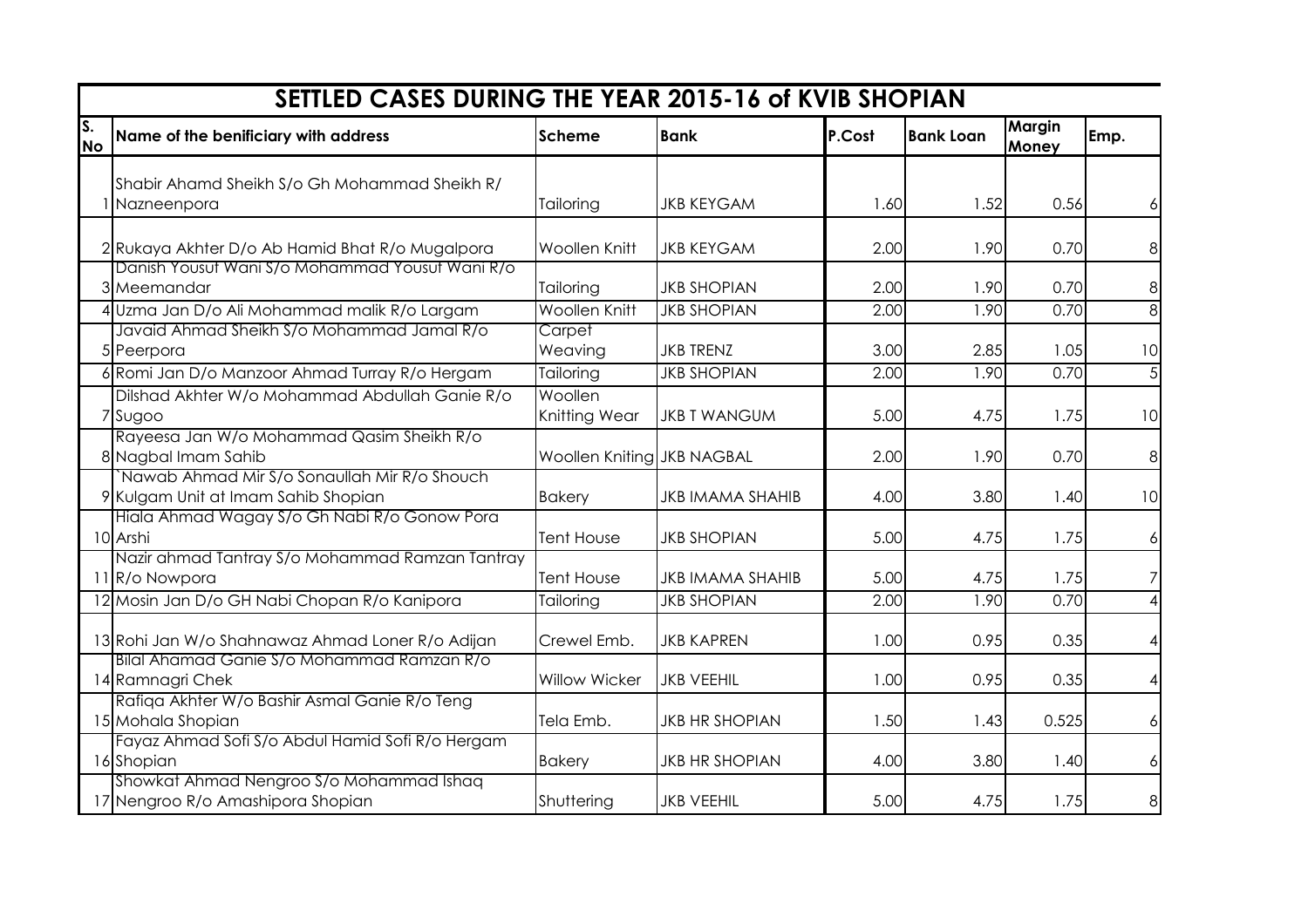| <b>TOTAL</b>                                                                                                        |                                           |                       | 83.60 | 79.42 | 29.26 | 186            |
|---------------------------------------------------------------------------------------------------------------------|-------------------------------------------|-----------------------|-------|-------|-------|----------------|
| 29 Shabnum Bano W/o Fayaz Ahmad Lone R/o Sedow                                                                      | Crewel Emb.                               | <b>ACCB SHOPIAN</b>   | 2.00  | 1.90  | 0.70  | 5              |
| 28 Ramnagri Shop                                                                                                    | Lights                                    | <b>ACCB SHOPIAN</b>   | 10.00 | 9.50  | 3.50  | 12             |
| Riyaz Ahmad Sheikh S/o Ghulam Nabi Sheikh R/o<br>27 Meemandar Shopian<br>Sajad Ahmad Bhat S/o Bashir Ahmad Bhat R/o | Furniture &<br>Joinery<br>Repair Of Solar | <b>SBI SHOPIAN</b>    | 5.00  | 4.75  | 1.75  | 8              |
| Arshid Ahmad Dar S/o Mohammad Sharief Dar R/o<br>26 Balpora Shopian                                                 | <b>Bakery</b>                             | <b>JKB HR SHOPIAN</b> | 2.00  | 1.90  | 0.70  | 6              |
| Shabnam Amin D/o Mohammad Amin Shah R/o<br>25 Dachoo Shopian                                                        | Wollen knitting                           | <b>JKB NAGBAL</b>     | 2.00  | 1.90  | 0.70  | 6              |
| Parvez Ahmad Sheikh S/o Farooq Ahmad Sheikh R/o<br>24 Batapora Shopian                                              | Mobile<br><b>Repairing</b>                | <b>JKB BATPORA</b>    | 1.00  | 0.95  | 0.35  | $\overline{2}$ |
| Iram Manzoor D/o Mansoor Ahmad Malik R/o Pinjoora<br>23 Shopian                                                     | Shawl Emb.                                | <b>JKB PINJOORA</b>   | 2.00  | 1.90  | 0.70  | 6              |
| Feroz Ahmad Wagay S/o Abdul Satar R/o Darampora<br>22 Shopian                                                       | Cutting/Tailorin<br>g                     | <b>JKB KEYGAM</b>     | 2.00  | 1.90  | 0.70  | 6              |
| 21 Zubaida W/o Farooq Ahmad R/o Mughalpora Shopian                                                                  | Crewel/Emb.                               | <b>JKB KEYGAM</b>     | 1.00  | 0.95  | 0.35  |                |
| Mohammad Yousuf Thoker S/o ghulam Mohiuddin<br>20 Thoker R/o Chakoora Shopian                                       | Tilla Emb.                                | <b>JKB RATNIPORA</b>  | 1.50  | 1.43  | 0.53  | $\sqrt{2}$     |
| Asiya Jan D/o bashir Ahmad Dar R/o Daramoora<br>19 Shopian                                                          | Crewal/emb.                               | <b>JKB NAGBAL</b>     | 2.00  | 1.90  | 0.70  | 5              |
| Rayees Ahmad Bhat S/o Abdul Gani Bhat R/o<br>18 Wadipora Shopian                                                    | Shuttering                                | <b>JKB NAGBAL</b>     | 5.00  | 4.75  | 1.75  | 8              |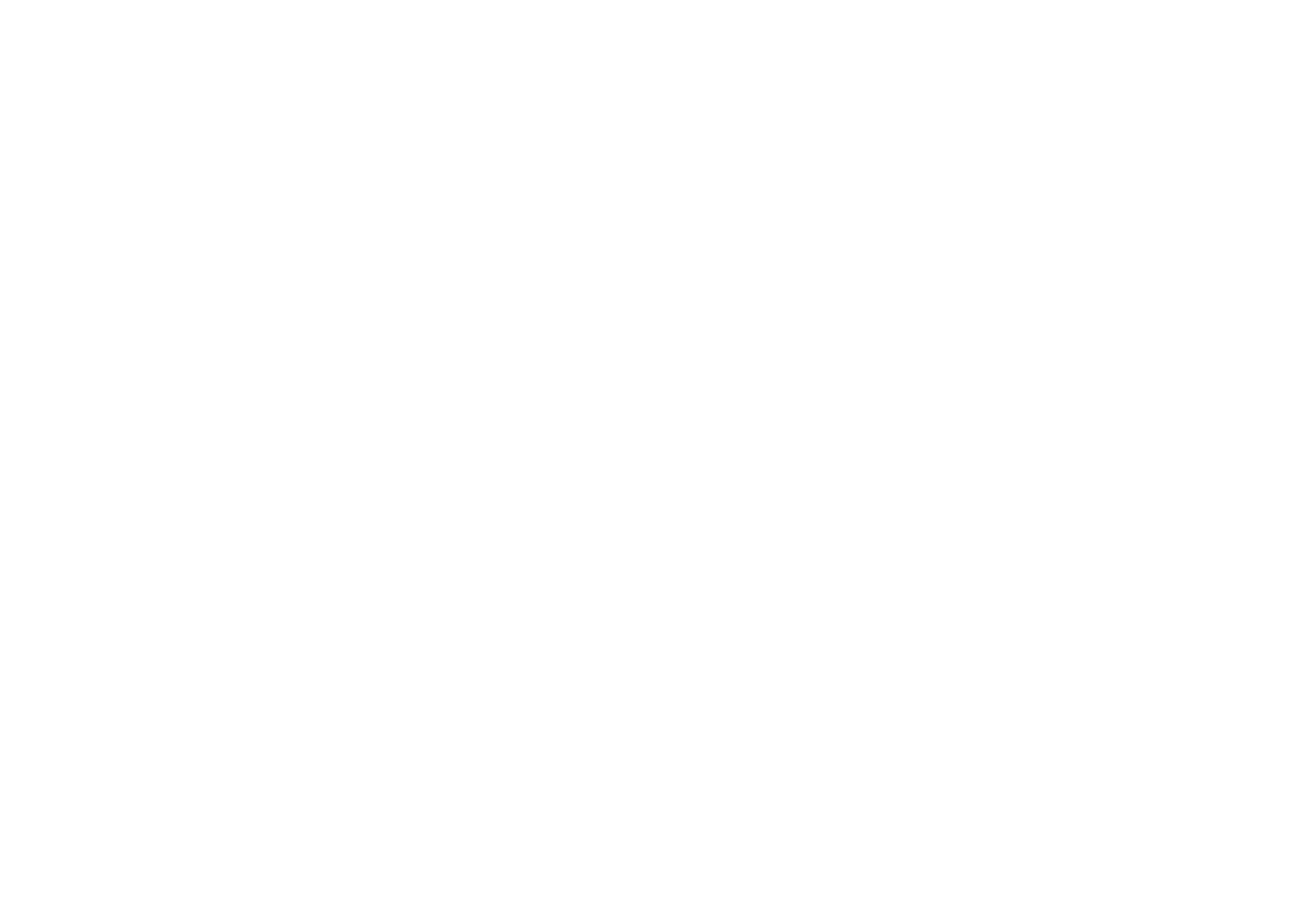| SETTLED CASES DURING THE YEAR 2015-16 of KVIB BARAMULLA                |                   |                        |        |              |                 |                 |
|------------------------------------------------------------------------|-------------------|------------------------|--------|--------------|-----------------|-----------------|
| S. No Name of the benificiary with address                             | <b>Scheme</b>     | Bank                   | P.Cost | Bank<br>Loan | Margin<br>Money | Emp.            |
| Basharat Ahmad Khan S/o Mohammad Wahid R/o Palipora<br><b>Boniyar</b>  | Shuttering        | <b>JKB CHANDANWARI</b> | 5.00   | 4.75         | 1.7500          | 12              |
| Javaid Ahmad hajam S/o Gh Mohiudin Hajam R/o<br>2 Rawocha              | <b>Tent House</b> | <b>JKB DANGIWACHA</b>  | 4.96   | 4.71         | 1.7360          | 8               |
| 3 manzoor Ahmad Rather S/o Gh hasan R/o Matipora                       | <b>Bakery</b>     | <b>JKB SINGHPORA</b>   | 10.00  | 9.50         | 3.5000          | $\overline{8}$  |
| 4 Javaid Ahmad Lone S/o Ab Rehman Lone R/O Ushkura                     | Shuttering        | <b>JKB UKURASH</b>     | 10.00  | 9.50         | 3.5000          | 15              |
| Sharifa Begum W/o Mohammad Asharf Baht R/o Malpora<br>5 Pattan         | Shawl Emb,        | <b>JKB PATTAN</b>      | 3.00   | 2.85         | 1.0500          | 8               |
| Parveez Ahmad Mir S/o Gh Mohammad Mir R/o Biyana<br>6 Kunzar           | Shuttering        | <b>JKB KUNZAR</b>      | 10.00  | 9.50         | 3.5000          | 12              |
| Gh Hasan Najar S/o Ab Gaffar R/o Wanigam pattan                        | Joinery           | <b>JKB HYDERBEIGH</b>  | 10.00  | 9.50         | 3.5000          | $\overline{12}$ |
| Mohammad Abdullah dar S/o Gh Mohammad Dar R/o<br>8 Sultanpora          | Golden Jewellry   | <b>JKB PALHALAN</b>    | 10.00  | 9.50         | 3.5000          | $\bf{8}$        |
| 9 Syeda Begum W/o Manzoor Ahmaed Lone R/o Ussan Khoie                  | Shawl Emb,        | <b>JKB PALHALAN</b>    | 4.70   | 4.47         | 1.6450          | 8               |
| 10 Mohammad Shafi Hura S/o Ab Samad R/o Kripalpora Saria               | Shawl Emb,        | <b>JKB SINGHPORA</b>   | 4.00   | 3.80         | 1.4000          | 8               |
| Javaid ahmad Sheikh S/o Gh Hasan R/o Kripalgrah<br>11 Singhpora        | Tent House        | <b>JKB SINGHPORA</b>   | 10.00  | 9.50         | 3.5000          | 8               |
| 12 Ab Rashid S/o Ab Rehman Kumar R/o Hygam                             | Pottery           | <b>JKB HYGAM</b>       | 4.45   | 4.23         | 1.5575          | 8               |
| 13 Nayima Akhter D/o Mohammad Sadig R/o Gingal                         | Shawl Emb,        | <b>JKB GINGAL</b>      | 2.00   | 1.90         | 0.7000          | 8               |
| 14 Tasleema Bano W/o Late Firad Khan R/o Gingal Uri                    | Tailoring         | <b>JKB GINGAL</b>      | 2.00   | 1.90         | 0.7000          | 4               |
| Mohammad ramzan Bhat S/o Wali Mohammad Bhat R/o<br>15 Dhobiwan Lalpora | Shuttering        | <b>JKB KUNZAR</b>      | 10.00  | 9.50         | 3.5000          | 10              |
| 16 Bilal Ahmad Ganie S/o Bashir Ahmad R/o Chandiloora                  | Dhaba             | <b>JKB KUNZAR</b>      | 10.00  | 9.50         | 3.5000          | 8               |
| Amina Bano W/o Gh Mohammad Khanday R/o Hardboni<br>17 Kunzar           | Tailoring         | <b>JKB KUNZAR</b>      | 2.70   | 2.57         | 0.9450          | 8               |
| 18 Nasir Ahmad Wani S/o Mojhammad Sultan R/o Lolipora                  | Gate/Grills       | <b>JKB GOSHBUGH</b>    | 10.00  | 9.50         | 3.5000          | 10              |
| 19 Nasreena D/o Syed Muzafar Hussian R/o Bugam Noorkha                 | Tailoring         | <b>JKB CHANDANWARI</b> | 2.70   | 2.57         | 0.9450          | $\,8\,$         |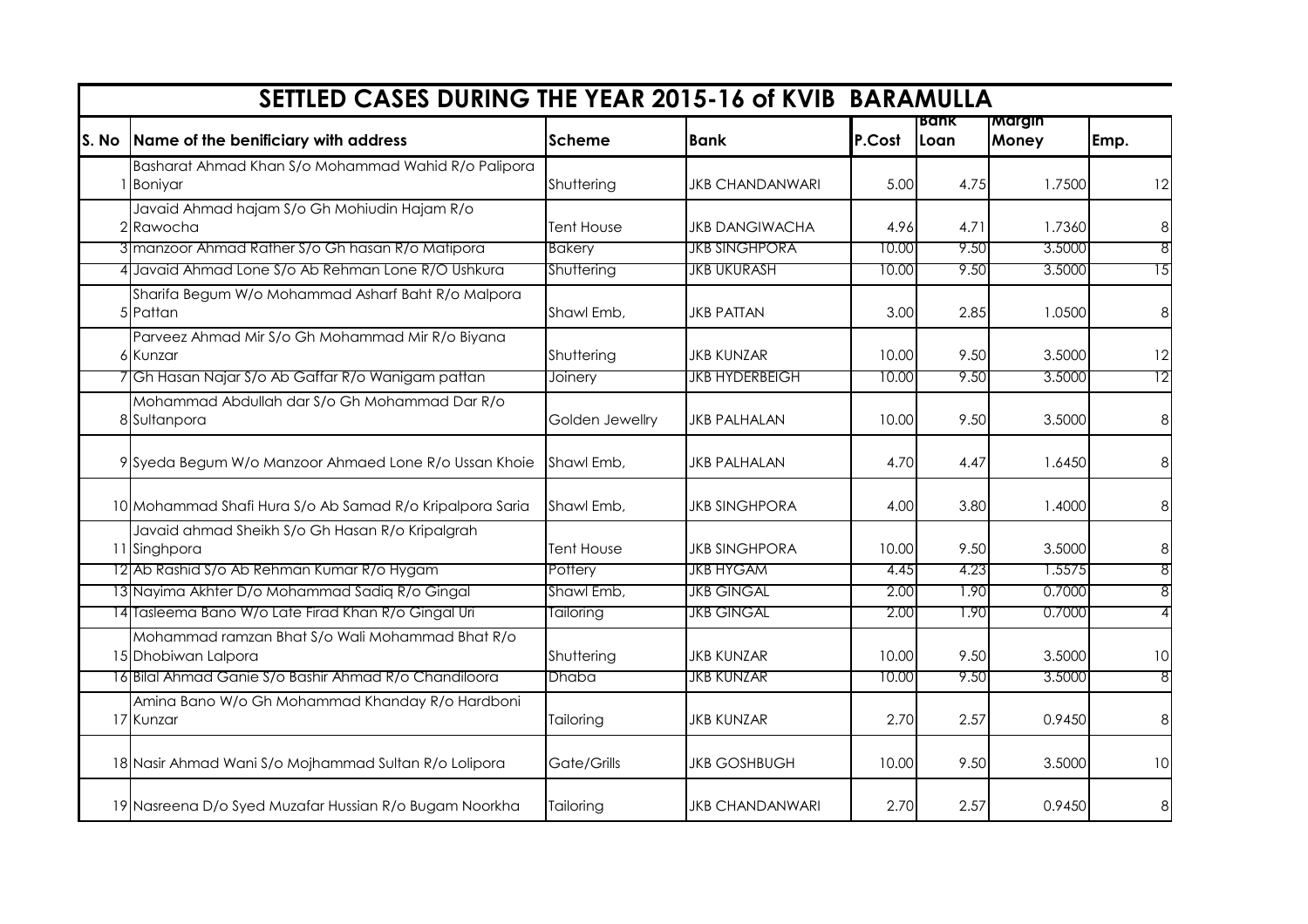| Umer Bashir Sheikh S/o Bashir Ahmad R/o Matipora<br>20 Kripalpora         | <b>RMG</b>        | JKB SINGHPORA          | 5.00  | 4.75  | 1.7500 | 8  |
|---------------------------------------------------------------------------|-------------------|------------------------|-------|-------|--------|----|
| 21 Ab Hamid Wani S/o Ab Gaffar R/o Duroo Frestiwari Wagoora Hollow Blocks |                   | JKB WAGOORA            | 24.92 | 23.67 | 8.7220 | 12 |
| Mohammad Yousuf Mir S/o Mohammad Akbar R/o Kachwa<br>22 Haigam            | Electronics       | JKB WAGOORA            | 10.00 | 9.50  | 3.5000 | 10 |
| 23 Bilal Ahmad Dar S/o Gh Mohammad Dar R/o Magraypora                     | Gold smith        | <b>JKB GOSHBUGH</b>    | 10.00 | 9.50  | 3.5000 |    |
| 24 Aijaz Ahmad War S/o Farooq Ahmad War R/o Behrampora                    | <b>Tent House</b> | <b>JKB WATERGAM</b>    | 10.00 | 9.50  | 3.5000 |    |
| 25 Ishfaq Yousuf Bhat S/o Mohammad Yousuf Bhat R/o Binner                 | Shuttering        | <b>JKB AZAD GUNJ</b>   | 10.00 | 9.50  | 3.5000 | 10 |
| 26 Nasir Ahmad Wani S/o Ab Ahad Wani R/o Kripalpora                       | Shuttering        | <b>JKB SINGHPORA</b>   | 10.00 | 9.50  | 3.5000 | 10 |
| Mohammad akbar Bhat S/o Ab Rehman Bhat R/o<br>27 Khaitangan               | Shuttering        | JKB KHITANGAN          | 10.00 | 9.50  | 3.5000 | 10 |
| 28 Mohammad Altaf Reshi S/o Mohammad Akbar R/o Baderkot Shawl             |                   | <b>JKB TANGMARG</b>    | 2.00  | 1.90  | 0.7000 |    |
| 29 Mushtaq Ahmad Rather S/o Ali Mohammad R/o Watergam                     | Shuttering        | <b>JKB WATERGAM</b>    | 4.80  | 4.56  | 1.6800 |    |
| 30 Mohammad Saleem War S/o Ghulam Mohidin R/o War Pora Elect. Apps.       |                   | <b>JKB CHINKIPORA</b>  | 4.80  | 4.56  | 1.6800 |    |
| Bilal Ahmad Malik S/o Ghulam Muhammad R/o Dangerpora<br>31 Sindpora       | Shawl             | <b>JKB SHEERABAD</b>   | 3.00  | 2.85  | 1.0500 |    |
| 32 Showkat Ali Bhat S/o Ali Mohammad R/o Araham Pora                      | Carpet            | <b>JKB SINGHPORA</b>   | 4.00  | 3.80  | 1.4000 |    |
| 33 Nadeem Ahmad Mir S/o Bashir Ahmad Mir R/o Darapora                     | Automobile        | <b>JKB CHANDANWARI</b> | 4.90  | 4.66  | 1.7150 |    |
| 34 Umar Khan S/o M. Yaqoob Khahn R/o Uranbuwa                             | Shuttering        | <b>JKB CHANDANWARI</b> | 5.00  | 4.75  | 1.7500 |    |
| 35 Syed Fida Hussain S/O Sayed Qasim Hussain R/o Noor Kaha.               | <b>Dhaba</b>      | JKB CHANDANWARI        | 3.00  | 2.85  | 1.0500 | 8  |
| 36 Nasir Ahmad Sheikh S/o Gh Mohd Sheikh R/o Kripalpora                   | Oil Extraction    | <b>JKB SINGHPORA</b>   | 5.00  | 4.75  | 1.7500 |    |
| Mohammad Magnoon Lone s/o Mohammad Yousuf Lone<br>37 R/o Fiddar Pora      | Shuttering        | <b>JKB DANGIWACHA</b>  | 5.00  | 4.75  | 1.7500 |    |
| 38 Naveed Ahmad Pathan S/o Ab Rashid Patah R/o Nilusae                    | <b>RMG</b>        | JKB CHANDANWARI        | 4.00  | 3.80  | 1.4000 | 8  |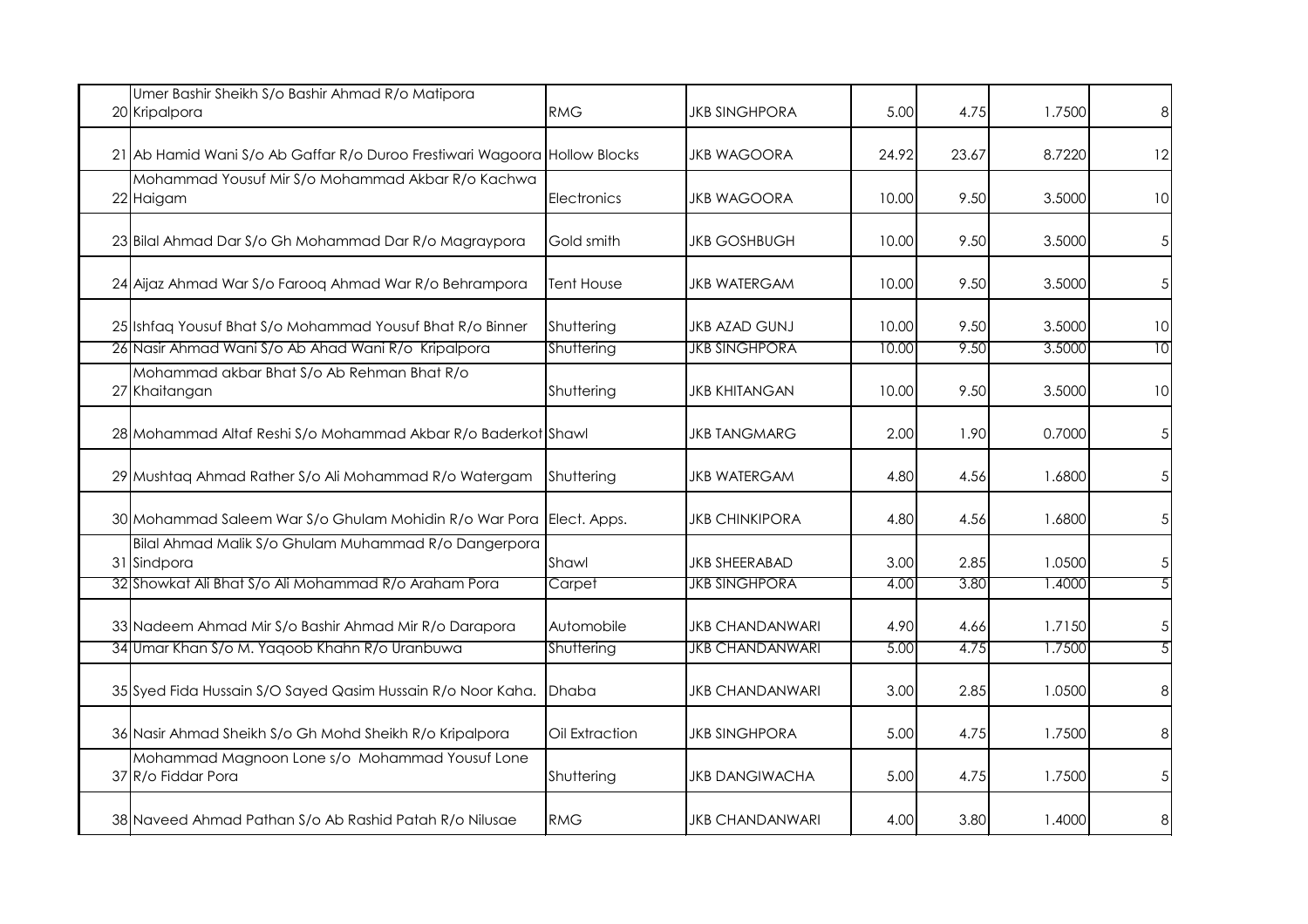| Syed Mohammad Shafi S/o Syed Mubarak R/o Wanloo<br>39 Tangmarg        | <b>Bakery</b>    | JKB TANGMARG         | 3.00  | 2.85  | 1.0500  | 8               |
|-----------------------------------------------------------------------|------------------|----------------------|-------|-------|---------|-----------------|
| Bashir Ahmad dar S/o Mohammad Abdullah Dar R/o<br>40 Salamabad        | <b>Dhaba</b>     | JKB CHANDANWARI      | 4.50  | 4.28  | 1.5750  | 8               |
| 41 Zahoor ahmad Wani S/o Ab Khaliq Wani R/o Sultanpora                | Jewellary        | <b>JKB GOSHBUGH</b>  | 20.00 | 19.00 | 7.0000  | $\sqrt{5}$      |
| 42 Gh Mustafa Dar S/o Ali Mohammad Dar R/o Arampora                   | Carpet           | <b>JKB SINGHPORA</b> | 3.00  | 2.85  | 1.0500  | 5               |
| 43 Afroaza Bano W/o Nazir Ahmad Dar R/o Hib Dangerpora                | Woollen Knitting | <b>JKB SELOO</b>     | 3.50  | 3.33  | 1.2250  | $\sqrt{5}$      |
| 44 Shagufta Bano W/o Gh Nabi Teli R/o Sherabad                        | Shawl Emb,       | <b>JKB SHEERABAD</b> | 3.00  | 2.85  | 1.0500  | 5               |
| Shabnum Yousuf D/o Mohammad Yousuf Tantray R/o<br>45 Mamoosa          | Shawl Emb.       | <b>JKB SONIM</b>     | 3.00  | 2.85  | 1.0500  | 5               |
| 46 Mahapra Mohiudin D/o Gh Mohiudin Khan R/o Hib                      | Shawl Emb,       | <b>JKB SELOO</b>     | 3.00  | 2.85  | 1.0500  | 5               |
| 47 Mehmooda Begum W/o Ab Majeed Marazi R/o Haritreth                  | Shawl Emb,       | <b>JKB SINGHPORA</b> | 4.00  | 3.80  | 1.4000  | 5               |
| Jawahira Begum W/o Imtiyaz Ahmad dar R/o Rakh<br>48 Daslipora         | Shawl Emb,       | <b>JKB SINGHPORA</b> | 4.00  | 3.80  | 1.4000  | $5\overline{)}$ |
| 49 Dilshad Begum w/o Showkat Ahmad Bhat R/o Boni Chakal               | Carpet           | JKB MIRGUND          | 3.00  | 2.85  | 1.0500  | 5               |
| 50 Haleema Begum W/o Ab Rashid Reshi R/o Kaniloo                      | Shawl Emb,       | <b>JKB SONIM</b>     | 10.00 | 9.50  | 3.5000  | 10              |
| 51 Mohammad Akbar Ahnager S/o GH Qadir R/o Dangiwacha Gate/Grills     |                  | JKB DANGIWACHA       | 4.20  | 3.99  | 1.4700  | $\sqrt{5}$      |
| 52 Gowhar Ahmad Shah S/o Yar Mohammad Shah R/o Nadihal Leather Goods  |                  | <b>JKB LADOORA</b>   | 2.10  | 2.00  | 0.7350  | $5\overline{)}$ |
| 53 Salahudin Shah S/o Gh Mohammad Shah R/o Janbazpora                 | Carpet           | JKB AZAD GUNJ        | 5.00  | 4.75  | 1.7500  | $5\overline{)}$ |
| Asifa Bano D/o Mohammad Sarandaz malik R/o Model Town<br>54 Sopore    | Tailoring        | <b>JKB SELOO</b>     | 2.70  | 2.57  | 0.9450  | 5               |
| Tariq Ahmad Bhat S/o Gh Mohammad Bhat R/o Malla Bangil<br>55 Tangmarg | Shawl Emb,       | <b>JKB GULMARG</b>   | 10.00 | 9.50  | 3.5000  | 5               |
| Gh Mohammad shiekh s/o Mohammad Qasim R/o Goom<br>56 Ahmad Pora       | Shawl Emb,       | <b>JKB SHEERABAD</b> | 5.00  | 4.75  | 1.7500  | 5               |
| 57 Ab Rashid Wani S/o Ab Samad R/o Raipora Palhalan                   | Carpet           | <b>JKB PALHALAN</b>  | 1.74  | 1.65  | 0.60725 | 5               |
| Imran Ali Bhat S/o Ali Mohammad Bhat R/o Boni Chakal<br>58 Singhpora  | <b>DTP</b>       | <b>JKB MIRGUND</b>   | 4.00  | 3.80  | 1.4000  |                 |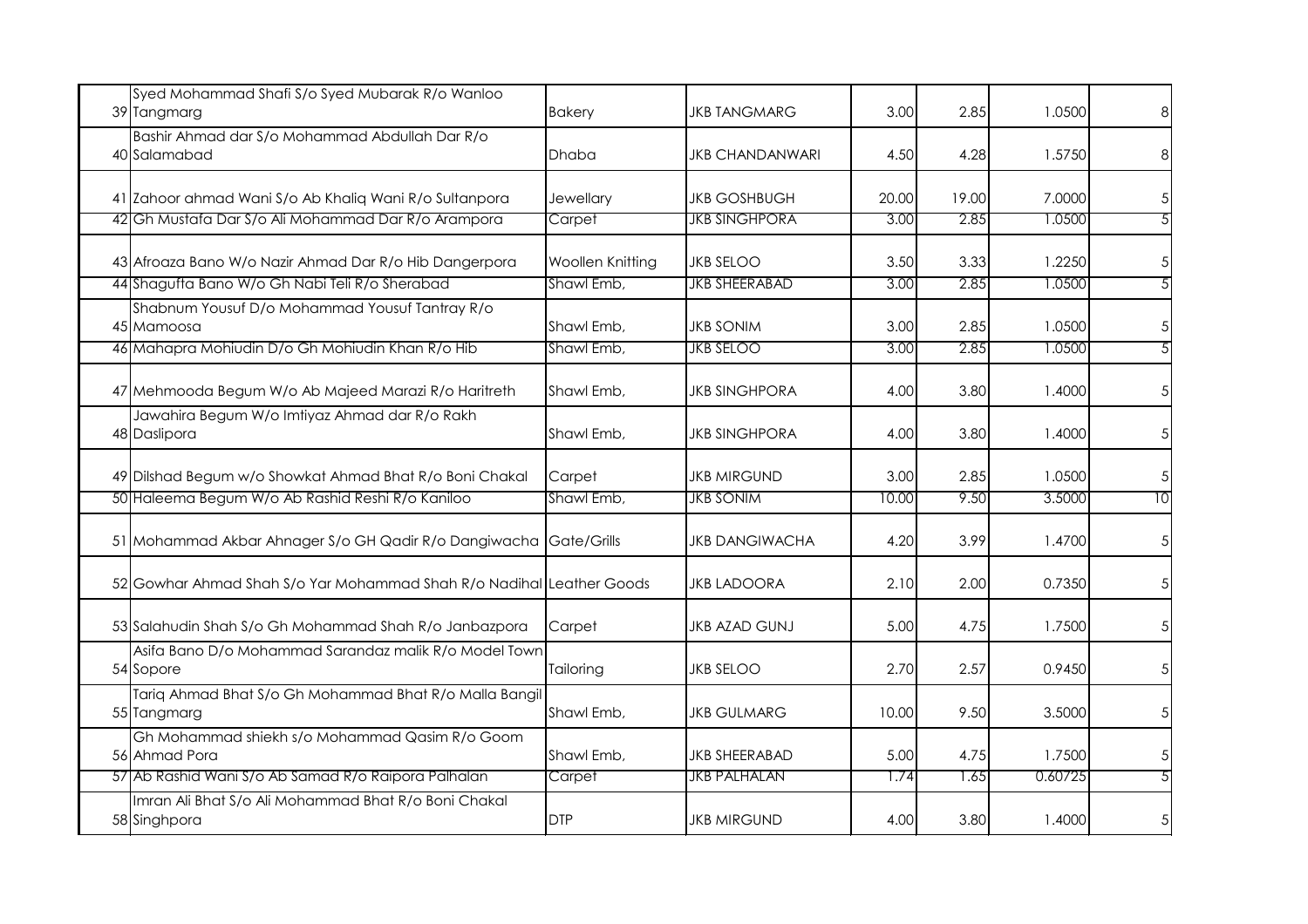| 59 Gulshana Akhter D/o Mohammad Yousuf R/o Kanterbagh                      | Shawl Emb.            | <b>JKB SHEERABAD</b>  | 4.00  | 3.80  | 1.4000 | $\sqrt{5}$      |
|----------------------------------------------------------------------------|-----------------------|-----------------------|-------|-------|--------|-----------------|
| 60 Sakina Bano D/o Gh Nabi Wani R/o Waniloo Hajibal                        | Shawl Emb,            | <b>JKB TANGMARG</b>   | 3.00  | 2.85  | 1.0500 | 5               |
| Fahmeeda Begum W/o Nisar Ahmad Ganie R/o Goom<br>61 Ahmadpora              | Tailoring             | <b>JKB SHEERABAD</b>  | 3.00  | 2.85  | 1.0500 | $\overline{5}$  |
| 62 Tasleema Begum W/o Reayz Ahmad Bhat R/o Palhalan                        | Shawl Emb,            | <b>JKB PALHALAN</b>   | 3.00  | 2.85  | 1.0500 | $\sqrt{5}$      |
| 63 Merajudin Dar S/o Mohammad Rajab R/o Tengpora                           | Joinery               | <b>JKB GOSHBUGH</b>   | 4.80  | 4.56  | 1.6800 | 5               |
| 64 Farida Begum W/o Ab MaJid Bhat R/o Tarhama Kunzar                       | Shawl Emb,            | <b>JKB HARDOBURA</b>  | 2.00  | 1.90  | 0.7000 | $\overline{5}$  |
| Mohammad Qasim Lone s/o Mohammad ajnoon Lone R/o<br>65 Sonem Saidnar       | Shuttering            | <b>JKB DANGIWACHA</b> | 4.80  | 4.56  | 1.6800 | $\overline{5}$  |
| 66 Rouf Ahmad Ganie S/o Gh Mohammad R/o Mallangam                          | Shuttering            | <b>JKB KUNZER</b>     | 4.80  | 4.56  | 1.6800 | $5\overline{)}$ |
| Mehbooba Begum W/o Mohammad Saleem R/o Nigen<br>67 Bagh                    | Digonostic Centre     | <b>JKB NC SOPORE</b>  | 5.00  | 4.75  | 1.7500 | $\sqrt{5}$      |
| 68 Magsood Ahmad Najar S/o Gh Mohammad R/o Wagoora                         | Wooden Furniture      | <b>JKB WAGOORA</b>    | 10.00 | 9.50  | 3.5000 | $5\overline{)}$ |
| 69 Mahmooda Begum W/o Feroz Ahmad dar R/o Drangbal Bla Tilla Emb.          |                       | JKB KB ADDA BLA       | 3.00  | 2.85  | 1.0500 | $\overline{5}$  |
| Abid Hussian Khan S/o Tashoog Mohammad Kahn R/o<br>70 Rambirgrah Singhpora | <b>Hollow Blocks</b>  | <b>JKB MIRGUND</b>    | 24.91 | 23.66 | 8.7185 | $\overline{5}$  |
| 71 Aijaz Ahmad Wani S/o Mushtaq Ahmad Wani R/o Rangwar                     | <b>Tent House</b>     | JKB USHKURAH          | 10.00 | 9.50  | 3.5000 | $\overline{5}$  |
| Masrat Shaheen W/o Mohammad Rukhsar Sheikh R/o<br>72 Sultan Daki           | Tailoring             | JKB URI               | 3.00  | 2.85  | 1.0500 | $5\overline{)}$ |
| Mushtaq Ahmad Malik S/o Mohammad Abdullah R/o Zam<br>73 Zampora            | Husker                | <b>JKB SHEERI</b>     | 3.00  | 2.85  | 1.0500 | 5               |
| 74 Farida Begum W/o Ab MaJid Bhat R/o Tarhama Kunzar                       | Shawl Emb,            | <b>JKB KUNZER</b>     | 4.00  | 3.80  | 1.4000 | 5               |
| 75 Ab Majid Chopan S/o Ab samad R/o Agar Dangerpora                        | <b>Beauty Parlour</b> | <b>JKB SHEERABAD</b>  | 4.90  | 4.66  | 1.7150 | 5               |
| 76 Ab Rehaman Panoo S/o Lala Panoo r/o Tengpora                            | Carpet                | <b>JKB GOSHBUGH</b>   | 3.00  | 2.85  | 1.0500 | 5               |
| 77 Mohammad Asif Dar S/o Ab Samad Dar R/o Chakla                           | DTP                   | <b>JKB AZAD GUNJ</b>  | 10.00 | 9.50  | 3.5000 | 5               |
| 78 Manzoor Ahmad Fafoo S/o Ab Gani R/o Azad Gunj                           | Shuttering            | <b>JKB AZAD GUNJ</b>  | 3.00  | 2.85  | 1.0500 | 5               |
| 79 Danish Ashraf Bhat S/o Mohammad Ashraf Bhat R/o Pattan                  | <b>Bakery</b>         | <b>JKB PATTAN</b>     | 10.00 | 9.50  | 3.5000 | 6               |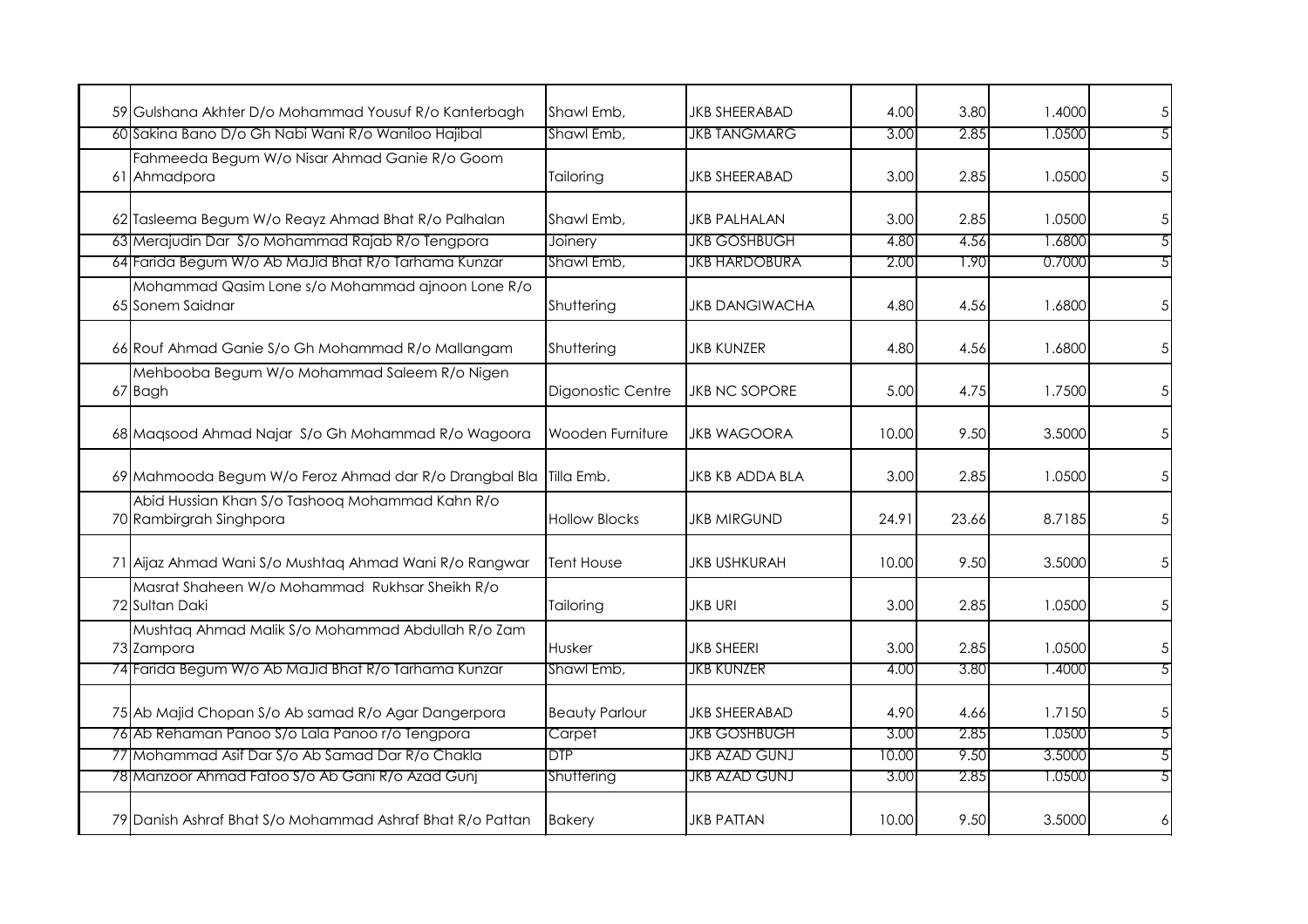| 80 Noor Mohammad Sofi S/o Ali Mohammad R/o Karhama                           | <b>Bakery</b>   | <b>JKB HARDOBURA</b>    | 5.00  | 4.75 | 1.7500 |      |
|------------------------------------------------------------------------------|-----------------|-------------------------|-------|------|--------|------|
| 81 Mushtaq Ahmad Parray S/o Gh Nabi Parray R/o Goshbug                       | <b>DTP</b>      | JKB GOSHBUGH            | 5.00  | 4.75 | 1.7500 |      |
| Shakoor Ahmad Yatoo S/o Abdul Salam Yatoo R/o Lolipora<br>82 Pattan          | Carpet          | <b>JKB GOSHBUGH</b>     | 5.00  | 4.75 | 1.7500 |      |
| 83 Aijaz Ahmad Shah S/o Mohammad Sultan R/o Ladoora                          | Shawl           | <b>JKB LADOORA</b>      | 3.00  | 2.85 | 1.0500 |      |
| 84 Gh Qadir Parray S/o Gh Mohammad R/o Goshbug                               | Shuttering      | <b>JKB GOSHBUGH</b>     | 4.80  | 4.56 | 1.6800 |      |
| 85 Mohammad Iqbal S/o Zaman Ali R/o Urossa Uri                               | <b>Bakery</b>   | JKB URI                 | 5.00  | 4.75 | 1.7500 |      |
| 86 Shafat Ahmad Dar S/o Abdul khaliq R/o Azad Gunj                           | Shuttering      | <b>JKB AZAD GUNJ</b>    | 10.00 | 9.50 | 3.5000 | l () |
| Hadeesa Begum W/o Mohammad Jaffer R/o Mirgund<br>87 Pattan                   | Shawl           | <b>JKB MIRGUND</b>      | 2.00  | 1.90 | 0.7000 |      |
| 88 Syed Sadiq Hussain S/o Syed Mir Hussain R/o Gangal Uri                    | Dryfruit        | <b>JKB GINGAL</b>       | 4.00  | 3.80 | 1.4000 |      |
| 89 Sheera Irshad W/o Irshad Ali Shah R/o Noorkhan                            | Shawl           | <b>JKB CHANDANWARI</b>  | 3.00  | 2.85 | 1.0500 |      |
| Altaf Hussain Khan S/o Dost Mohammad Khan R/o Khatal<br>90 Hilpathri Boniyar | Dryfruit        | <b>JKB CHANDANWARI</b>  | 3.00  | 2.85 | 1.0500 |      |
| 91 Shamima Begum W/o Mushtaq Ahmad Sofi R/o SinghPora                        | Shawl           | <b>JKB SINGHPORA</b>    | 3.00  | 2.85 | 1.0500 |      |
| Firdousa Bano D/o Abdul Rashid Bhat R/o Mirchipora<br>92 Tangpora            | <b>RMG</b>      | <b>JKGB CHANDILOORA</b> | 4.00  | 3.80 | 1.4000 | 8    |
| Afshana Mukhtar D/o Mukhtar Ahmad Matoo R/o<br>93 Hardebora                  | Shawl Emb.      | <b>JKGB DOBIWAN</b>     | 2.00  | 1.90 | 0.7000 |      |
| 94 Shaheena Akhtar W/o Sajad Ahmad Mir R/o Hardebora                         | Shawl Emb,      | JKGB DOBIWAN            | 2.00  | 1.90 | 0.7000 |      |
| Masrat Jabeen D/o Ali Mohammad Dar R/o Gockhama<br>95 Kunzar                 | Shawl Emb,      | <b>JKGB KUNZER</b>      | 3.00  | 2.85 | 1.0500 | 8    |
| 96 Rashid Ahmad Dar S/o Abdul Majeed Dar R/o Khanpora                        | Shuttering      | <b>JKGB KHANPORA</b>    | 4.70  | 4.47 | 1.6450 | 8    |
| 97 Hafeeza Begum W/o Abdul Rashid Parray R/o Hardesura                       | Shawl Emb,      | <b>JKGB KUNZAR</b>      | 2.00  | 1.90 | 0.7000 | 8    |
| Mohammad Latief Teli S/o Gh Ahmad R/o Watergam<br>98 Wagoora                 | Copper Utensils | <b>JKGB WAGOORA</b>     | 4.80  | 4.56 | 1.6800 | 8    |
| 99 Nisar Ahmad Lone S/o Ab Ahad R/o Nowpora Jageer                           | Shuttering      | <b>JKGB WAGOORA</b>     | 5.00  | 4.75 | 1.7500 | IΟ   |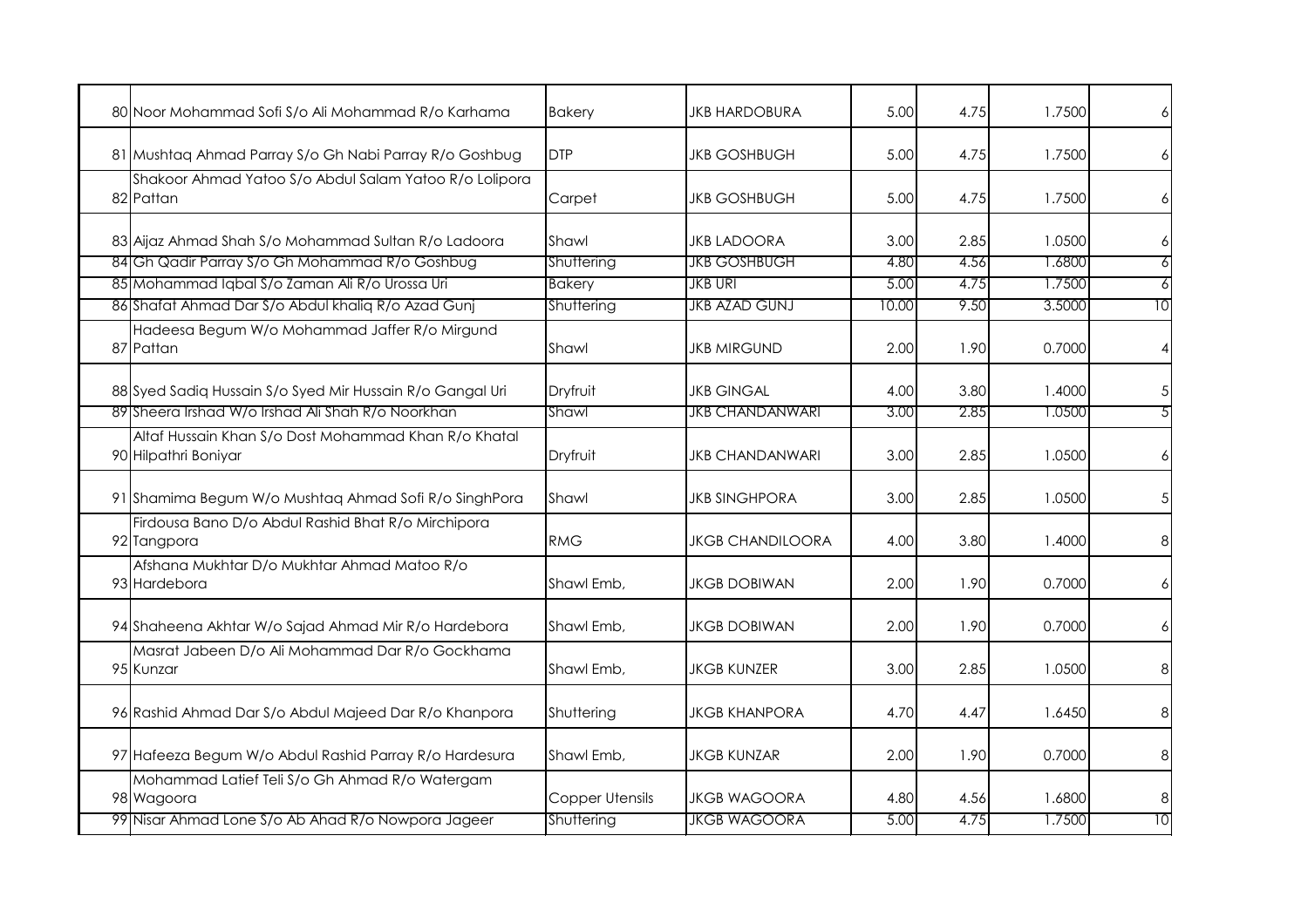| Gh Mohammad Teli S/o Mohammad Assadullah R/o<br>100 Watergam       | Dryfruit      | <b>JKGB WAGOORA</b>     | 2.00  | 1.90 | 0.7000 | $6 \mid$        |
|--------------------------------------------------------------------|---------------|-------------------------|-------|------|--------|-----------------|
| 101 Ashiq Ahmad Awan S/o Habibullah Awan R/o Pehlipora             | <b>Bakery</b> | <b>JKGBPEERNIYA</b>     | 10.00 | 9.50 | 3.5000 | 10              |
| Mohammad Akbar Lone S/o Khazir Mohammad R/o<br>102 Hadipora Rohama | Tailoring     | <b>JKGB TRAGPORA</b>    | 2.70  | 2.57 | 0.9450 | $\overline{6}$  |
| Fayaz Ahmad Tantray S/o Gh Mohiuddin R/o Derbugh<br>103 Kunzer     | Carpet        | <b>JKGBKUNZAR</b>       | 4.80  | 4.56 | 1.6800 | 10              |
| 104 Ab Rashid Bhat S/o Mohammad Sultan R/o Botangoo                | Tent House    | <b>JKGB BOTINGOO</b>    | 5.00  | 4.75 | 1.7500 | $\overline{5}$  |
| 105 Raja Ahmad Ganie S/o Noor Mohammad R/o Chichloora              | Dhaba         | <b>JKGB DHOBIAN</b>     | 4.50  | 4.28 | 1.5750 | $\sqrt{5}$      |
| 106 Farooq Ahmad Mir S/o Gh Nabi Mir R/o Panditpora                | Shawl Emb,    | <b>JKGB KUNZER</b>      | 4.00  | 3.80 | 1.4000 | $\overline{5}$  |
| 107 Nazir Ahmad Rather S/o Ab Jabar R/o Sheerwanipora              | <b>Bakery</b> | <b>JKGB BIJHAMA</b>     | 4.50  | 4.28 | 1.5750 | $\overline{5}$  |
| 108 Shahnaz Javaid W/o Javaid Ahmad Khan R/o Bijhama               | Shawl         | <b>JKGB BOTINGOO</b>    | 3.00  | 2.85 | 1.0500 | 5               |
| Mahmooda Akhtar W/o Faroog Ahmad Akhoon R/o<br>109 Khanpora        | Tailoring     | <b>JKGB KHANPORA</b>    | 2.70  | 2.57 | 0.9450 | $\sqrt{5}$      |
| 110 Nelofar Jan W/o Parvez Ahmad Lone R/o Mirchipora               | Shawl Emb,    | <b>JKGB CHANDILOORA</b> | 3.00  | 2.85 | 1.0500 | 5               |
| 111 Shamima Bano W/o Gh Mohiudin R/o Hayatpora                     | Shawl Emb,    | <b>JKGB KUNZAR</b>      | 4.00  | 3.80 | 1.4000 | 5               |
| 112 Shahzada Begum W/o Reyaz Ahmad Shah R/o Hariwatnoo             | Shawl Emb,    | <b>JKGB CHANDILOORA</b> | 3.00  | 2.85 | 1.0500 | $\sqrt{5}$      |
| 113 Samiullah Bhat S/o Sonaullah R/o Arehanderhama                 | Shawl Emb,    | <b>JKGB AGRIKALAN</b>   | 2.00  | 1.90 | 0.7000 | 5               |
| Reyaz Ahmad Lone S/o Mohammad Ismail R/o Gundi<br>114 Magsood      | Shuttering    | <b>JKGB KUNZER</b>      | 5.00  | 4.75 | 1.7500 | 5               |
| Parveena Begum W/o Mohammad Yousuf Lone R/o<br>115 Shirinabad      | Shawl Emb,    | <b>JKGB SHEERI</b>      | 3.00  | 2.85 | 1.0500 | $5\overline{)}$ |
| 116 Shabir Ahmad Ganai S/o Abdul Rahman R/o Agri kalan             | Shuttering    | <b>JKGB AGRIKALAN</b>   | 5.00  | 4.75 | 1.7500 | $\sqrt{5}$      |
| 117 Fayaz Ahmad Kumar S/o Ab Salam R/o Chandiloora                 | Shawl Emb,    | <b>JKGB CHANDILOORA</b> | 3.00  | 2.85 | 1.0500 | 5               |
| 118 Sakina begum W/O Shamim Ahmad Dar R/o Nooripora                | Shawl Emb,    | <b>JKGB AGRIKALAN</b>   | 3.00  | 2.85 | 1.0500 | $\sqrt{5}$      |
| 119 Hamida Begum W/o Ab Majid Yatoo R/o Nooripora                  | Shawl Emb,    | <b>JKGB AGRIKALAN</b>   | 3.00  | 2.85 | 1.0500 | 5               |
| 120 Shazada Begum W/o Shabir Ahmad Ganie R/o Hariwatnoo            | Shawl Emb,    | <b>JKGB CHANDILOORA</b> | 3.00  | 2.85 | 1.0500 | $\sqrt{5}$      |
| 121 Nazia Bano D/o Ab Gani Ganie R/o Boniyar                       | Tailoring     | <b>JKGB PRINGLE</b>     | 2.70  | 2.57 | 0.9450 | 5               |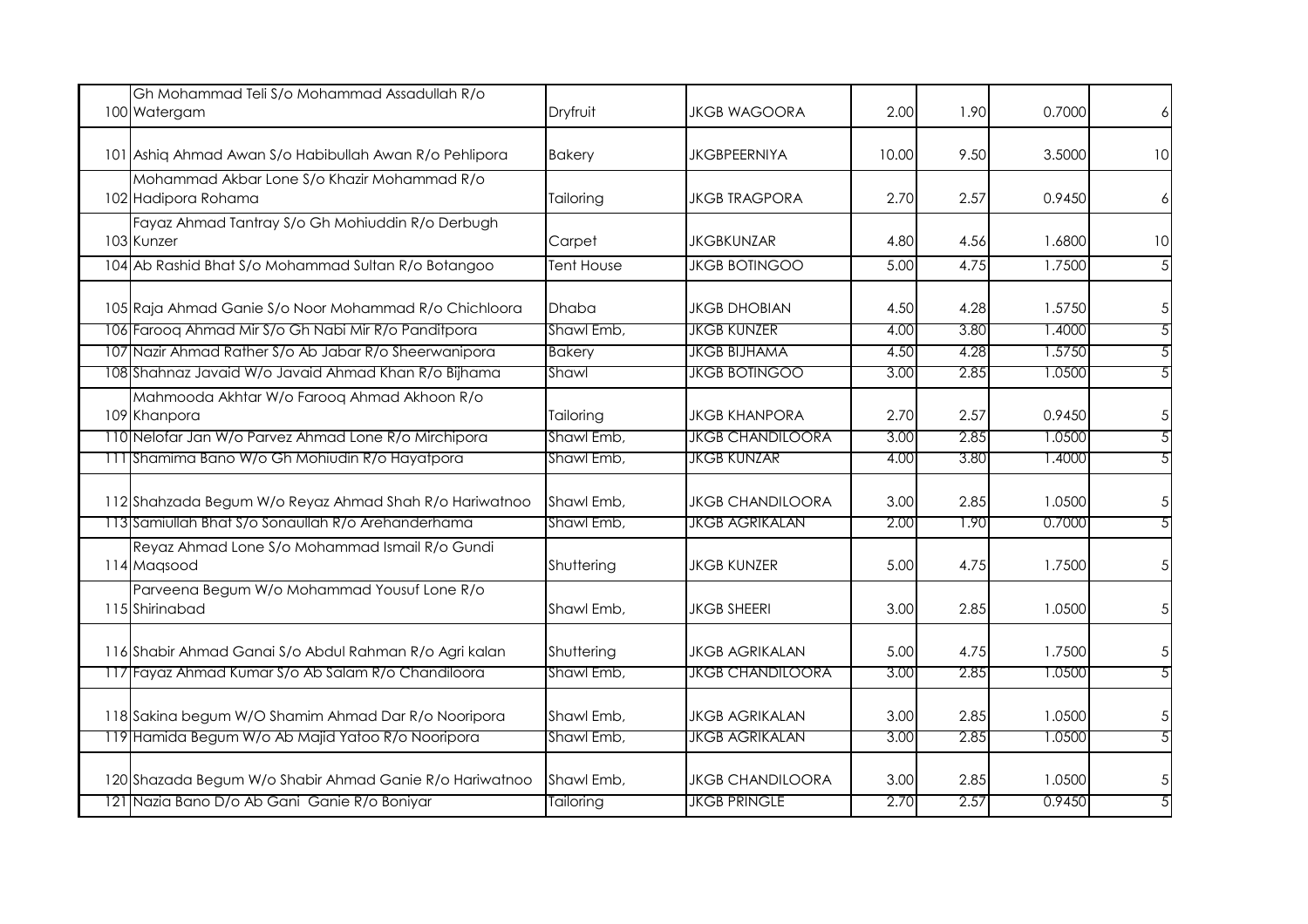| Mohammad Maqbool Ganie R/o Ab Khaliq R/o Pati Hari<br>122 Watnoo             | <b>RMG</b>       | <b>JKGB CHANDILOORA</b> | 4.80  | 4.56 | 1.6800 | 5  |
|------------------------------------------------------------------------------|------------------|-------------------------|-------|------|--------|----|
| 123 Rooma akhter W/o Nazir Ahmad Shah R/o Lalpora                            | Shawl Emb,       | <b>JKGB DHOBIAN</b>     | 2.00  | 1.90 | 0.7000 |    |
| Tajamul Hussain Shah S/o arshad Hussian Shah R/o<br>124 Hariwatnoo           | Shawl Emb,       | <b>JKGB CHANDILOORA</b> | 3.00  | 2.85 | 1.0500 |    |
| Mohammad Maqbool Najar S/o Gh Mohammad R/o<br>125 Hariwatnoo                 | Shuttering       | <b>JKGB C HANLORA</b>   | 4.70  | 4.47 | 1.6450 |    |
| 126 Mohammad Magbool reshi S/o GH Hasan R/o Hanjiwara                        | Shuttering       | <b>JKGB HANJIWERA</b>   | 4.00  | 3.80 | 1.4000 |    |
| 127 Mushatq Ahmad Ganie S/o Ab Rehman R/o Agrikallan                         | Shawl Emb,       | <b>JKGB AGRIKALAN</b>   | 5.00  | 4.75 | 1.7500 |    |
| 128 Bashir Ahmad Ganie S/o Gh Ahmad R/o Agri Kallan                          | Shawl Emb,       | <b>JKGB AGRIKALAN</b>   | 5.00  | 4.75 | 1.7500 |    |
| 129 Ab Rahim najar S/o Mohammad Jamal R/o Hariwatnoo                         | Shuttering       | <b>JKGB CHANDILOORA</b> | 4.70  | 4.47 | 1.6450 | 5  |
| 130 Ajaz Ahmad S/o Mohammad Hussian R/o Noorkha                              | Electronics      | <b>JKGB GINGLE</b>      | 5.00  | 4.75 | 1.7500 |    |
| Reyaz Ahmad Sheikh S/o Mohammad Abdullah R/o<br>131 Hayatpora                | Carpet           | <b>JKGB KUNZER</b>      | 4.00  | 3.80 | 1.4000 | .5 |
| Ghulam Mohammad Najar S/O Mohammad Akbar R/o<br>132 Goshbugh                 | Joinery          | <b>JKGB GOSHBUGH</b>    | 4.50  | 4.28 | 1.5750 |    |
| Zamrooda Begum W/o Nasser Ahmad Wani R/o Buyaw<br>133 Kunzer                 | Sozni            | <b>JKGB KUNZER</b>      | 2.00  | 1.90 | 0.7000 |    |
| 134 Safar Ahmad Khan S/o Mangtulla Khan R/o Gingle Uri                       | Dryfruit         | <b>JKGB GINGLE</b>      | 5.00  | 4.75 | 1.7500 |    |
| Bashir Ahmad Najar S/o Abdul Aziz Najar R/o kunzar<br>135 Baramulla          | Mobile Repairing | <b>JKGB KUNZER</b>      | 3.00  | 2.85 | 1.0500 |    |
| Mahmood Ahmad Khan S/o Farooq Ahmad Khan R/o kamal<br>136 Kote Uri Baramulla | Dryfruit         | <b>JKGB KAMALKOTE</b>   | 3.00  | 2.85 | 1.0500 |    |
| Mohammad yasin Bhat S/o Ali Mohammad R/o Sherabad<br>137 Khore               | Shawl            | <b>JKGB SHERABAD</b>    | 3.00  | 2.85 | 1.0500 |    |
| 138 Mohammad Arif Lone S/o Mohammad Yousuf R/o Sherpora                      | <b>DTP</b>       | <b>BCCB KALNTRA</b>     | 5.00  | 4.75 | 1.7500 | 8  |
| Tawseef Ahmad Lone S/o ghulam Mohammad R/o Nadihal<br>139 Baramulla          | Shawl            | <b>BCCBFRUITMANDI</b>   | 3.00  | 2.85 | 1.0500 | 8  |
| 140 Aftab Gani S/o Gani Tantray R/o Watergam                                 | Shuttering       | <b>BCCB WATERGAM</b>    | 10.00 | 9.50 | 3.5000 |    |
| 141 Nusrat Jabeen W/o Mohammad Assadullah R/o Watergam                       | RMG              | <b>BCCB WAGOORA</b>     | 10.00 | 9.50 | 3.5000 | 8  |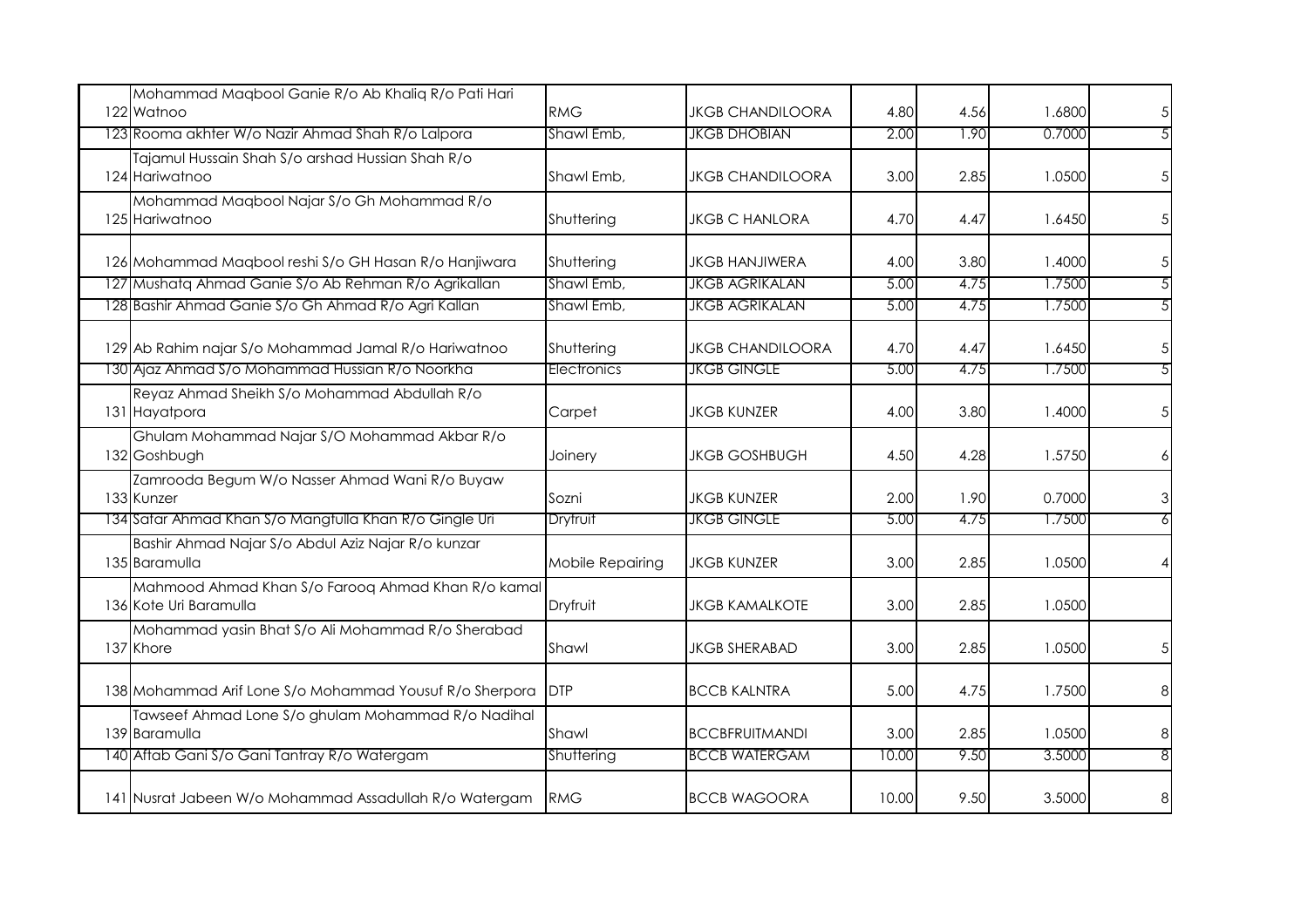| 142 Sahir Amir Khan S/o Amir Zaman R/o Trikanjan                                                                          | Dryfruit                    | <b>BCCB CHANDANWARI</b>                          | 5.00         | 4.75         | 1.7500           | $\overline{5}$  |
|---------------------------------------------------------------------------------------------------------------------------|-----------------------------|--------------------------------------------------|--------------|--------------|------------------|-----------------|
| 143 Basharat Mehraj Shah S/o Mehrajud Din R/o Dangiwacha<br>144 Hamidullah Bhat S/o Gulam Mohidin R/o Rohama              | Electrical App.<br>Dryfruit | <b>BCCB DANGIWACHA</b><br><b>BCCB DANGIWACHA</b> | 2.75<br>2.00 | 2.61<br>1.90 | 0.9000<br>0.7000 | 5               |
| 145 fahmida Begum W/o Mushtaq Ahmad Lone R/o Fatehgarh                                                                    | Shawl                       | <b>BCCB BLA</b>                                  | 5.00         | 4.75         | 1.7500           | $5\overline{)}$ |
| 146 Zubaida Begum W/o Mohammad Jamal Mir R/o Zeethan                                                                      | Carpet                      | <b>BCCB DANGIWACHA</b>                           | 2.00         | 1.90         | 0.7000           | $\overline{5}$  |
| 147 Samira Begum W/o Ghulam Ahmad Mir R/o Kangroosa                                                                       | Shawl                       | <b>BCCB DANGIWACHA</b>                           | 2.00         | 1.90         | 0.7000           | $\overline{5}$  |
| 148 Abdul Jabar Marazi S/o Ghulam Rasool R/o Bomai Sopore                                                                 | <b>Stone Quarry</b>         | <b>BCCB SEEIOO</b>                               | 2.00         | 1.90         | 0.7000           | $\sqrt{5}$      |
| Ghulam hussain Lone S/o Ghulam Ahmad R/o Harda<br>149 Chanum                                                              | <b>RMG</b>                  | <b>BCCB DANGIWACHA</b>                           | 2.00         | 1.90         | 0.7000           | $\sqrt{5}$      |
| 150 Posha Begum W/o Sajad Parvez Sheikh R/o Budina Rohama Shawl                                                           |                             | <b>BCCB DANGIWACHA</b>                           | 2.00         | 1.90         | 0.7000           | $5\overline{)}$ |
| Jawahira Bano W/o Mohammad Sadiq jan R/o Deewan<br>151 Bagh Baramulla                                                     | Shawl                       | <b>BCCB BLA</b>                                  | 2.00         | 1.90         | 0.7000           | $\sqrt{5}$      |
| 152 Dilshada Begum W/o Parvez Ahmad Ione R/o kanroosa                                                                     | Shawl                       | <b>BCCB DANGIWACHA</b>                           | 2.00         | 1.90         | 0.7000           | $\sqrt{5}$      |
| 153 Mehraj Ud Din Wani S/o Abdul Qudoos Wani R/o Nadihal                                                                  | Electrical App.             | <b>BCCB BLA</b>                                  | 2.00         | 1.90         | 0.7000           | $\sqrt{5}$      |
| 154 Abdul Hamid Ganaie S/o Ghulam Qadir R/o Shataloo<br>Farooq Ahmad Sheikh S/o Ghulam Ahmad Sheikh R/o Kanil<br>155 bagh | Shawl<br>Carpentary         | <b>BCCB BLA</b><br><b>BCCB BLA</b>               | 2.00<br>2.00 | 1.90<br>1.90 | 0.7000<br>0.7000 | 5<br>$\sqrt{5}$ |
| khursheed Ahmad Sheikh S/o Ghulam Mohammad R/o<br>156 Dangiwacha                                                          | Bakery                      | <b>BCCB DANGIWACHA</b>                           | 5.00         | 4.75         | 1.7500           | $\overline{5}$  |
| Naseer Ahmad Lone S/o Mohammad Maqbool R/o<br>157 Waripora                                                                | Carpet                      | <b>BCCB DANGIWACHA</b>                           | 2.00         | 1.90         | 0.7000           | $\sqrt{5}$      |
| Mohammad Subhan Malik S/o Mohammad Afzal R/o<br>158 Budden                                                                | Shawl                       | <b>BCCB DANGIWACHA</b>                           | 2.00         | 1.90         | 0.7000           | $\overline{5}$  |
| Naseema Begum W/o Ghulam Mohammad Mir R/o<br>159 Kangroosa                                                                | Shawl                       | <b>BCCB DANGIWACHA</b>                           | 2.00         | 1.90         | 0.7000           | 5               |
| 160 Taja Begum W/o Ghulam Mohi Ud Din Mir R/o yarbugh                                                                     | <b>Bakery</b>               | <b>BCCB DANGIWACHA</b>                           | 2.00         | 1.90         | 0.7000           | 5               |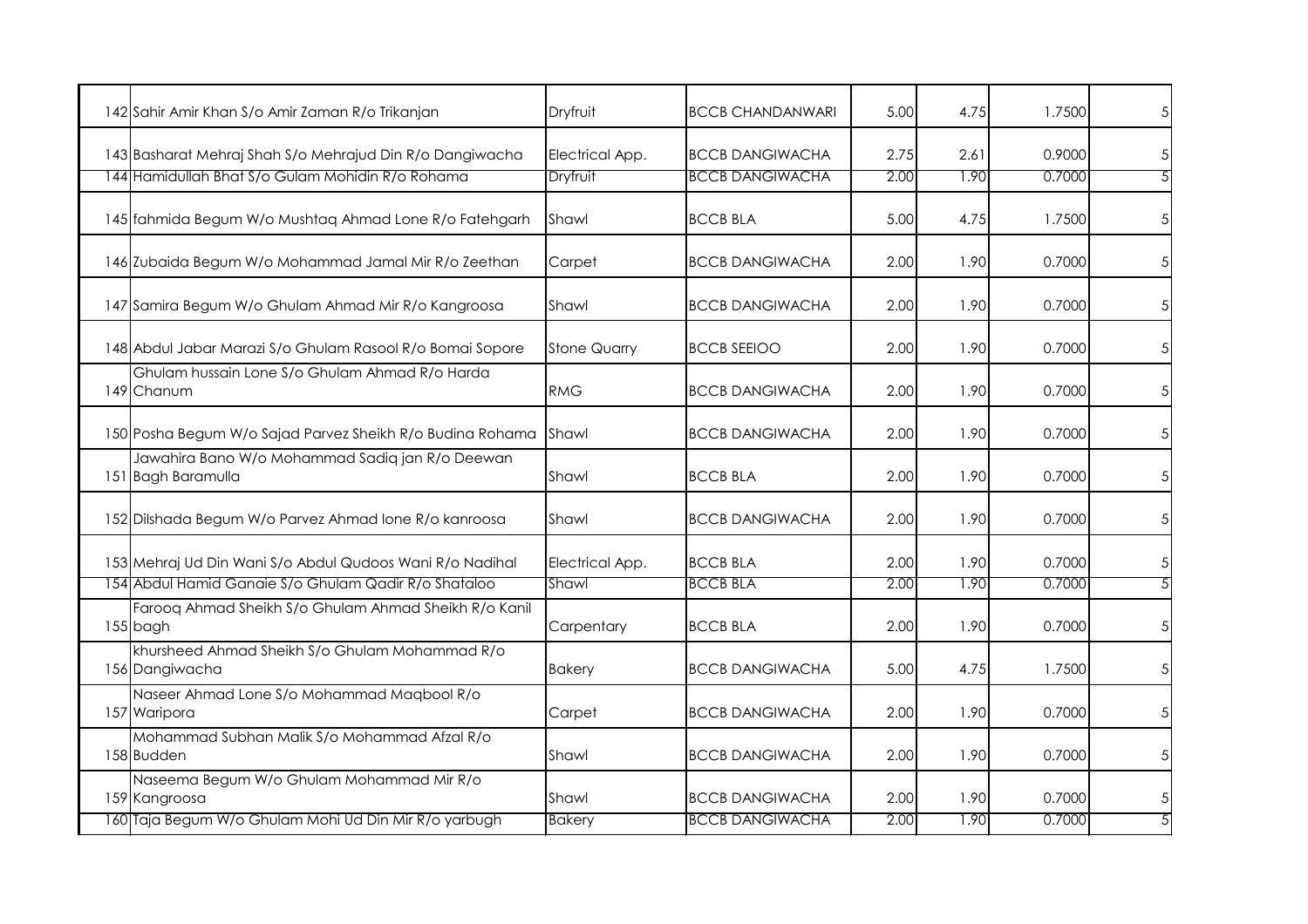| Bashir Ahmad chopan S/o Mohammad Sidiq R/o Zam Zam<br>161 Pora        | Shawl           | <b>BCCB SEEIOO</b>      | 3.00 | 2.85 | 1.0500 | $\sqrt{5}$      |
|-----------------------------------------------------------------------|-----------------|-------------------------|------|------|--------|-----------------|
| 162 Abdul Saleem Wani S/o Abdul Rahim R/o Sheeri                      | Electrical App. | <b>BCCB SHEERI</b>      | 3.00 | 2.85 | 1.0500 | $\overline{5}$  |
| Mahbooba Begum W/o Mohammad Subhan Bakshi R/o<br>163 Azadpora Boniyar | Tailoring       | <b>BCCB CHANDANWARI</b> | 3.00 | 2.85 | 1.0500 | $\overline{5}$  |
| 164 Nabina Bano W/o Muneer Khan R/o Noorkha                           | Tailoring       | <b>BCCB CHANDANWARI</b> | 2.00 | 1.90 | 0.7000 | $\overline{5}$  |
| 165 Syed Mudasir hussain S/o Syed Mushtaq Hussain R/o<br>Chandanwari  | Dryfruit        | <b>BCCB CHANDANWARI</b> | 3.00 | 2.85 | 1.0500 | $5\overline{)}$ |
| 166 Parveena Begum W/o Mohammad Asif R/o Mohra Boniyar                | Shawl           | <b>BCCB URI</b>         | 3.00 | 2.85 | 1.0500 | $5\overline{)}$ |
| 167 Fayaz Ahmad Bhat S/o Abdul Jabar R/o Trikanjan                    | Dryfruit        | <b>BCCB CHANDANWARI</b> | 3.00 | 2.85 | 1.0500 | $5\overline{)}$ |
| 168 Syed Tafazul Hussain S/o Syed Shabi R/o Damsydam Uri              | Dryfruit        | <b>BCCB URI</b>         | 3.00 | 2.85 | 1.0500 | $5\overline{)}$ |
| 169 Hamida Begum W/o Mohammad Ashraf R/o Noorkha                      | Tailoring       | <b>BCCB CHANDANWARI</b> | 2.70 | 2.57 | 0.9450 | $5\overline{)}$ |
| 170 Reyaz ahmad Khan S/o Mohammad Ibrahim R/o Nowshera<br>uri         | Dryfruit        | <b>BCCB CHANDANWARI</b> | 3.00 | 2.85 | 1.0500 | $5\overline{)}$ |
| 171 Shakeel Ahmad kukil S/o Abdul Rashid R/o Kanchan                  | Tailoring       | <b>BCCB CHANDANWARI</b> | 2.70 | 2.57 | 0.9450 | $5\overline{)}$ |
| 172 Ghulam Qadir Najar S/o Ghulam Rasool R/o Bimyar                   | Dryfruit        | <b>BCCB URI</b>         | 5.00 | 4.75 | 1.7500 | $\sqrt{5}$      |
| 173 Abdul Satar Bhat S/o Ghulam Ahmad R/o Sherwanipora                | Dryfruit        | <b>BCCB CHANDANWARI</b> | 3.00 | 2.85 | 1.0500 | 5               |
| 174 Mahmooda begum W/o Ghulam Rasool Malik R/o Naganari Shawl         |                 | <b>BCCB CHANDANWARI</b> | 3.00 | 2.85 | 1.0500 | 5               |
| 175 Fahmida begum W/o Mohammad Arshid Mir R/o Uranbua                 | Shawl           | <b>BCCB CHANDANWARI</b> | 3.00 | 2.85 | 1.0500 | $5\overline{)}$ |
| 176 Javaid Ahmad Dar S/o Mohammad Ramzan Dar R/o<br>Badambagh         | Tent House      | <b>BCCB SEEIOO</b>      | 5.00 | 4.75 | 1.7500 | $5\overline{)}$ |
| 177 Ehsan Feroz Khan S/o Feroz Din Khan R/o Trikanjan                 | Dryfruit        | <b>BCCB CHANDANWARI</b> | 3.00 | 2.85 | 1.0500 | $5\overline{)}$ |
| 178 Ifat Begum W/o parvez Ahmad Malik R/o Hillar Pirniyan             | Shawl           | <b>BCCB CHANDANWARI</b> | 3.00 | 2.85 | 1.0500 | $5\overline{)}$ |
| 179 Tanveer Ahmad Khan S/o Abdul Hamid R/o Bandi Uri                  | Dryfruit        | <b>BCCB URI</b>         | 5.00 | 4.75 | 1.7500 | 6               |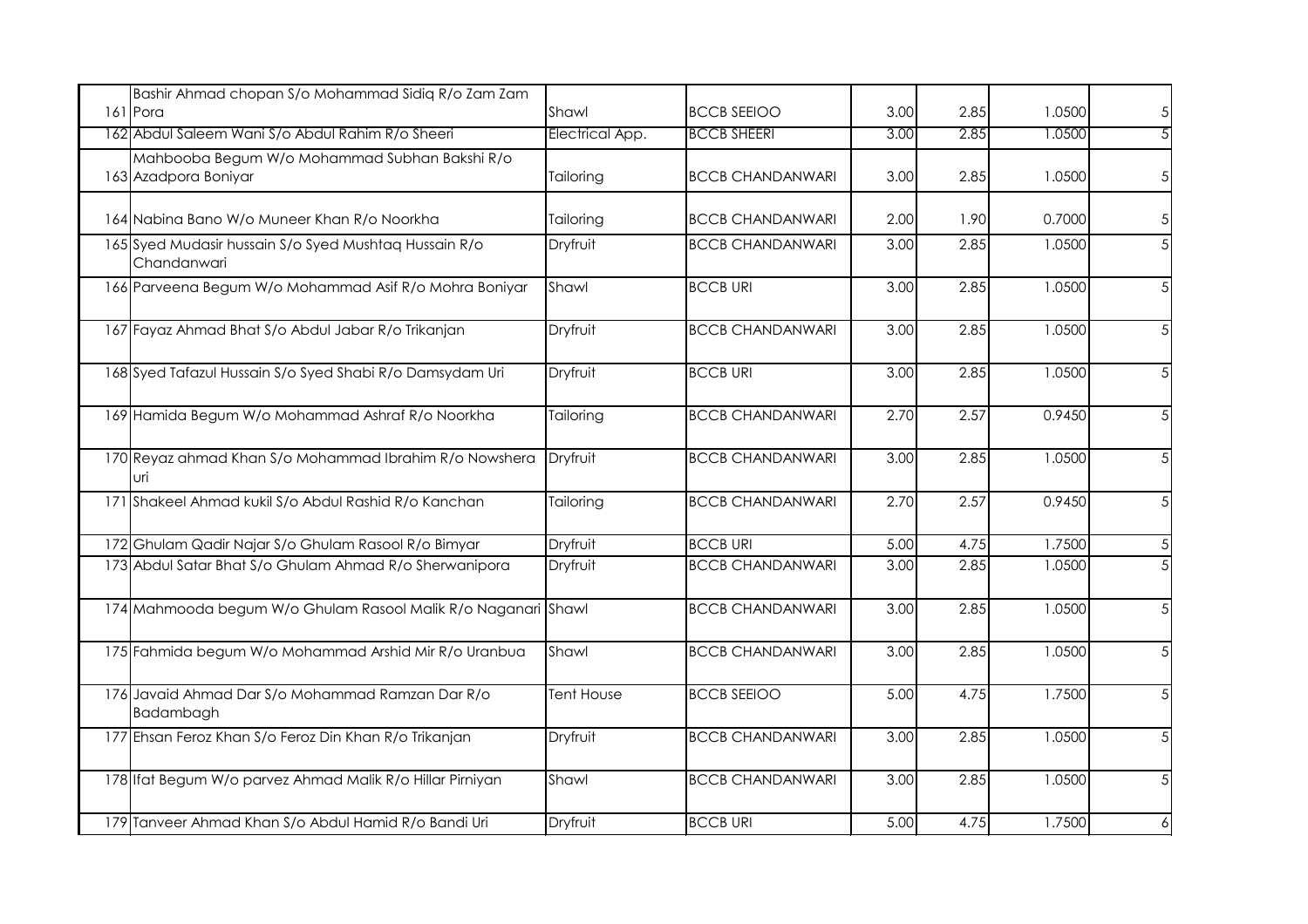| 180 Imran Khan S/o Mohammad Shafi R/o Mohra Uri                                 | Dryfruit             | <b>BCCB URI</b>         | 5.00   | 4.75   | 1.7500 | $\ddot{\delta}$  |
|---------------------------------------------------------------------------------|----------------------|-------------------------|--------|--------|--------|------------------|
| 181 Yasir Rashid Ahanger S/o Abdul Rashid R/o Bandi Uri                         | Dryfruit             | <b>BCCB URI</b>         | 5.00   | 4.75   | 1.7500 | 6                |
| 182 Nigeena Begum W/o Farooq Ahmad Mir R/o Bharampora                           | Shawl                | <b>BCCB DANGIWACHA</b>  | 3.00   | 2.85   | 1.0500 | 6                |
| 183 Parveena Akhter W/o Irshad Ahmad Sheikh R/o Bijhama                         | Shawl                | <b>BCCB CHANDANWARI</b> | 3.00   | 2.85   | 1.0500 | 6                |
| 184 Shahbaz Hussain S/o Arif Hussain R/o Param Pillan Uri                       | Shuttering           | <b>BCCB URI</b>         | 10.00  | 9.50   | 3.5000 | 10               |
| 185 Javaid Ahmad Qureshi S/o Shamsudin R/o Bimyar Uri                           | Dryfruit             | <b>BCCB URI</b>         | 5.00   | 4.75   | 1.7500 | 6                |
| 186 Javaid Ahmad Mir S/o Abdul Aziz Mir R/o Bimyar Uri                          | Dryfruit             | <b>BCCB URI</b>         | 5.00   | 4.75   | 1.7500 | $\overline{6}$   |
| 187 Nazir Ahmad S/o Mohammad Ismail Choudhary R/o Uri<br>Baramulla              | <b>Bakery</b>        | <b>BCCB URI</b>         | 10.00  | 9.50   | 3.5000 | 10               |
| 188 Mohammad Shabir Mangral S/o Mohammad Khushnoor R/o Automobile<br>Dawarn uri |                      | <b>BCCB URI</b>         | 24.76  | 23.52  | 8.6600 | 10               |
| 189 Gulzar Ahmad Zargar S/o Ghulam Rasool Zargar                                | <b>DTP</b>           | <b>BCCB BLA</b>         | 3.00   | 2.85   | 1.0500 | $\boldsymbol{6}$ |
| 190 Raqiya Bano D/o Ghulam Mohi Ud Din Wani R/o Wagoora                         | sozni                | <b>BCCB WAGOORA</b>     | 3.00   | 2.85   | 1.0500 | 5                |
| 191 Asim Irshad S/o Irshad Ahmad Sheikh R/o Model Town<br>Sopore Baramulla      | <b>DTP</b>           | <b>BCCB FRUITMANDI</b>  | 3.00   | 2.85   | 1.0500 | $5\overline{)}$  |
| 192 Sameena Ali D/o Ali Mohammad Lone R/o Patoosa                               | Sozni                | <b>BCCB LADOORA</b>     | 2.00   | 1.90   | 0.7000 | $\overline{4}$   |
| 193 Sageera Begum W/o Mohammad Aslam Mir R/o Trikanjan<br>Salasan Baramulla     | Sozni                | <b>BCCB CHANDANWARI</b> | 3.00   | 2.85   | 1.0500 | $5\overline{)}$  |
| 194 Farooq Ahmad Mir S/o Mohammad Sultan Mir R/o<br>janbazpora Baramulla        | Tailoring            | <b>BCCB BLA</b>         | 1.00   | 0.95   | 0.3500 | $\overline{2}$   |
| 195 Showket Ahmad Yeli S/o Ghulam Mohammad R/o<br>Khandinyar                    | <b>Bakery</b>        | P&S.B BLA               | 1.31   | 1.25   | 0.4599 | $\overline{4}$   |
| 196 Hajra Begum W/o Abdul Ahad Lone R/o Khadinyar                               | Shawl                | P&S.B BLA               | 3.00   | 2.85   | 1.0500 | $5\overline{)}$  |
| 197 Bashir Ahmad Dar S/o Abdul Ahad R/o Hatlangoo Sopore                        | <b>Hollow Blocks</b> | CANARA BANK SOPORE      | 24.92  | 23.67  | 8.7220 | 10               |
|                                                                                 |                      |                         | 960.92 | 912.87 | 336.25 | 1186             |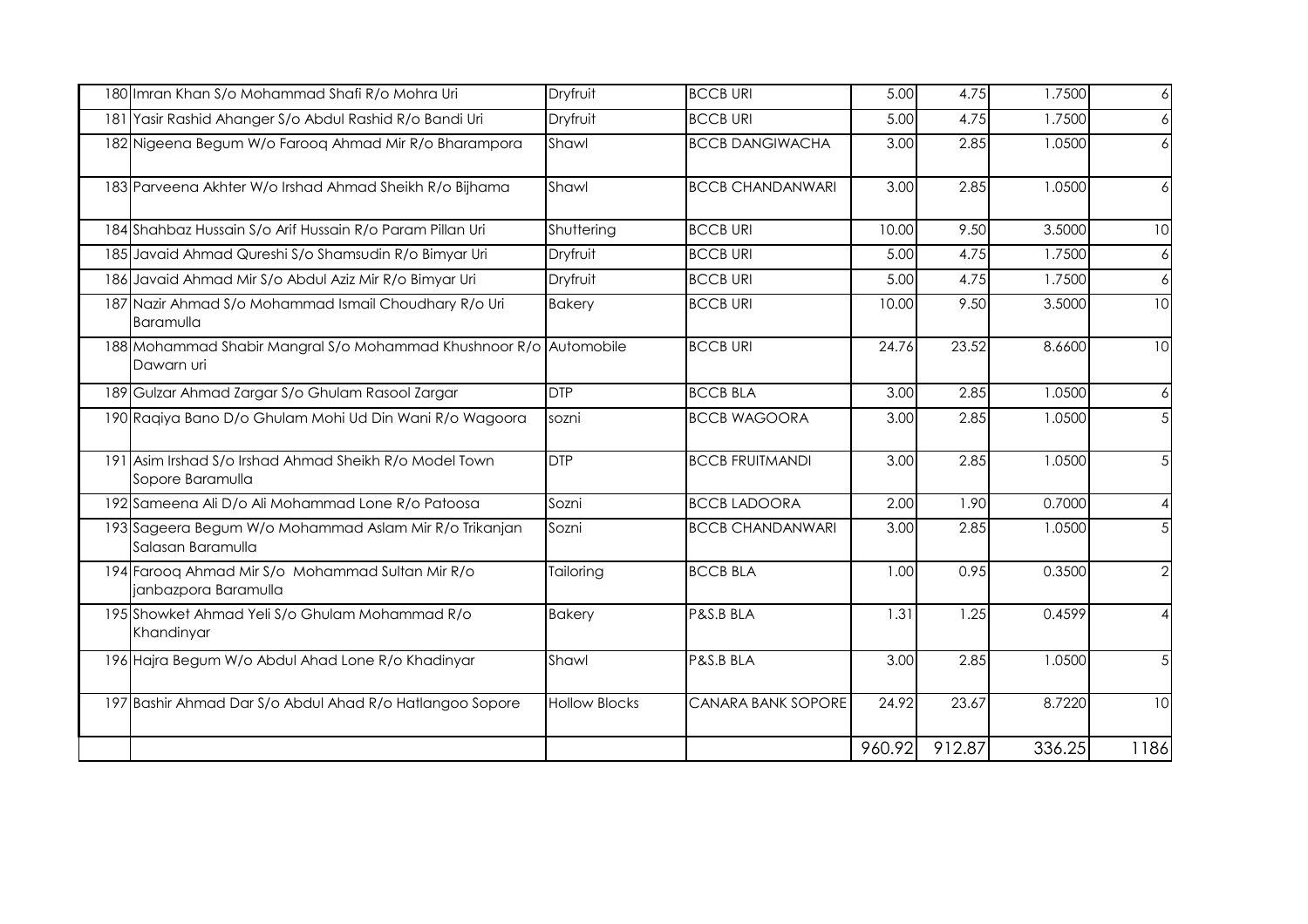|       | <b>SETTLED CASES DURING THE YEAR 2015-16 of KVIB BANDIPORA</b> |                      |                    |        | Bank  | Margin |      |
|-------|----------------------------------------------------------------|----------------------|--------------------|--------|-------|--------|------|
| S. No | Name of the benificiary with address                           | <b>Scheme</b>        | <b>BANK/BRANCH</b> | P.Cost | Loan  | Money  | Emp. |
|       | Bashir Ahmad Kumar S/o Mohammad Sedig kumar                    |                      |                    |        |       |        |      |
|       | R/o Ayatmulla                                                  | Dhaba                | <b>JKB BPR</b>     | 10.00  | 9.50  | 3.50   |      |
|       | Tahir Ahmad Mir S/o Assadullah Miir R/O Rakhi<br>2 Shilvat     | Carpet               | <b>JKB SUMBAL</b>  | 10.00  | 9.50  | 3.50   | 8    |
|       | 3 Hamida Bano D/O Gh Rasool R/o Dewar Gurez                    | Tailoring            | <b>JKB GURAZ</b>   | 2.00   | 1.90  | 0.70   | 3    |
|       | Abid Hussian Chichi S/o Gh Mohammad Chichi R/o<br>4 Inderkote  | Carpet               | <b>JKB BPR</b>     | 10.00  | 9.50  | 3.50   | 8    |
|       | 5 Neloofar Akhter D/o Gh Nabi Baht R/o Asham                   | <b>Shawl Emb</b>     | <b>JKBASHAM</b>    | 10.00  | 9.50  | 3.50   |      |
|       | Farooq Ahmad Gujri S/o Mohammad Ramzan R/o<br>6 Inderkote      | <b>Shawl Emb</b>     | <b>JKB SUMBAL</b>  | 3.00   | 2.85  | 1.05   |      |
|       | Shafat Ahmad Mir S/o Gh Mohammad Mir R/o<br>7 Kunisar          | <b>Hollow Blocks</b> | <b>JKB ALOOSA</b>  | 24.91  | 23.66 | 8.7185 | 10   |
|       | Sajad Ahmad Malik S/o Bakhtiyar Malik R/o<br>8 Nowpora         | Shuttering           | JKB T P BPR        | 10.00  | 9.50  | 3.50   | 10   |
|       | Nazir Ahmad Hajam S/o Abdul Khaliq R/o<br>9 wangipora          | Automobile           | <b>JKB SUMBAL</b>  | 4.00   | 3.80  | 1.40   |      |
|       | Ghulam Hasan Malik S/o Gh Mohiuddin R/o<br>10 inderkote        | Carpet               | <b>JKB SUMBAL</b>  | 3.00   | 2.85  | 1.05   |      |
|       | Javaid Sidig Sheikh S/o Mohammad Sidig R/o<br>11 Inderkote     | Carpet               | <b>JKB SUMBAL</b>  | 3.00   | 2.85  | 1.05   |      |
|       | Shamima Bano W/o Manzoor Ahmad Dar R/o<br>12 BAhaarAbad        | <b>Shawl Emb</b>     | <b>JKB SUMBAL</b>  | 5.00   | 4.75  | 1.75   |      |
|       | 13 Sharifa W/o Farooq Ahmad Wagay R/o Arampora                 | Shawl Emb            | <b>JKB SUMBAL</b>  | 3.00   | 2.85  | 1.05   |      |
|       | 14 Rukiya D/o Ab Ahad Rather R/o Hilalabad Sumbal              | <b>Shawl Emb</b>     | <b>JKB SUMBAL</b>  | 3.00   | 2.85  | 1.05   |      |
|       | Shahzada Magbool D/o Mohammad Magbool R/o<br>15 Inderkote      | <b>Shawl Emb</b>     | <b>JKB SUMBAL</b>  | 3.00   | 2.85  | 1.05   |      |
|       | 16 Bilal Ahmad Mir S/o Ab Majeed R/o Wangipora                 | Carpet               | <b>JKB SUMBAL</b>  | 3.00   | 2.85  | 1.05   |      |
|       | 17 Atiqa Begum W/o Altaf Ahmad Mir R/o Inderkote               | <b>Shawl Emb</b>     | <b>JKB SUMBAL</b>  | 3.00   | 2.85  | 1.05   |      |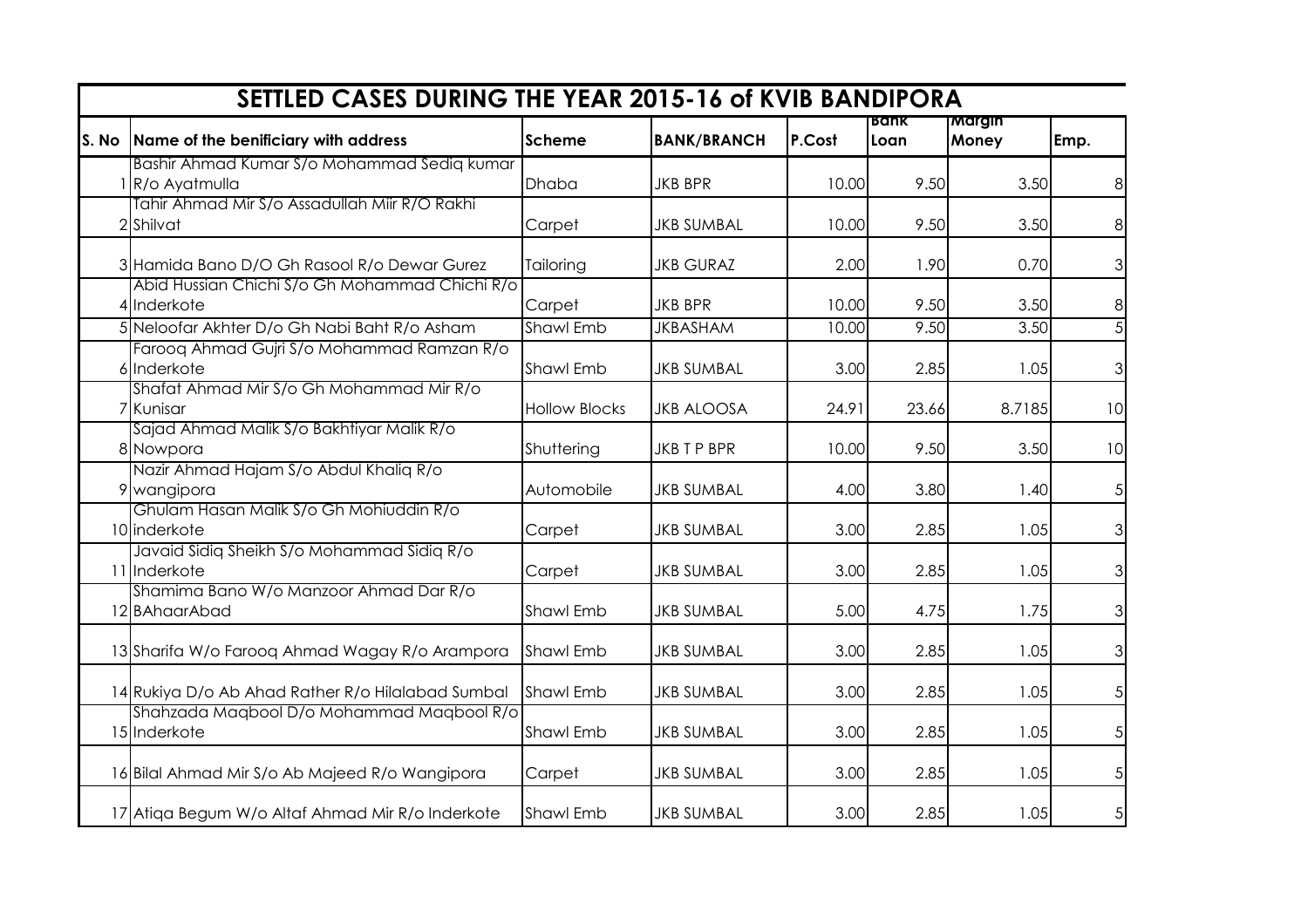| 18 Gh Mustafa Dar S/o Jaffer Dar R/o Shilvat       | Automobile       | <b>JKB SUMBAL</b> | 10.00 | 9.50 | 3.50 | 5              |
|----------------------------------------------------|------------------|-------------------|-------|------|------|----------------|
| Gh Mohammad Malla S/o Ab Razak R/o Bahar           |                  |                   |       |      |      |                |
| 19 Abad                                            | Carpet           | <b>JKB HAJIN</b>  | 2.00  | 1.90 | 0.70 | 5              |
|                                                    |                  |                   |       |      |      |                |
| 20 Ashiq Hussain Teli S/o Ab Rahman R/o Inderkote  | <b>DTP</b>       | <b>JKB SUMBAL</b> | 3.00  | 2.85 | 1.05 | 5              |
| 21 Saima Farooq D/o Farooq Ahmad R/o Shilvat       | <b>Shawl Emb</b> | <b>JKB SUMBAL</b> | 3.00  | 2.85 | 1.05 | $\overline{5}$ |
| Muzaffar Ahmad Malla S/o Ab Khalig R/o             |                  |                   |       |      |      |                |
| 22 Ganastan                                        | Carpet           | <b>JKB SUMBAL</b> | 3.00  | 2.85 | 1.05 | 5              |
| Shaheena Akhtar W/o Nisar Ahmad Parray R/o         | <b>Shawl Emb</b> | <b>JKB SUMBAL</b> | 3.00  | 2.85 |      |                |
| 23 Wangipora                                       |                  |                   |       |      | 1.05 | 5              |
| 24 Bisma Irfan W/o Irfan Ahmad Sheikh R/o Sumbal   | <b>Shawl Emb</b> | <b>JKB SUMBAL</b> | 3.00  | 2.85 | 1.05 | 5              |
| Shaista Begum W/o Parvez Ahmad Sheikh R/o          |                  |                   |       |      |      |                |
| 25 Inderkote                                       | <b>Shawl Emb</b> | <b>JKB SUMBAL</b> | 3.00  | 2.85 | 1.05 | 5              |
| Farida Begum W/o Nasir Ahmad Teli R/o Gund         |                  |                   |       |      |      |                |
| 26 Preng                                           | <b>Shawl Emb</b> | <b>JKB SUMBAL</b> | 3.00  | 2.85 | 1.05 | 5              |
|                                                    |                  |                   |       |      |      |                |
| 27 Posha Begum W/o Nazir Ahmad Malla R/o Shilvat   | <b>Shawl Emb</b> | <b>JKB SUMBAL</b> | 3.00  | 2.85 | 1.05 | 5              |
| 28 Bashir Ahmad Shergujri S/o Juma R/o Kunis       | <b>Bakery</b>    | <b>JKB ALOOSA</b> | 3.00  | 2.85 | 1.05 | $\overline{5}$ |
| Mohammad Sikandar Parray S/o Habibullah R/o        |                  |                   |       |      |      |                |
| 29 Wangipora                                       | <b>Dhaba</b>     | <b>JKB SUMBAL</b> | 10.00 | 9.50 | 3.50 | 5              |
| 30 Gh Nabi Mir S/o Gh Rasool R/o Kaloosa           | Shuttering       | <b>JKB TP BPR</b> | 3.00  | 2.85 | 1.05 | $\overline{5}$ |
| Tanveer Ahmad Shiekh S/o Nazir Ahmad R/o           |                  |                   |       |      |      |                |
| 31 Watpora                                         | Shuttering       | <b>JKB TP BPR</b> | 10.00 | 9.50 | 3.50 | 5              |
| Akeel Hussain Waza S/o Muzaffar Hussain R/o Sarai  |                  |                   |       |      |      |                |
| 32 Dangerpora                                      | Carpet           | <b>JKB SUMBAL</b> | 10.00 | 9.50 | 3.50 | 5              |
|                                                    |                  |                   |       |      |      |                |
| 33 Farooq Ahmad Raeshi S/o Gh Nabi R/o Hilal abad  | Shuttering       | <b>JKB SUMBAL</b> | 10.00 | 9.50 | 3.50 | $\overline{5}$ |
| 34 Sajad Ahmad sofi S/o AB Rashid R/o Sangri Kunis | Tent House       | <b>JKB ALOOSA</b> | 10.00 | 9.50 | 3.50 | 5 <sup>1</sup> |
| Mushtaq Ahmad Khan s/o Gh Rasool Khan R/o          |                  |                   |       |      |      |                |
| 35 Nowpora                                         | <b>Shawl Emb</b> | <b>JKB TP BPR</b> | 3.00  | 2.85 | 1.05 | 5              |
| Mohammad Ibrahim Batoo S/o Mohammad Ishaq          |                  |                   |       |      |      |                |
| 36 R/o Gund Nowgam                                 | Carpet           | <b>JKB SUMBAL</b> | 3.00  | 2.85 | 1.05 | 5              |
| Mohammad yousuf Bhat S/o Habibullah R/o            |                  |                   |       |      |      |                |
| 37 Chewa Hajin                                     | Copper           | <b>JKB AJAS</b>   | 3.00  | 2.85 | 1.05 | 5              |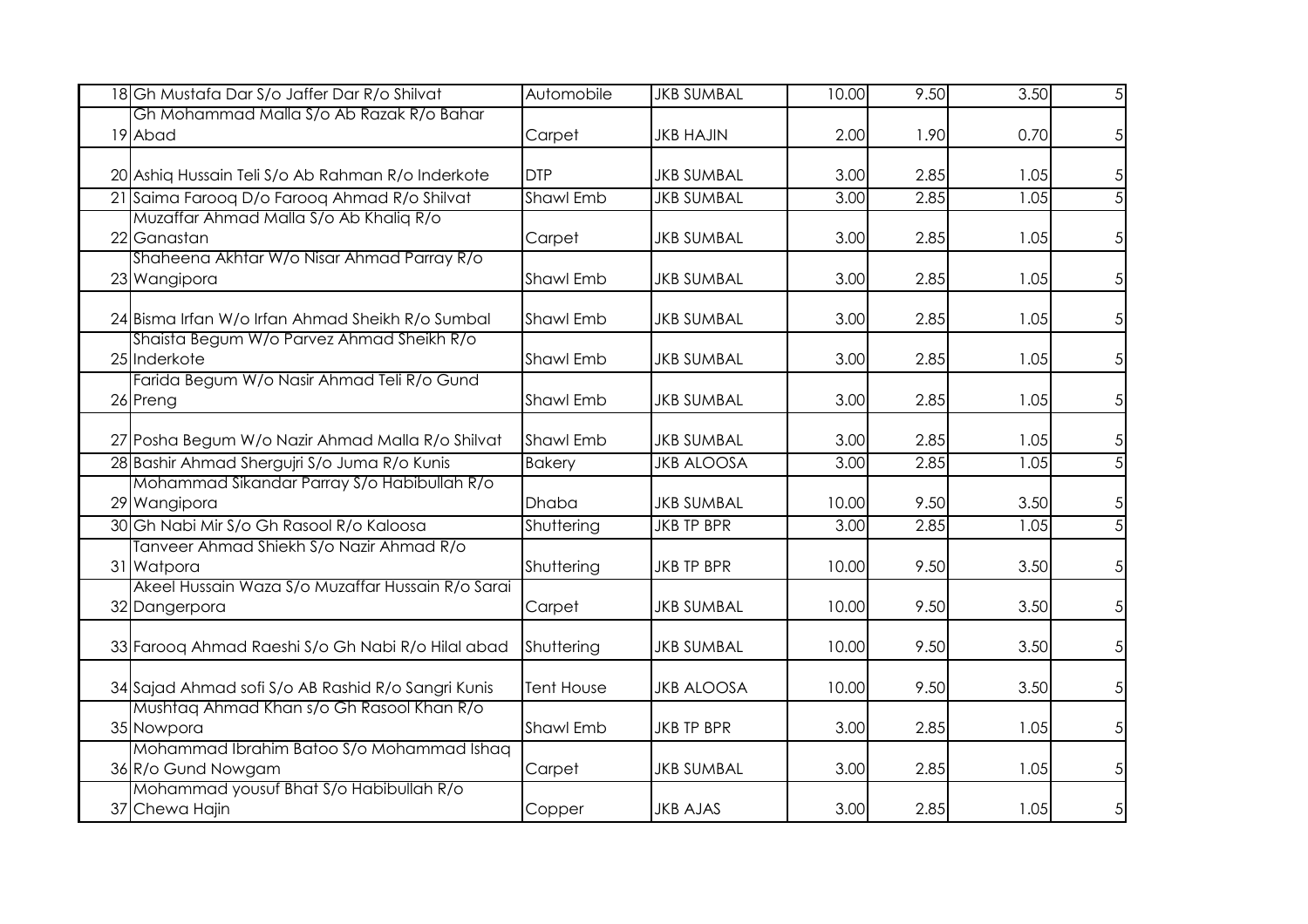| Bashir Ahmad Kumar SIL Gh Mohammad Kumar<br>38 R/o Ajar bandipora                          | Pottery          | <b>JKB TP BPR</b>    | 2.00  | 1.90 | 0.70 | 5 <sup>1</sup> |
|--------------------------------------------------------------------------------------------|------------------|----------------------|-------|------|------|----------------|
| Bashirt Ahmad Khan S/o Siafullah Khan R/o Watrina                                          |                  |                      |       |      |      |                |
| 39 Bandipora                                                                               | <b>RMG</b>       | <b>JKB TP BPR</b>    | 3.00  | 2.85 | 1.05 | 5 <sub>l</sub> |
| Mukhtar Ahmad dar S/o Gh Mohiudin Dar R/o                                                  |                  |                      |       |      |      |                |
| 40 Indekote Sumbal                                                                         | Carpet           | <b>JKB SUMBAL</b>    | 3.00  | 2.85 | 1.05 | 5 <sup>1</sup> |
| Rageena Banoo W/o Manzoor Ahmad Kumar R/o                                                  |                  |                      |       |      |      |                |
| 41 Malangam                                                                                | Carpet           | <b>JKB ALOOSA</b>    | 3.00  | 2.85 | 1.05 | 5 <sup>1</sup> |
| 42 Bilal Ahmad dar S/o Zahoor Ahmad R/o SK Bala                                            | Stone dresssing  | <b>JKB AJAS</b>      | 4.00  | 3.80 | 1.40 | $\frac{1}{2}$  |
| Aijaz Khaliq Baba s/o Ab Khaliq R/o Bagh                                                   |                  |                      |       |      |      |                |
| 43 Bandipora                                                                               | <b>RMG</b>       | <b>JKB TP BPR</b>    | 10.00 | 9.50 | 3.50 | 10             |
| Hajra W/o Gulzar Ahmad Dar R/o Gadkuad                                                     |                  | <b>JKB GARDKHUD</b>  | 10.00 | 9.50 | 3.50 |                |
| 44 Sumbal<br>Lateef Ahmad Wani S/O mohammad Ayoub Wani                                     | Carpentry        |                      |       |      |      | 10             |
| 45 R/o Wanipora Sumbal                                                                     | <b>RMG</b>       | <b>JKB SUMBAL</b>    | 10.00 | 9.50 | 3.50 | 10             |
| Zahida Bashhir D/O bashir Ahmad Lone R/o                                                   |                  |                      |       |      |      |                |
| 46 Guroora                                                                                 | <b>Shawl Emb</b> | <b>JKGB ARJAM</b>    | 3.00  | 2.85 | 1.05 | 5 <sub>l</sub> |
| Arfia Manzoor D/O Gh Mohammad Dar R/o                                                      |                  |                      |       |      |      |                |
| 47 Gadda Khud                                                                              | Shawl Emb        | <b>JKB GARDKHUD</b>  | 4.00  | 3.80 | 1.40 | 5 <sup>1</sup> |
| Barkata Bano D/o Lal Mohammad Dar R/o Saridn                                               |                  |                      |       |      |      |                |
| 48 Garpora Sumbal                                                                          | Carpet           | <b>JKB SHADIPORA</b> | 5.00  | 4.75 | 1.75 | 7              |
| Fraoog Ahmad Sheer S/o Mohammad Jamal R/o                                                  |                  |                      |       |      |      |                |
| 49 Kunis Bpr                                                                               | <b>Bakery</b>    | <b>JKB ALOOSA</b>    | 2.00  | 1.90 | 0.70 | 5 <sup>1</sup> |
| 50 Showkat Hussian Peer S/o Ab Ahad R/o Gurooraa                                           | Gabba            | <b>JKB ARAGAM</b>    | 3.00  | 2.85 | 1.05 | 8 <sup>1</sup> |
| Shama Parveen W/o Gh Nabi sofi R/o Brar                                                    |                  |                      |       |      |      |                |
| 51 Bandipora<br>Mubashir Ahmad Ione S/o Nazir Ahmad R/o Chitay                             | Shawl Emb        | <b>JKGB ARJAM</b>    | 2.00  | 1.90 | 0.70 | 8 <sup>1</sup> |
| 52 Bandipoar                                                                               | <b>RMG</b>       | <b>JKGBARGAM</b>     | 5.00  | 4.75 | 1.75 | 8 <sup>1</sup> |
|                                                                                            |                  |                      |       |      |      |                |
| 53 Gh Hasan wani S/o Gh Ahmad Wani R./o Nadihal<br>Javaid Ahmad Wani S/o Ab Samad Wani R/o | Shuttering       | <b>JKGB NADIHAL</b>  | 5.00  | 4.75 | 1.75 | 8 <sup>1</sup> |
| 54 Sumlar                                                                                  | Shuttering       | <b>JKGB ARIN</b>     | 5.00  | 4.75 | 1.75 | 5 <sup>1</sup> |
| 55 Ab Hamid Bhat S/o Gh Ahmad R/o Hilal Abad                                               | Carpet           | <b>JKGB SUMBAL</b>   | 3.00  | 2.85 | 1.05 | 5 <sup>1</sup> |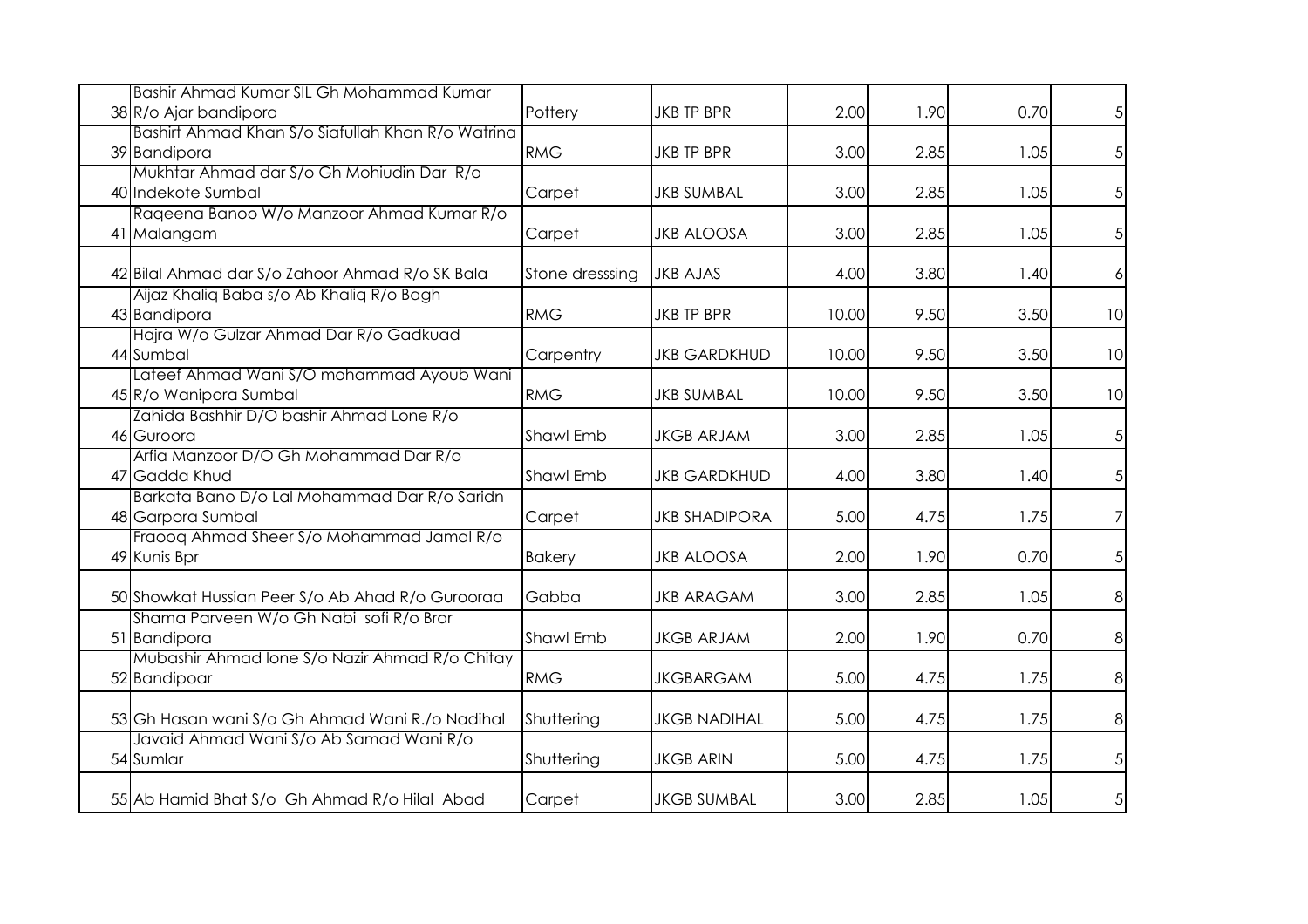| <b>TOTAL</b>                                                   |                     |                     | 320.11 | 304.10 | 112.0385 | 343                     |
|----------------------------------------------------------------|---------------------|---------------------|--------|--------|----------|-------------------------|
| Ab Khalig dar S/o Gh ahmad dar R/o Bala Mohla<br>63 Sumbal     | Carpet              | <b>SBI SUMBAL</b>   | 2.00   | 1.90   | 0.70     | $\overline{3}$          |
| Misra Begum W/o Gh Mohammad Mir R/o Rakhi<br>62 Asham          | Carpet              | <b>SBI SUMBAL</b>   | .20    | 1.14   | 0.42     | $\overline{\mathbf{3}}$ |
| Nighat Bashir D/o Bashir Ahmad Khan R/o Gund<br>61 Kaisar      | <b>Shawl Emb</b>    | <b>SBI BPR</b>      | 3.00   | 2.85   | 1.05     | 3 <sup>1</sup>          |
| 60 Gh Hasan Kumar S/o Gh rasool R/o Asham                      | <b>Bakery</b>       | <b>SBI SUMBAL</b>   | 00.1   | 0.95   | 0.35     | 5 <sub>l</sub>          |
| 59 Ab Rashid Dar S/o Gh Nabi Dar R/o Hakka Bara                | Shuttering          | <b>BCCB HAJIN</b>   | 10.00  | 9.50   | 3.50     | 5 <sub>l</sub>          |
| Argama W/o Manzoor Ahmad Rather R/o Putto<br>58 Mohalla Ajas   | <b>Shawl Emb</b>    | <b>BCCB HAJIN</b>   | 2.00   | 1.90   | 0.70     | $\overline{\mathbf{3}}$ |
| Akhter Rasool Bhat S/o Gh Rasool Bhat R/o<br>57 Naadihal       | Automobile          | <b>JKGB NADIHAL</b> | 5.00   | 4.75   | 1.75     | 6I                      |
| Mohammad Shafi Mir S/o Ab Gani Mir R/o Hilal<br>56 abad Nesbal | Mobile<br>Repairing | <b>JKGB SUMBAL</b>  | 3.00   | 2.85   | .05      | $\overline{\mathbf{3}}$ |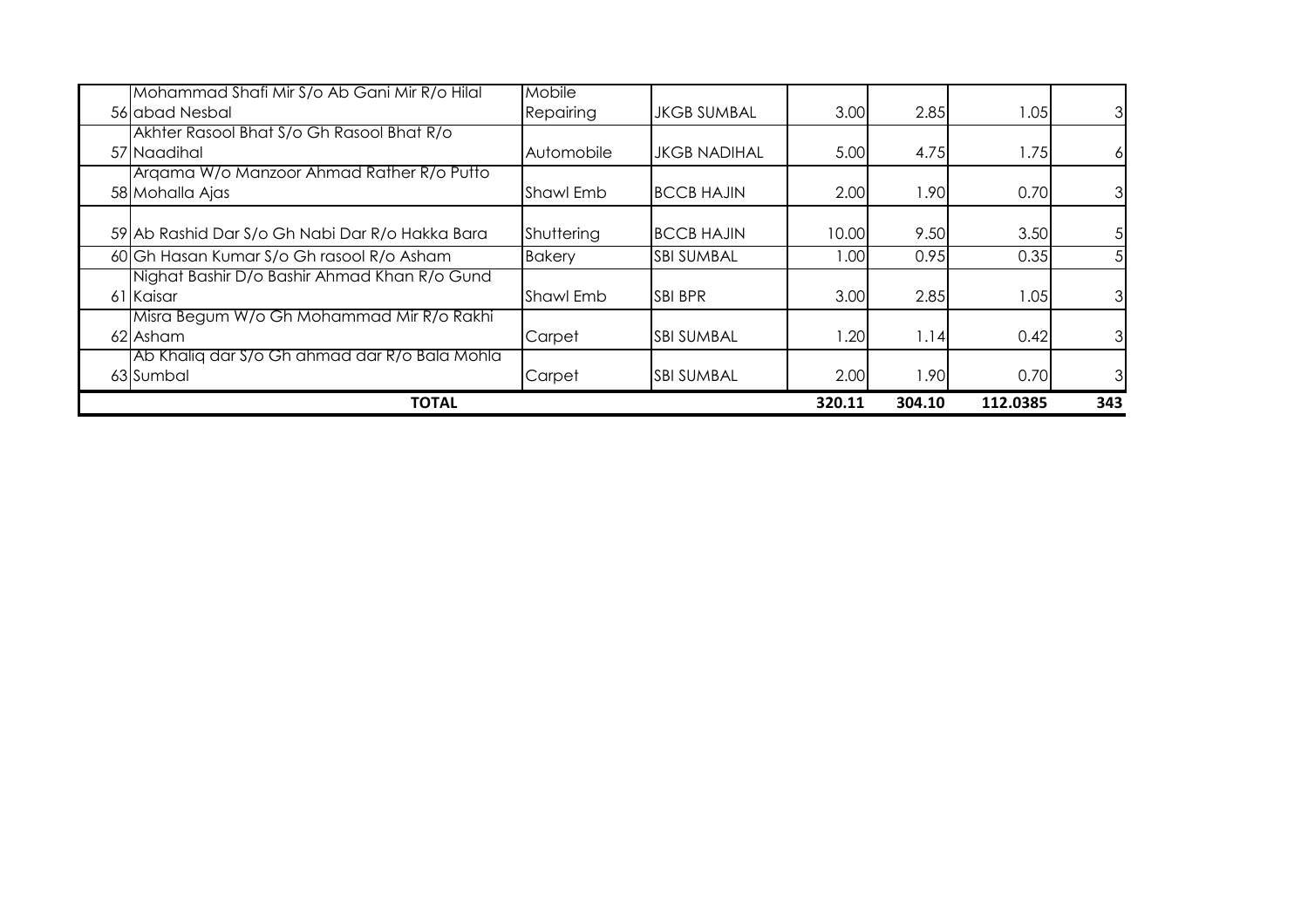|       | SETTLED CASES DURING THE YEAR 2015-16 of KVIB KUPWARA                |                    |                        |        |                     |                        |                 |
|-------|----------------------------------------------------------------------|--------------------|------------------------|--------|---------------------|------------------------|-----------------|
| S. No | Name of the benificiary with address                                 | Scheme             | <b>BANK/BRANCH</b>     | P.Cost | <b>Bank</b><br>Loan | <b>Margin</b><br>Money | Emp.            |
|       | 1 Showkat ali Wani S/o Ab Khaliq Wani R/o Gutlipora                  | Electronics        | <b>SBI KUPWARA</b>     | 5.00   | 4.75                | 1.75                   | 5 <sub>l</sub>  |
|       | 2 Mir Rameez Raja S/o Ab Hamid R/o Kupwara                           | <b>RMG</b>         | <b>PNB KUPWARA</b>     | 20.00  | 19.00               | 7.00                   | 10 <sup>1</sup> |
|       | Gh Ahmad Sheikh S/o Mohammad Sultan R/o<br>3 Kalipora Ramhal         | <b>Sheet Metal</b> | <b>JKB VILGAM</b>      | 5.00   | 4.75                | 1.75                   | 5 <sub>l</sub>  |
|       | 4 Posha W/o Mohammad Ashraf Lone R/o Gazriyal                        | Gabba Sazi         | <b>BCCB KRALPORA</b>   | 5.00   | 4.75                | 1.75                   | 5 <sup>1</sup>  |
|       | Ulfat Hussain W/o Syed Waqar Ahmad Andrabi R/o<br>5 Cherkote         | Gabba Sazi         | <b>JKGB KANTHPORA</b>  | 2.00   | 1.90                | 0.70                   | 5 <sup>1</sup>  |
|       | Laldin Gojer barra S/o Salaudin Gojer Barra R/o<br>6 Zangli kashira  | <b>Bakery</b>      | <b>PNB KUPWARA</b>     | 5.00   | 4.75                | 1.75                   | 5 <sup>1</sup>  |
|       | Shabir Ahmad Khatan S/o Jumma Khatana R/o<br>7 Gogal Kupwara         | Dry Fruit          | <b>JKB</b> wavoora     | 5.00   | 4.75                | 1.75                   | 5 <sub>l</sub>  |
|       | 8 Gh Qadir Peer S/o Habibullah Peer R/o Dragmulla                    | <b>RMG</b>         | <b>SBI KUPWARA</b>     | 10.00  | 9.50                | 3.50                   | 8 <sup>1</sup>  |
|       | 9 Hilal Ahmad Sheikh S/o Ab Hamid R/o Vilgam                         | Shuttering         | <b>BCCB KRALPORA</b>   | 5.00   | 4.75                | 1.75                   | $\overline{5}$  |
|       | 10 Farooq Ahmad Sheikh S/o Ab Aziz R/o Vilgam                        | <b>Tent House</b>  | <b>JKGB VILGAM</b>     | 2.00   | 1.90                | 0.70                   | $\vert$         |
|       | Nasreena Bano D/O Gh Mohammad Sheikh R/o<br>11 Kralpora              | Gabba Sazi         | <b>BCCB KRALPORA</b>   | 5.00   | 4.75                | 1.75                   | 8 <sup>1</sup>  |
|       | Firdous Ahmad Mir S/o Habibullah Mir R/o Gulgam<br>12 Alachizab      | <b>RMG</b>         | <b>JKGB GULGAM</b>     | 5.00   | 4.75                | 1.75                   | 8 <sup>1</sup>  |
|       | Manzoor Ahmad Lone S/o Gh Qadir Lone R/o<br>13 Gazriyal              | <b>Tent House</b>  | <b>JKB HARI</b>        | 10.00  | 9.50                | 3.50                   | 10 <sup>1</sup> |
|       | 14 Ab Rashid Mir S/o Gh Ahmad R/o Gazriyal                           | Tent House         | <b>JKB HARI</b>        | 10.00  | 9.50                | 3.50                   | 8 <sup>1</sup>  |
|       | 15 Rayees Ahmad Wani S/o Gh Rasool R/o Taharatpora Tent House        |                    | <b>BCCB KRALPORA</b>   | 5.00   | 4.75                | 1.75                   | 5 <sup>1</sup>  |
|       | Javaid Ahmad Mir S/o Mohammad Akbar R/o<br>16 Kursam Dharawari Sogam | <b>Tent House</b>  | <b>JKGB KLALPORA</b>   | 3.00   | 2.85                | 1.05                   | 5 <sup>1</sup>  |
|       | Mohammad Shafi Pathan S/o Bashir Ahmad R/o<br>17 Manigah             | <b>Bakery</b>      | <b>BCCB EC KUPWARA</b> | 3.00   | 2.85                | 1.05                   | $5\overline{)}$ |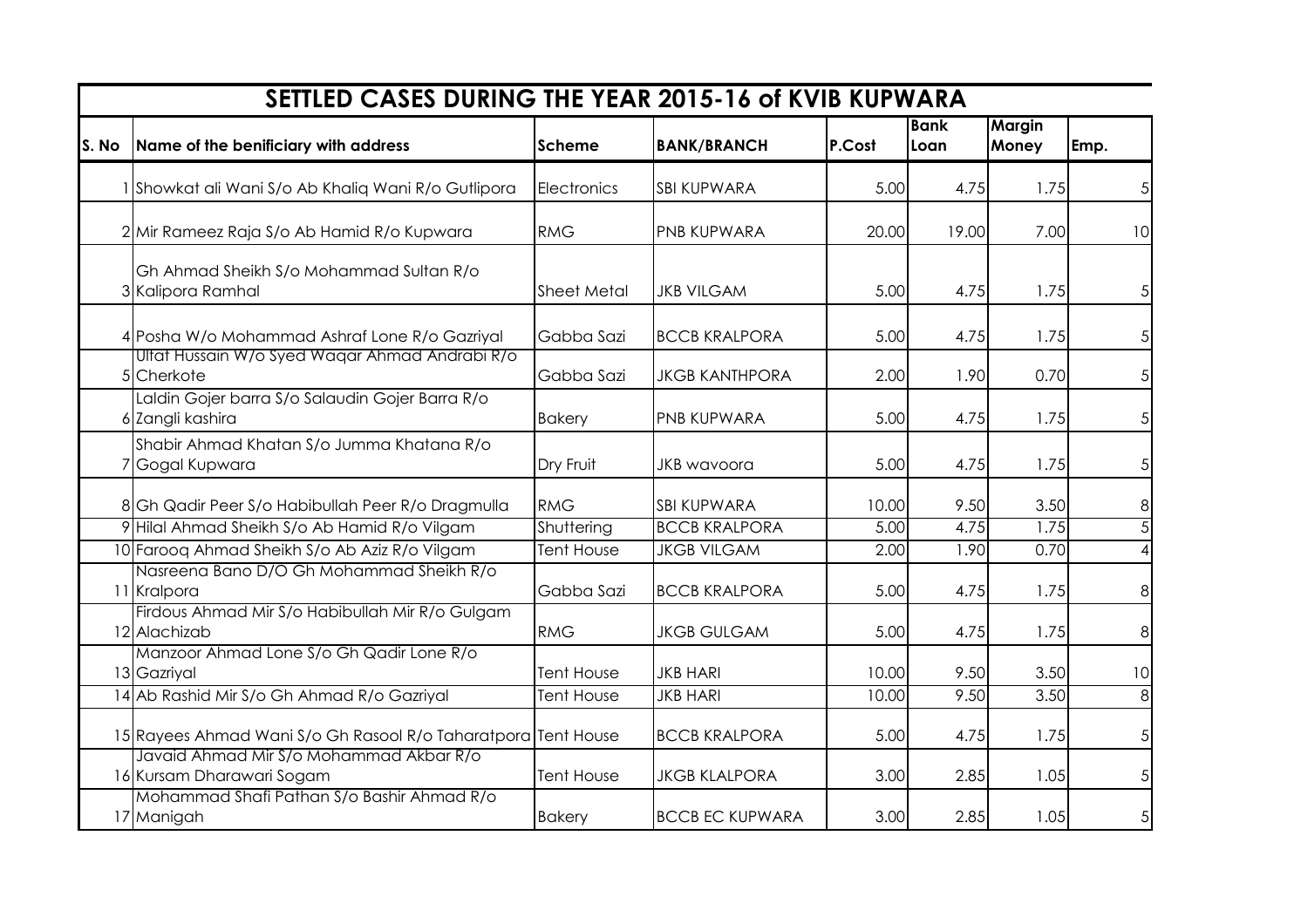| 18 Imran Rashid Dar S/o Ab Rashid R/o Handwara                                                   | RMG                        | <b>JKGB HANDWARA</b>  | 5.00  | 4.75  | 1.75  | 6                      |
|--------------------------------------------------------------------------------------------------|----------------------------|-----------------------|-------|-------|-------|------------------------|
| Gh Rasool Mir S/o Gh Ahmad Mir R/o hukum Shah                                                    |                            |                       |       |       |       |                        |
| 19 Wali                                                                                          | Shuttering                 | <b>BCCB KUPWARA</b>   | 5.00  | 4.75  | 1.75  | 6                      |
| Mohammad Rajab Ganie S/o Mohammad                                                                |                            |                       |       |       |       |                        |
| 20 Abdukllah R/o Ashkhanpora Rajwar                                                              | <b>DTP</b>                 | <b>BCCB VILGAM</b>    | 5.00  | 4.75  | 1.75  | 6                      |
| Bashir Ahmad Malik S/o Gh Mohammad Malik R/o                                                     |                            |                       |       |       |       |                        |
| 21 Hayan Trehgam                                                                                 | Mobile Repair              | <b>JKB TREHGAM</b>    | 5.00  | 4.75  | 1.75  | $\frac{1}{2}$          |
| Tahir Ahmad Ahanger S/o Gh Rasool R/o Bicherwara Steel                                           | fabrication                |                       |       |       |       |                        |
| 22 Langate                                                                                       |                            | <b>JKGB KRALGUND</b>  | 5.00  | 4.75  | 1.75  | $\frac{1}{2}$          |
| Waseem Ahmad Mir S/o Habibullah Mir R/o<br>23 Alachizab                                          | <b>RMG</b>                 |                       |       |       |       |                        |
|                                                                                                  | Steel                      | <b>BCCB TREHGAM</b>   | 5.00  | 4.75  | 1.75  | $\frac{1}{2}$          |
| Khursheed ahmad Ahanger S/o Ab Ahad R/o<br>24 maidan Chogal                                      | fabrication                | <b>JKGB CHOGAL</b>    | 14.60 | 13.87 | 5.11  | 12                     |
| Najma Shakir W/o Ab Ahad War R/o Kakroosa                                                        |                            |                       |       |       |       |                        |
| 25 Ramhal                                                                                        | Wollen Knitting JKB VILGAM |                       | 2.00  | 1.90  | 0.70  | 4                      |
| Ashiq Hussain Khan S/o Ali Mohammad Kahn R/o                                                     |                            |                       |       |       |       |                        |
| 26 Devar Lolab                                                                                   | Dry Fruit                  | <b>JKB LALPORA</b>    | 5.00  | 4.75  | 1.75  | $\frac{1}{2}$          |
| Gh Mohammad Hajam S/o habibullah R/o Darpora                                                     |                            |                       |       |       |       |                        |
| 27 Lolab                                                                                         | Shuttering                 | <b>JKGB LALPORA</b>   | 5.00  | 4.75  | 1.75  | $\frac{1}{2}$          |
|                                                                                                  |                            |                       |       |       |       |                        |
| 28 Sara Begum W/o Gh Ahmad Lone R/o Hari Payeen                                                  | <b>G</b> abba Sazi         | <b>BCCB TREHGAM</b>   | 5.00  | 4.75  | 1.75  | $\frac{1}{2}$          |
| Liyagat Ahmad S/o Gh Mohammad payer R/o                                                          |                            |                       |       |       |       |                        |
| 29 Gugloosa                                                                                      | <b>Bee Keeping</b>         | <b>BCCB TREHGAM</b>   | 5.00  | 4.75  | 1.75  | $\frac{1}{2}$          |
| Mansoor Ahmad Bhat S/o Gh Hasna Bhat R/o                                                         | Computer                   |                       |       |       |       |                        |
| 30 Shumnag                                                                                       | serrvice                   | <b>JKGB KRALPORA</b>  | 5.00  | 4.75  | 1.75  | $\left  \right\rangle$ |
| Ab Gani Peer S/o Mohammad Jamal Peeer R/o                                                        |                            |                       |       |       |       |                        |
| 31 Manzgam                                                                                       | <b>Hollow Blocks</b>       | <b>JKGB TRATHPORA</b> | 25.00 | 23.75 | 8.75  | 12                     |
| Amir Ahmad Mir S/o Ab Hamid Mir R/o Mir Mohla                                                    |                            |                       |       |       |       |                        |
| 32 Kup.                                                                                          | <b>I</b> DTP               | <b>JKB KUPWARA</b>    | 10.00 | 9.50  | 3.50  | $\overline{5}$         |
|                                                                                                  |                            |                       |       |       |       |                        |
| 33 Mohammad Altaf Mir S/o Gh Nabi Mir R/o Dardsun                                                | <b>RMG</b>                 | <b>BCCB KRALPORA</b>  | 5.00  | 4.75  | 1.75  | 4                      |
| Aijaz Ahmad Wani S/o Bashir Ahmad R/o Muqam                                                      |                            |                       |       |       |       |                        |
| 34 Shah Wali                                                                                     | Shuttering                 | <b>JKGB DRUGMULLA</b> | 5.00  | 4.75  | 1.75  | 4                      |
|                                                                                                  |                            |                       |       |       |       |                        |
| 35 Fayaz Ahmad Bhat S/o Ab Khaliq Bhat R/o Kralpora<br>Hajra Begum W/o Mohammad Sultan R/o Muqam | Shuttering                 | <b>BCCB KRALPORA</b>  | 5.00  | 4.75  | 1.75  | 4                      |
| 36 Shah Wali                                                                                     | Crewel Emb.                | <b>JKB DRUGMULLA</b>  | 1.50  | 1.43  | 0.525 |                        |
|                                                                                                  |                            |                       |       |       |       | $\mathbf{3}$           |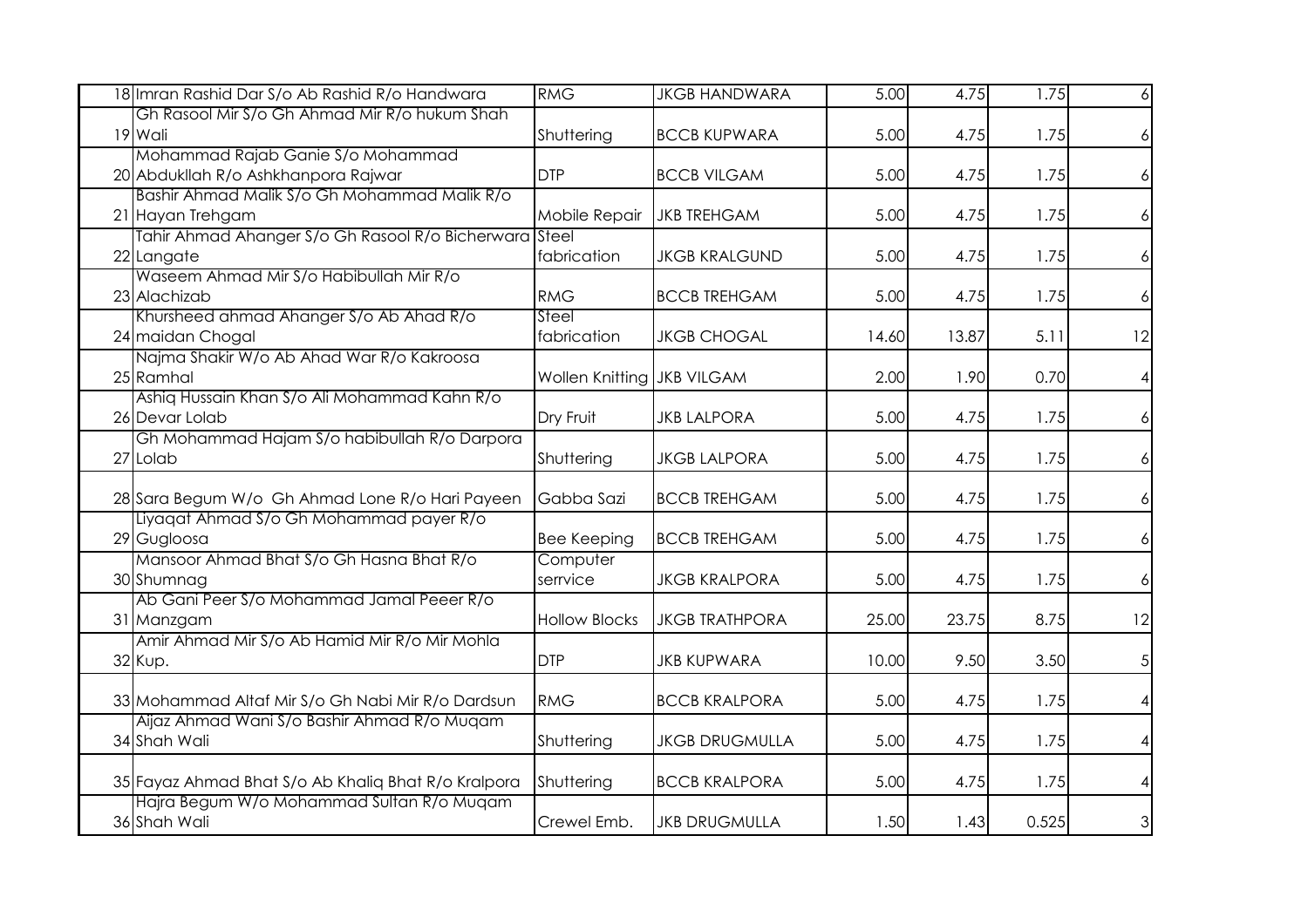| Jamsheeed Ahmad Khan S/o Mohammad                             |                             |                      |       |      |      |                 |
|---------------------------------------------------------------|-----------------------------|----------------------|-------|------|------|-----------------|
| 37 Assadullah Khan R/o Neelipora Magam                        | Shuttering                  | <b>JKB MAGAM</b>     | 2.00  | 1.90 | 0.70 | 5 <sup>1</sup>  |
| Imtiyaz Ahmad Malik S/o Mohammad Summandar                    |                             |                      |       |      |      |                 |
| 38 Malik R/o Hayan                                            | Shuttering                  | <b>BCCB KRALPORA</b> | 5.00  | 4.75 | 1.75 | 5 <sup>1</sup>  |
| 39 Javaid Ahmad Mir S/o Gh Mohiudin R/o Panzgam               | <b>DTP</b>                  | <b>BCCB KRALPORA</b> | 5.00  | 4.75 | 1.75 | 5 <sup>1</sup>  |
| 40 Zubaida Bano D/o Ab Jabbar Lone R/o Malpora                | Manf. Of<br>Tarpin          | <b>JKB TREHGAM</b>   | 10.00 | 9.50 | 3.50 | 8 <sup>1</sup>  |
| GH Mohammad Lone S/o Hamza Lone R/o<br>41 Shumnag             | <b>Bee Keeping</b>          | <b>BCCB TREHGAM</b>  | 5.00  | 4.75 | 1.75 | 5 <sub>l</sub>  |
| Shakeela Begum W/o Ab Hamid R/o Hayan<br>42 Kalaroos          | Gabba Sazi                  | <b>JKB KALAROOS</b>  | 5.00  | 4.75 | 1.75 | 5 <sub>l</sub>  |
| Tahir Ahmad War S/o Mohammad Maqbool War R/o<br>43 Shumnag    | Service Station JKB TREHGAM |                      | 5.00  | 4.75 | 1.75 | 5 <sup>1</sup>  |
| 44 Nazir Ahmad sheikh S/o Ali Mohammad R/o Dingree Shuttering |                             | <b>BCCB KRALPORA</b> | 5.00  | 4.75 | 1.75 | 5 <sup>1</sup>  |
| 45 Sonaullah Sheikh S/o Ab Ahad R/o Trehgam                   | Shuttering                  | <b>BCCB TREHGAM</b>  | 5.00  | 4.75 | 1.75 | $\overline{5}$  |
| Mushata Ahmad Bhat S/o Gh Nabi Bhat R/o Gund<br>46 Macher     | <b>Tent House</b>           | <b>JKB LALPORA</b>   | 5.00  | 4.75 | 1.75 | 5 <sub>l</sub>  |
| Nazir Ahmad Najar S/o Gh Mohammad R/o<br>47 Sharkoote         | <b>Tent House</b>           | <b>BCCB TANGDAR</b>  | 5.00  | 4.75 | 1.75 | 5 <sub>l</sub>  |
| Masooda Begum W/o Shamisudin Shah R/o Kandi<br>48 Khas        | Tailoring                   | <b>JKB ARAMPORA</b>  | 1.00  | 0.95 | 0.35 | 5 <sub>l</sub>  |
| 49 Rameez Ahmad Ganie s/o Gh Ahmad R/o Trehgam                | Dhaba                       | <b>BCCB TANGDAR</b>  | 5.00  | 4.75 | 1.75 | 5 <sub>l</sub>  |
| Mohammad AMIN SHAH S/o Mohammad Yaseen<br>50 Shah R/o Mirnag  | Shuttering                  | <b>JKB HYHAMA</b>    | 5.00  | 4.75 | 1.75 | 5 <sup>1</sup>  |
| 51 Mohammad Idress Shah S/o Gh Nabi R/o Drugmulla             | Automible                   | <b>JKB DRUGMULLA</b> | 5.00  | 4.75 | 1.75 | 5 <sup>1</sup>  |
| Mohammad Jamal Bhat S/o Ab Aziz Bhat R/o<br>52 Poshpora       | Tailoring                   | <b>BCCB TANGDAR</b>  | 2.00  | 1.90 | 0.70 | 41              |
| 53 Peerzada Rafiq Ahmad S/o Gh Nabi r/o Kaba Marg             | Digonistic<br>centre        | <b>BCCB KUPWARA</b>  | 5.00  | 4.75 | 1.75 | 5 <sup>1</sup>  |
| 54 Rustum Ali Khan S/o Bastan Khan R/o Hyhama                 | Shuttering                  | <b>JKB HYHAMA</b>    | 5.00  | 4.75 | 1.75 | $\overline{5}$  |
| 55 Ayaz Ahmad Mir S/o Ab Ahd Mir R/o Kupwara                  | Automible                   | <b>JKB KUPWARA</b>   | 5.00  | 4.75 | 1.75 | $\overline{5}$  |
| 56 Hilal Ahmad Bhat S/o Ab Khaliq Baht R/o Kralpora           | <b>RMG</b>                  | <b>BCCB TANGDAR</b>  | 5.00  | 4.75 | 1.75 | $5\overline{)}$ |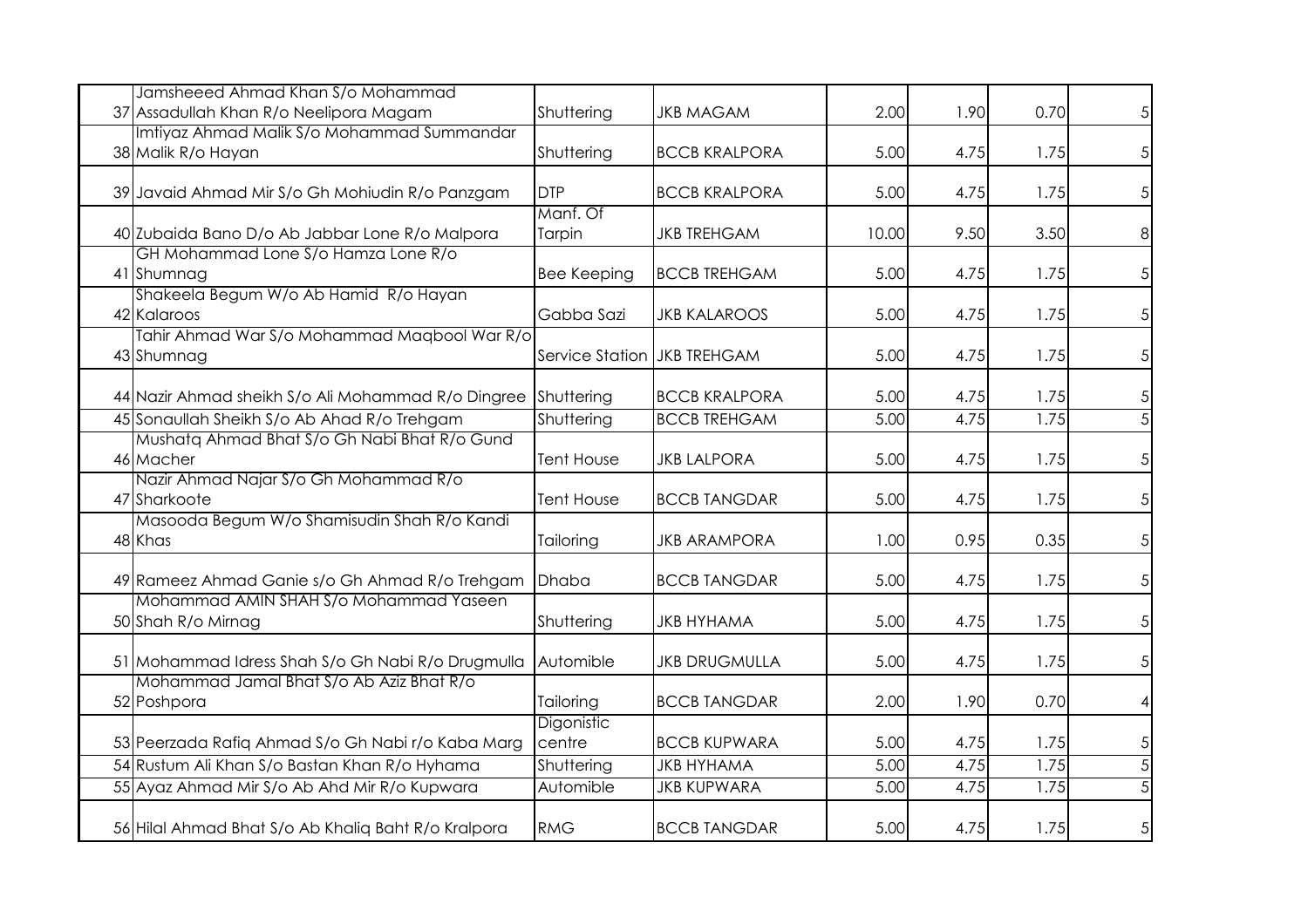| Maroof Ahmad Sheikh S/o Mukhtar Ahmad Sheikh            |                      |                      |       |       |      |                        |
|---------------------------------------------------------|----------------------|----------------------|-------|-------|------|------------------------|
| 57 R/o Dolipora                                         | <b>Electronics</b>   | <b>JKB VILGAM</b>    | 5.00  | 4.75  | 1.75 | 5 <sup>1</sup>         |
| Manzoor Ahmad Khwaja S/o Gh Mustafa R/o                 |                      |                      |       |       |      |                        |
| 58 Tangdar                                              | <b>Tent House</b>    | <b>BCCB TANGDAR</b>  | 5.00  | 4.75  | 1.75 | 5 <sup>1</sup>         |
| Mohammad asadullah Dar S/o Gh Ahmad R/o Lone            |                      |                      |       |       |      |                        |
| 59 Hari Kralpora                                        | <b>Hollow Blocks</b> | <b>JKB HARI</b>      | 15.00 | 14.25 | 5.25 | 10                     |
| 60 Javaid Ahmad Mir S/o Gh Nabi R/o Dardasun            | <b>Tent House</b>    | <b>BCCB TANGDAR</b>  | 5.00  | 4.75  | 1.75 | $\overline{5}$         |
| Faroog Ahmad Lone s/o Gh Mohammad Lone R/o              |                      |                      |       |       |      |                        |
| 61 Shumnag                                              | <b>RMG</b>           | <b>BCCB TANGDAR</b>  | 5.00  | 4.75  | 1.75 | 5 <sup>1</sup>         |
| Hilal Ahmad Khan S/o Ab Rashid Khan R/o                 |                      |                      |       |       |      |                        |
| 62 Dhramwari Sogam                                      | <b>Tent House</b>    | <b>JKB LALPORA</b>   | 5.00  | 4.75  | 1.75 | $\left  \right\rangle$ |
| 63 Tajamul Rashid S/o Ab Rashid Wani R/o Shumnag        | Shuttering           | <b>JKB TREHGAM</b>   | 10.00 | 9.50  | 3.50 | 10                     |
| Shakeela Begum W/o Nazir Ahmad Ganie R/o                |                      |                      |       |       |      |                        |
| 64 Trehgam                                              | Gabba Sazi           | <b>BCCB KRALPORA</b> | 5.00  | 4.75  | 1.75 | 5 <sup>1</sup>         |
| Razia Bano D/o Mohammad Rafiq baghi R/o<br>65 Lidderwan | Gabba Sazi           | <b>BCCB KRALPORA</b> | 5.00  | 4.75  | 1.75 |                        |
|                                                         |                      |                      |       |       |      | 5 <sup>1</sup>         |
| 66 Shabir Ahmad Malik S/o Gh Ahmad R/o Langate          | Shuttering           | <b>JKB LANGATE</b>   | 5.00  | 4.75  | 1.75 | $\left  \right\rangle$ |
| 67 Javaid Ahmad Lone S/o Gh Hasan R/o Ganzryal          | Shuttering           | <b>JKB TREHGAM</b>   | 10.00 | 9.50  | 3.50 | 10                     |
| Saleema Begum w/o Bashir Ahmad Ganie R/o                |                      |                      |       |       |      |                        |
| 68 Sogam                                                | Gabba Sazi           | <b>BCCB SOGAM</b>    | 5.00  | 4.75  | 1.75 | 5 <sup>1</sup>         |
| Hanifa Begum W/o Farooq Ahmad Malik R/o                 |                      |                      |       |       |      |                        |
| 69 Trehgam                                              | Gabba Sazi           | <b>BCCB KRALPORA</b> | 5.00  | 4.75  | 1.75 | 5 <sup>1</sup>         |
| Shaeena Begum W/O Gh Nabi Mir R/o Odlipora              |                      |                      |       |       |      |                        |
| 70 Vilgam                                               | Tilla Emb.           | <b>JKB VILGAM</b>    | 2.00  | 1.90  | 0.70 | $\overline{5}$         |
| Waseem Ahmad War S/o Ali Mohammad R/o                   |                      |                      |       |       |      |                        |
| 71 Shumnag                                              | Automible            | <b>JKB TREHGAM</b>   | 10.00 | 9.50  | 3.50 | 10                     |
| 72 Hasina Begum D/o Ab Khaliq Bhat R/o Kralpora         | Gabba Sazi           | <b>BCCB TREHGAM</b>  | 5.00  | 4.75  | 1.75 | $\overline{5}$         |
| Chespeeda Yaseen D/o Mojhammad Yaseen Shah              | Computer             |                      |       |       |      |                        |
| 73 R/o gagloosa                                         | Repair               | <b>JKB TREHGAM</b>   | 10.00 | 9.50  | 3.50 | $\frac{1}{2}$          |
| 74 Shaista Shafi D/o Mohammad Shafi R/o HANDWARA        | Shawl Emb.           | <b>BCCB HANDWARA</b> | 10.00 | 9.50  | 3.50 | $\overline{5}$         |
| 75 Mehbooba w/o Gh Qadir Lone R/o Zurhama               | Tailoring            | <b>JKB TREHGAM</b>   | 2.00  | 1.90  | 0.70 | $\overline{5}$         |
| Asiya Begum W/o Mohammad Ashraf Mir R/o<br>76 Sharkoot  | Tilla Emb.           | <b>BCCB VILGAM</b>   | 3.00  | 2.85  | 1.05 | 5                      |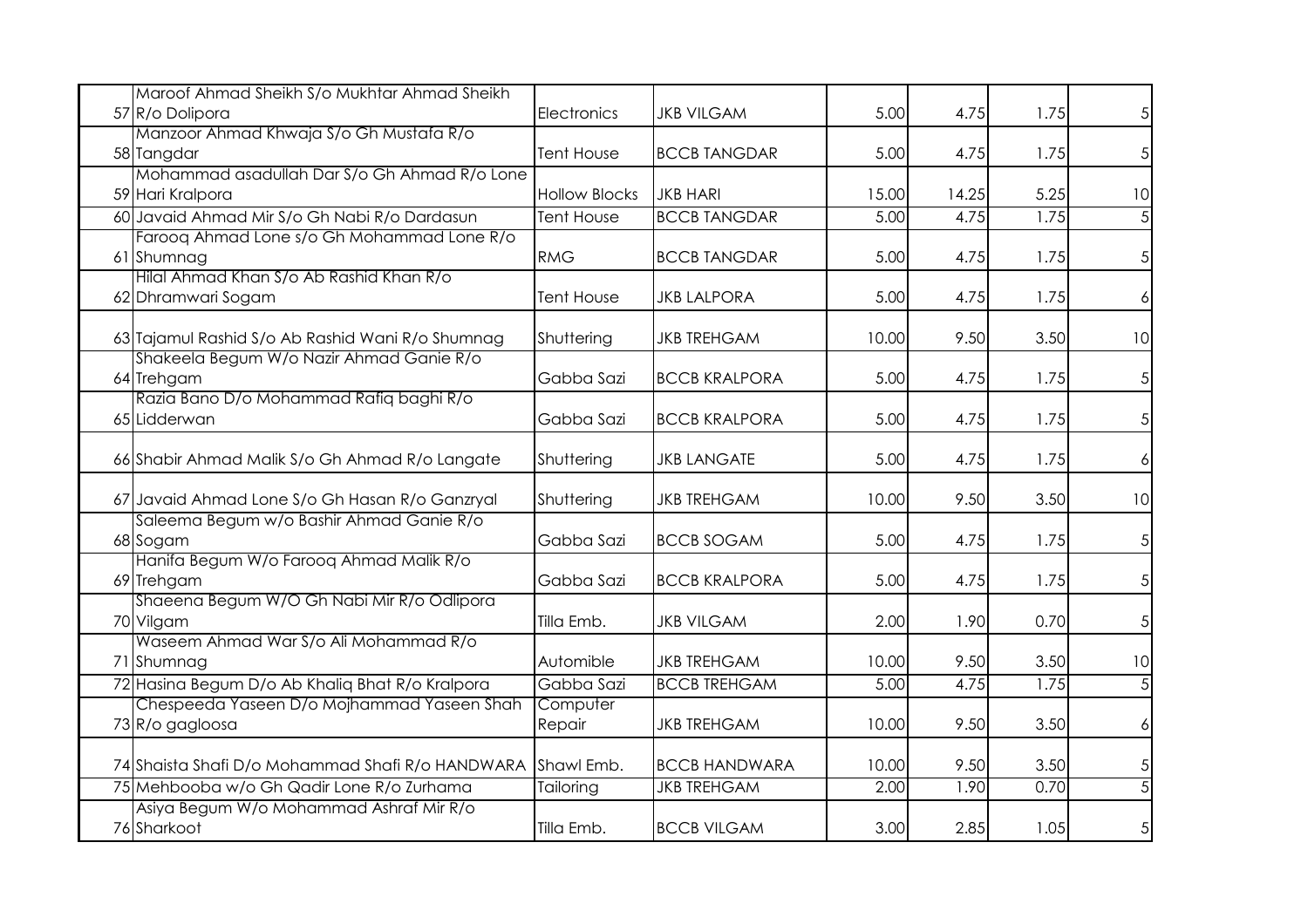| 77 Ashiq Hussain Khan S/o Ab Majid Khan R/o Zurhama Bee Keeping     |                      | <b>JKB TREHGAM</b>  | 5.00  | 4.75  | 1.75 | 6                      |
|---------------------------------------------------------------------|----------------------|---------------------|-------|-------|------|------------------------|
| Ab Ahad Tanray S/o Ab Subhan Tantray R/o                            |                      |                     |       |       |      |                        |
| 78 Pazipora                                                         | Shuttering           | <b>BCCB KUPWARA</b> | 5.00  | 4.75  | 1.75 | 5 <sup>1</sup>         |
| Ali Mohammad Tantray S/o Ab Subhan Tantray R/o                      |                      |                     |       |       |      |                        |
| 79 Pazipora                                                         | Oil Extraction       | <b>BCCB KUPWARA</b> | 5.00  | 4.75  | 1.75 | $\overline{5}$         |
| Mohammad Altaf Wani S/o Ab Khaliq R/o Muqami                        |                      |                     |       |       |      |                        |
| 80 Shah Wali                                                        | <b>RMG</b>           | <b>JKB KUPWARA</b>  | 10.00 | 9.50  | 3.50 | 10                     |
| Gh Hasan Peer s/o Mohammad Amin R/o Milipora                        |                      |                     |       |       |      |                        |
| 81 magam Handwara                                                   | <b>RMG</b>           | <b>JKB MAGAM</b>    | 5.00  | 4.75  | 1.75 | $\left  \right\rangle$ |
| Zahoor Ahmad Shah S/o Gh Qadir Shah R/o                             |                      |                     |       |       |      |                        |
| 82 Pazipora                                                         | <b>Tent House</b>    | <b>BCCB KUPWARA</b> | 5.00  | 4.75  | 1.75 | $\overline{5}$         |
| Rayees Ahmad Dar S/o Ali Mohammad Dar R/o                           | <b>RMG</b>           | <b>JKB MAGAM</b>    | 3.00  | 2.85  | 1.05 |                        |
| 83 magam Handwara<br>Zahoor Ahmad Tantray S/o Mukhtar Ahmad Tantray |                      |                     |       |       |      | $\left  \right\rangle$ |
| 84 R/o Pazipora                                                     | Shuttering           | <b>BCCB KUPWARA</b> | 5.00  | 4.75  | 1.75 | $\overline{5}$         |
| Ab Hamid sheikh S/o Gh Mohiudin R/o Mugalpora                       |                      |                     |       |       |      |                        |
| 85 Kup                                                              | <b>RMG</b>           | <b>JKB ARAMPORA</b> | 10.00 | 9.50  | 3.50 | 10                     |
|                                                                     |                      |                     |       |       |      |                        |
| 86 Altaf Ahmad Bhat S/o Gh Ahmad Bhat R/o Pazipora                  | Shuttering           | <b>BCCB KUPWARA</b> | 5.00  | 4.75  | 1.75 | 5                      |
| Nazir Ahmad Lone s/o Gh Rasool Lone R/o Kanipoar                    |                      |                     |       |       |      |                        |
| 87 Kalaroos                                                         | Dry Fruit            | <b>JKB KALAROOS</b> | 10.00 | 9.50  | 3.50 | $\left  \right\rangle$ |
| Parvaiz Ahmad Khan S/o Bashir Ahmad Khan R/o                        | Paddy                |                     |       |       |      |                        |
| 88 Dingri                                                           | Processing           | <b>BCCB VILGAM</b>  | 5.00  | 4.75  | 1.75 | 5 <sup>1</sup>         |
| Mushtag Ahmad Dar S/o Mohammad RAMZAN Dar                           |                      |                     |       |       |      |                        |
| 89 R/o WADIPORA Rajwar                                              | <b>Bee Keeping</b>   | <b>JKB AWORA</b>    | 24.77 | 23.53 | 8.67 | 25                     |
| Bashir Ahmad Malik S/o Mohammad Subhan R/o                          |                      |                     |       |       |      |                        |
| 90 Dingri                                                           | Shuttering           | <b>BCCB VILGAM</b>  | 5.00  | 4.75  | 1.75 | 5                      |
| Gh Hasan Khan S/o Gh Mohammad Khan R/o                              |                      |                     |       |       |      |                        |
| 91 Zurhama Trehgam                                                  | <b>Bee Keeping</b>   | <b>JKB AWORA</b>    | 10.00 | 9.50  | 3.50 | 15                     |
| Jabina Bano D/o Mohammad Yousf War R/o                              |                      |                     |       |       |      |                        |
| 92 Cherkote                                                         | Gabba Sazi           | <b>BCCB VILGAM</b>  | 5.00  | 4.75  | 1.75 | $\overline{5}$         |
| 93 Ab Rashid Bhat S/o Ab Ahad Bhat R/o Sharkoot                     | Shuttering           | <b>BCCB VILGAM</b>  | 5.00  | 4.75  | 1.75 | 5                      |
| 94 Ab Majid Bhat S/o Ab Ahd Bhat R/o Sherkoot                       | <b>Hollow Blocks</b> | <b>BCCB VILGAM</b>  | 5.00  | 4.75  | 1.75 | $\overline{5}$         |
| Hafizullah Bhat S/o Mohammad Sultan Bhat R/o<br>95 Sherkoot         | <b>Tent House</b>    | <b>BCCB VILGAM</b>  | 5.00  | 4.75  | 1.75 | $\mathsf{S}\vert$      |
|                                                                     |                      |                     |       |       |      |                        |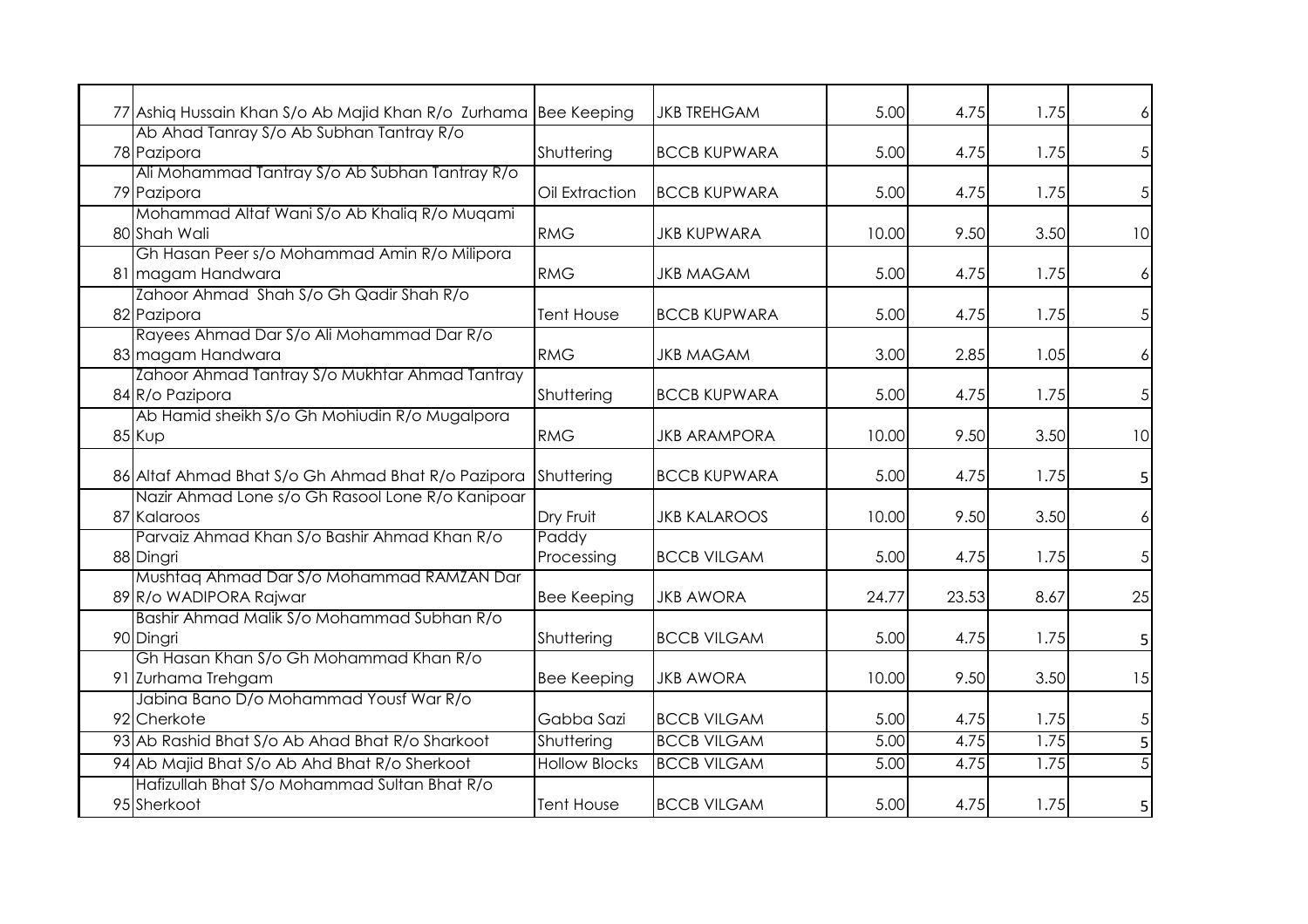| Tanveer Ahmad Khan S/o Gh Ahmad Khan R/o Diver<br>96 Inderbugh | Tent House        | <b>BCCB SOGAM</b>    | 5.00  | 4.75 | 1.75 | $\overline{5}$         |
|----------------------------------------------------------------|-------------------|----------------------|-------|------|------|------------------------|
|                                                                |                   |                      |       |      |      |                        |
| 97 Rayees ahmad Shah S/o Gh Hassan R/o Shumnag                 | Electronics       | <b>BCCB TREHGAM</b>  | 10.00 | 9.50 | 3.50 | $6 \mid$               |
| Hanifa Begum W/o Farooq Ahmad Lone R/o                         |                   |                      |       |      |      |                        |
| 98 Gugloosa                                                    | Gabba Sazi        | <b>BCCB TREHGAM</b>  | 4.00  | 3.80 | 1.40 | $\left  \right\rangle$ |
| Ab Subhan Najar S/o Mohammad Ramzan R/o                        |                   |                      |       |      |      |                        |
| 99 Kupwara                                                     | Carpentry         | <b>BCCB KUPWARA</b>  | 4.00  | 3.80 | 1.40 | 6                      |
| Hasina Begum D/o Wali Moahmmad malik R/o                       |                   |                      |       |      |      |                        |
| 100 Hayan Trehgam                                              | Gabba Sazi        | <b>BCCB TREHGAM</b>  | 5.00  | 4.75 | 1.75 | $\left  \right\rangle$ |
| FARoog Ahmad Dar S/o Ab Razak Dar R/o Magam                    | Paddy             |                      |       |      |      |                        |
| 101 Kupwara                                                    | Processing        | <b>BCCB MAGAM</b>    | 5.00  | 4.75 | 1.75 | 6                      |
| Tabasum Mohiudin Malik D/o Gh Mihiudin R/o                     |                   |                      |       |      |      |                        |
| 102 Hayan                                                      | Gabba Sazi        | <b>BCCB KRALPORA</b> | 5.00  | 4.75 | 1.75 | $\left  \right\rangle$ |
| Sajad Ahmad Mir S/o Gh Mohammad R/o Shaloora                   |                   |                      |       |      |      |                        |
| 103 Kralpora                                                   | Shuttering        | <b>BCCB KRALPORA</b> | 10.00 | 9.50 | 3.50 | 10                     |
| Jabeena Ahad W/o Muneer Ahmad Khan R/o                         |                   |                      |       |      |      |                        |
| 104 Gutlipora                                                  | Shawl Emb.        | <b>BCCB KUPWARA</b>  | 3.00  | 2.85 | 1.05 | $\overline{5}$         |
| Khursheed Ahmad Bhat S/0 Ab Khaliq Bhat R/0                    |                   |                      |       |      |      |                        |
| 105 Waripora Ramhal                                            | Shuttering        | <b>BCCB VILGAM</b>   | 5.00  | 4.75 | 1.75 | 6                      |
| Manzoor Ahmad payer S/o Gh Hassan Payer R/o                    | Diagonistic       |                      |       |      |      |                        |
| 106 Gugloosa Bala                                              | Centre            | <b>BCCB TREHGAM</b>  | 10.00 | 9.50 | 3.50 | $\left  \right\rangle$ |
| Ulfat Ara D/o Wali Moahmmad Bhat R/o harri                     |                   |                      |       |      |      |                        |
| 107 Trehgam                                                    | Gabba Sazi        | <b>BCCB TREHGAM</b>  | 5.00  | 4.75 | 1.75 | 6                      |
| Fayaz Ahmad Malik S/o Ali Mohammad Malik R/o                   |                   |                      |       |      |      |                        |
| 108 Gagloosa                                                   | <b>Tent House</b> | <b>BCCB TREHGAM</b>  | 5.00  | 4.75 | 1.75 | 6                      |
| Jaffar Ahmad Bhat S?o Wali Mohammad Bhat R/o                   |                   |                      |       |      |      |                        |
| 109 Harri Trehgam                                              | <b>Tent House</b> | <b>BCCB TREHGAM</b>  | 5.00  | 4.75 | 1.75 | 6                      |
|                                                                |                   |                      |       |      |      |                        |
| 110 Mohammad Shafi War S/o Gh Din War R/o Shumnag Tent House   |                   | <b>BCCB TREHGAM</b>  | 10.00 | 9.50 | 3.50 | 11                     |
| Mashkoor Ahmad Malik S/o Mohammad Ashraf                       |                   |                      |       |      |      |                        |
| 111 Malik R/o Laderwan                                         | Shuttering        | <b>BCCB KRALPORA</b> | 5.00  | 4.75 | 1.75 | 10                     |
| Jahangir Ahmad Mir S/o Wali Mohammad R/o                       |                   |                      |       |      |      |                        |
| 112 Sholora Kralpora                                           | Shuttering        | <b>BCCB KRALPORA</b> | 5.00  | 4.75 | 1.75 | 10                     |
| Hanan Ahmad Lone S/o Gh Ahmad R/o Trehgam                      |                   |                      |       |      |      |                        |
| 113 Kupwara                                                    | Shuttering        | <b>BCCB KRALPORA</b> | 10.00 | 9.50 | 3.50 | 8                      |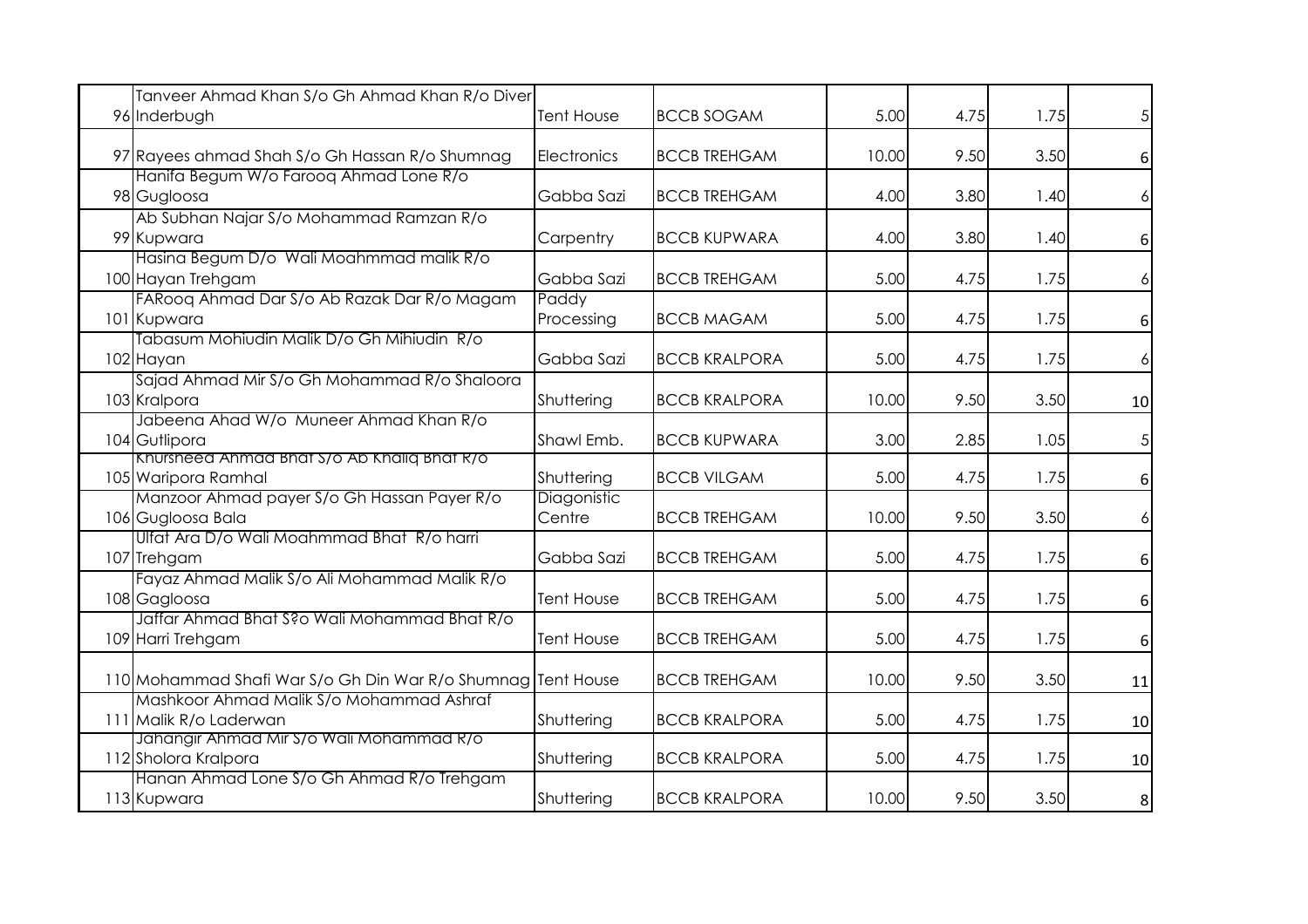| 14 Ishfaq Ahmad Mir S/o ab Jabbar R/o Alachizab kup | <b>IRMG</b> | <b>BCCB TREHGAM</b> | 5.00   | $\overline{\phantom{a}}$ | .75     |     |
|-----------------------------------------------------|-------------|---------------------|--------|--------------------------|---------|-----|
| total                                               |             |                     | 698.87 | 663.93                   | 244.612 | 717 |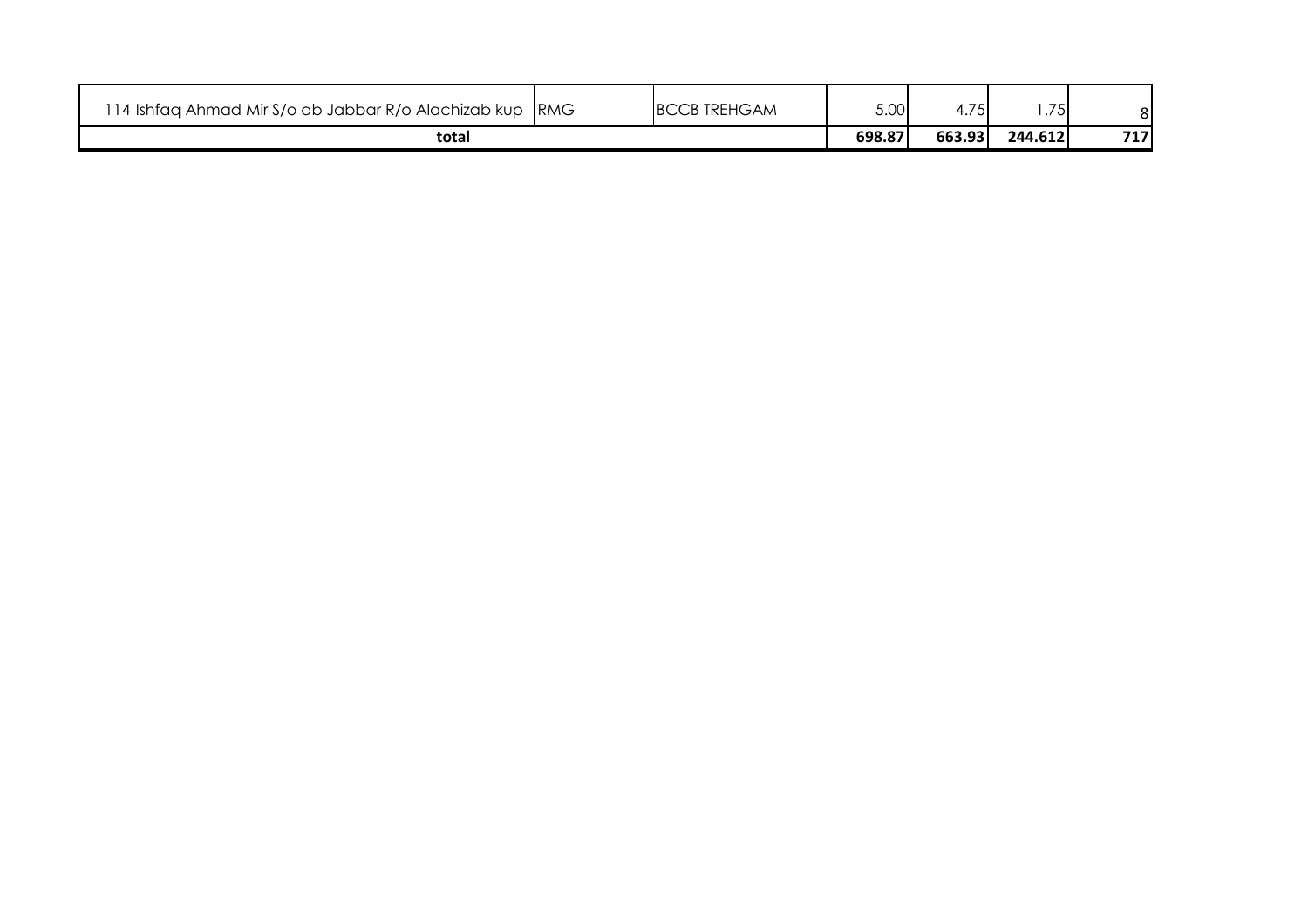|                 | <b>SETTLED CASES DURING THE YEAR 2015-16 of KVIB KARGIL</b>                     |                        |                                       |        |                  |                 |                |  |  |  |  |  |  |  |
|-----------------|---------------------------------------------------------------------------------|------------------------|---------------------------------------|--------|------------------|-----------------|----------------|--|--|--|--|--|--|--|
| S.<br><b>No</b> | Name of the benificiary with address                                            | Scheme                 | <b>BANK/BRANCH</b>                    | P.Cost | <b>Bank Loan</b> | Margin<br>Money | Emp.           |  |  |  |  |  |  |  |
|                 |                                                                                 |                        |                                       |        |                  |                 |                |  |  |  |  |  |  |  |
|                 | SAKEENA Bano D/o Gh Ali R/o Gogma<br>I Minjee                                   | <b>Cement Bricks</b>   | <b>JKB KARGIL</b>                     | 5.00   | 4.75             | 1.75            | 8              |  |  |  |  |  |  |  |
|                 | Sudiqa Bano W/o Fida Hussain R/o Hagnis<br>2 Cahktan                            | Tailoring              | <b>JKB CHIKTAN</b>                    | 2.00   | 1.90             | 0.70            | 8              |  |  |  |  |  |  |  |
|                 | 3 Mohammad hassan S/o Hussain R/o KARKIT                                        | Carpentry              | <b>JKB KARGIL</b>                     | 3.00   | 2.85             | 1.05            | 8              |  |  |  |  |  |  |  |
|                 | Ali Raza S/o Mohammad Hassan R/o<br>4 Chopousa                                  | <b>DTP</b>             | <b>JKB KARGIL</b>                     | 4.00   | 3.80             | 1.40            | 8              |  |  |  |  |  |  |  |
|                 | Zain-u-bun Nisa D/o Ahmad Hussain R/o Balti<br>5 Bazzar                         | Wooden furniture       | <b>JKB LALACHOWK</b><br><b>KARGIL</b> | 10.00  | 9.50             | 3.50            | 10             |  |  |  |  |  |  |  |
|                 | Qamar Ali S/o Mohammad Sadiq R/o<br>6 Tangdumboo Sankoo                         | Steel Fab.             | <b>JKB BAROO</b>                      | 10.00  | 9.50             | 3.50            | 10             |  |  |  |  |  |  |  |
|                 | Bilal Ahmad S/o Mohammad Ramzan R/o<br>7 Khunda Chokial Drass                   | <b>Dhaba</b>           | <b>JKB DRASS</b>                      | 2.00   | 1.90             | 0.70            | 8              |  |  |  |  |  |  |  |
|                 | 8 Mohammad HussainS/o Mussa R/o Chiktam<br>Qudisa Bano W/o Mohammad Ibrahim R/o | <b>Bakery</b>          | <b>JKB CHIKTAN</b>                    | 10     | 9.50             | 3.50            | 10             |  |  |  |  |  |  |  |
|                 | 9 Thangdumboor                                                                  | Tailoring              | <b>JKB SANKOO</b>                     | 3.00   | 2.85             | 1.05            | 6              |  |  |  |  |  |  |  |
|                 | 10 Zohra Bano W/o Gh Rasool R/o Stakpa                                          | Tailoring              | <b>JKB SANKOO</b>                     | 2.00   | 1.90             | 0.70            | $\overline{5}$ |  |  |  |  |  |  |  |
|                 | Mahmooda Bano W/o Zakir Hussain R/o<br>11 Thangdumboor                          | Atta Chaki             | <b>JKB SANKOO</b>                     | 3.00   | 2.85             | 1.05            | 6              |  |  |  |  |  |  |  |
|                 | Mohammad Hadi S/o Mohammad Ishaq R/o<br>12 Thangdumboor                         | <b>Cement Bricks</b>   | <b>JKB SANKOO</b>                     | 3.00   | 2.85             | 1.05            | $\epsilon$     |  |  |  |  |  |  |  |
|                 | 13 Mohammad Kazim S/o Hussain Ali R/o Barsoo Carpentry                          |                        | <b>JKB SANKOO</b>                     | 3.00   | 2.85             | 1.05            | 6              |  |  |  |  |  |  |  |
|                 | Fatima Bano W/o Mohammad Jaffar R/o<br>14 Tahng Dumboor                         | <b>WOLLEN KNITTING</b> | <b>JKB SANKOO</b>                     | 2.00   | 1.90             | 0.70            | 5 <sub>l</sub> |  |  |  |  |  |  |  |
|                 | Sehreen fatima D/o mohammad Ali R/o<br>15 Latoo                                 | Tailoring              | <b>JKB LALACHOWK KARGIL</b>           | 1.00   | 0.95             | 0.35            | $\overline{2}$ |  |  |  |  |  |  |  |
|                 | Iftikhar Hussian s/o Ab Rashid R/o Shinsha<br>16 Drass                          | Automobile             | <b>JKB DRASS</b>                      | 3      | 2.85             | 1.05            | $\mathsf{5}$   |  |  |  |  |  |  |  |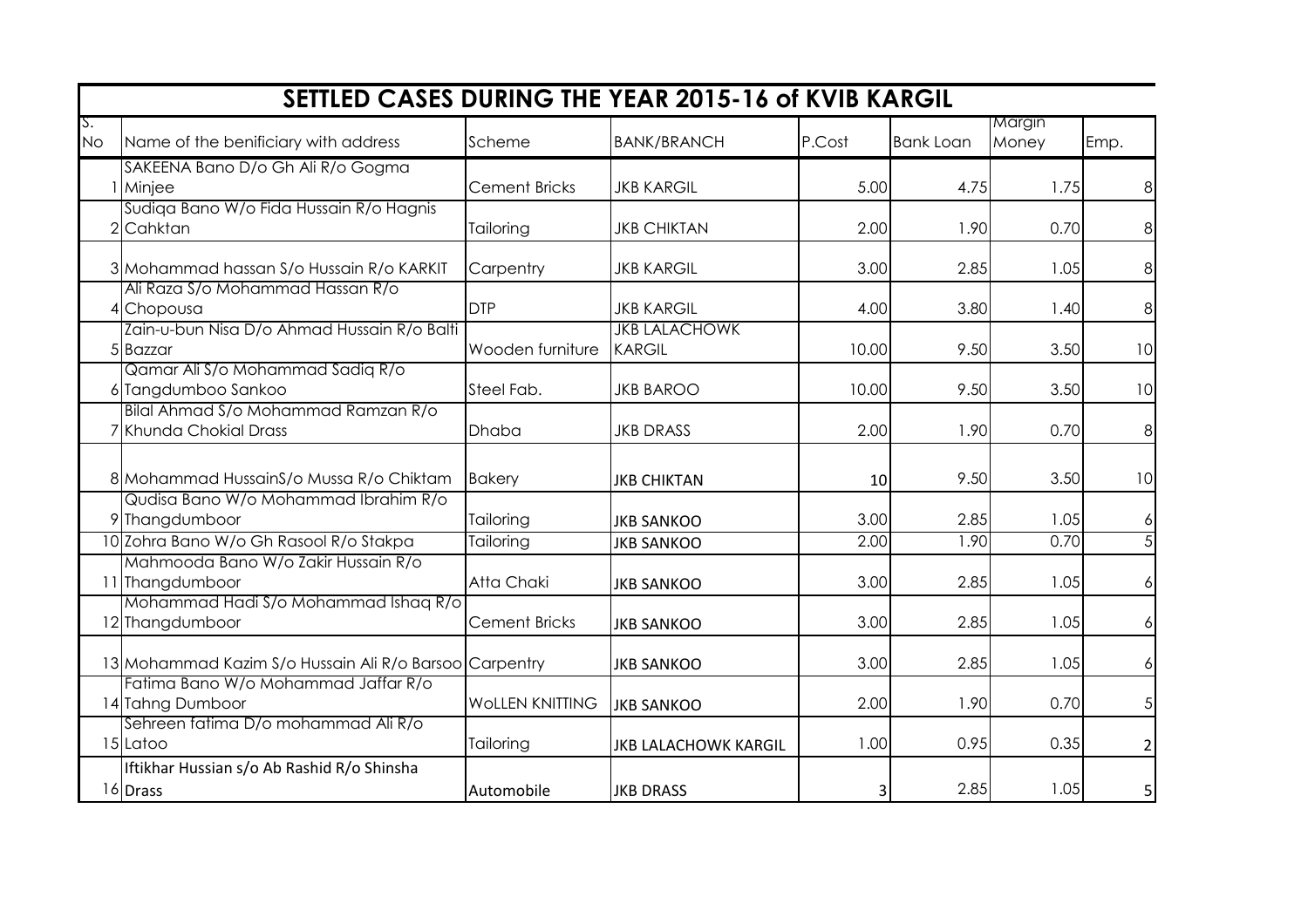| Zahoor Ahmad S/o Mohd Abass R/o Hagnis                 |                      |                             |       |       |        |                |
|--------------------------------------------------------|----------------------|-----------------------------|-------|-------|--------|----------------|
| 17 Kargil                                              | Automobile           | <b>JKB CHIKTAN</b>          |       | 2.85  | 1.05   | $\mathsf{5}$   |
| Stanzin Thinlay S/o Tsawang Yangfial R/o Stra          |                      |                             |       |       |        |                |
| 18 zanskar                                             | <b>Cment Brick</b>   | <b>JKB PADAM ZANISKAR</b>   | 15    | 14.25 | 5.25   | 10             |
|                                                        |                      |                             |       |       |        |                |
| 19 Sakina banoo W/o Zakir Hussain R/o Namsuru          | <b>Tailoring</b>     | <b>JKB TAISURU</b>          |       | 1.90  | 0.70   | 5              |
| 20 Ajaz ahmad S/o Bashir Ahmad R/o Gindial Drass Dhaba |                      | <b>JKB DRASS</b>            |       | 1.90  | 0.70   | 5              |
| Mujeeb-U-Zaman S/o Haji Ghulam Nabi R/o                |                      |                             |       |       |        |                |
| 21 Kargil                                              | CableNet work        | <b>JKB LALACHOWK KARGIL</b> | 24.68 | 23.45 | 8.638  | 10             |
|                                                        |                      |                             |       |       |        |                |
| 22 Mirzia Banoo W/o Muzffar Ali R/o Kaksar Kargil      | <b>Tailoring</b>     | <b>JKB DRASS</b>            |       | 1.90  | 0.70   | 5              |
| Mohd Iqbal S/o Noor-ud -Din R/o Chanchik               |                      |                             |       |       |        |                |
| 23 Kargil                                              | <b>Cement Bricks</b> | <b>JKB KARGIL</b>           |       | 4.75  | 1.75   | 5              |
| Saleem Ahmad S/o Haji Rahamatullah R/o                 |                      |                             |       |       |        |                |
| 24 pandrass Drass                                      | cement Bricks        | <b>JKB DRASS</b>            |       | 2.85  | 1.05   | 5              |
| Kharoon Nissa W/o Mohd Yousf R/o Namsuro               |                      |                             |       |       |        |                |
| 25 Kargil                                              | Talioring            | <b>JKB TAISURU</b>          |       | 1.90  | 0.70   | 5              |
| Abdullah S/o Mohd Ibrahim R/o Panikhar                 |                      |                             |       |       |        |                |
| 26 Namsuru                                             | Blackmithy           | <b>JKB TAISURU</b>          |       | 1.90  | 0.70   | 5              |
| 27 Anayat Hussain s/o Mohd Hussain R/o Kochik          | Carpentrery          | <b>JKB TAISURU</b>          | 2.632 | 2.50  | 0.9212 | 5              |
| ZOhora Khatoon D/o Mohd Ishaq R/o Poyeen               |                      |                             |       |       |        |                |
| 28 Kargil                                              | wollen Knitting      | <b>JKB KARGIL</b>           |       | 6.65  | 2.45   | 5              |
| Mohd Hussain s/o Haji Ali Hussain R/o                  |                      |                             |       |       |        |                |
| 29 Shotougrong GogMa Kargil                            | Appricot             | <b>JKB KARGIL</b>           |       | 1.90  | 0.70   | 5              |
| AB Hussain s/o Mohd Hassain R/o Khala Marpoo           |                      |                             |       |       |        |                |
| 30 Sankoo                                              | <b>Cement Brick</b>  | <b>JKB SANKOO</b>           |       | 2.85  | 1.05   | 5 <sup>1</sup> |
| 31 Shair Khan S/o Gh Rasool R/o Shamsha Drass          | Tailoring            | <b>JKB KARGIL</b>           |       | 2.85  | 1.05   | 5              |
| Mohd Manzoor S/o Mohd Hassan R/o Apati                 |                      |                             |       |       |        |                |
| 32 Kargil                                              | <b>RMG</b>           | <b>JKB LALACHOWK KARGIL</b> | 10    | 9.50  | 3.50   | 5              |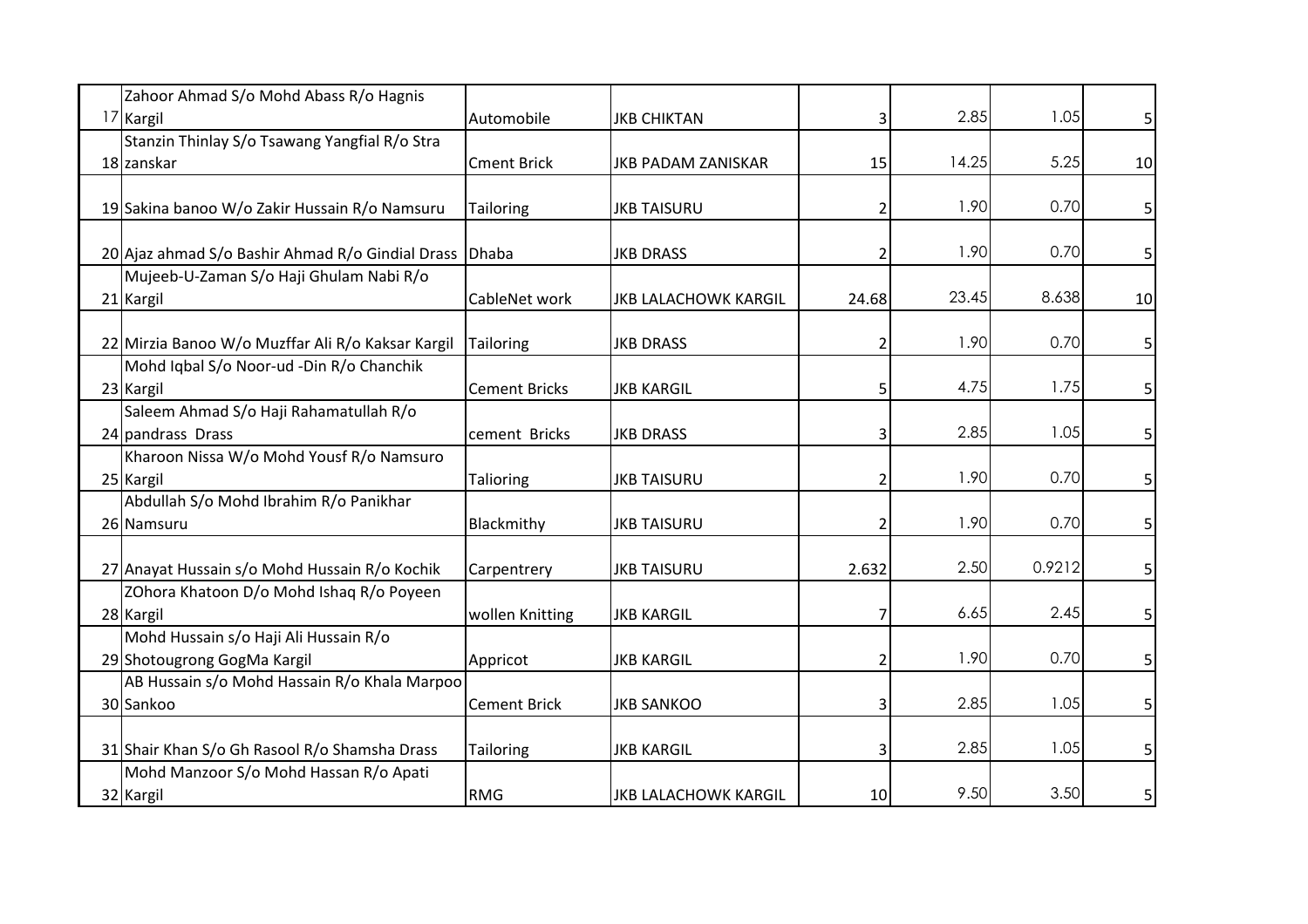| Imtiyaz Ali S/o Shujat Ali R/o Baghi Khumine                    |                          |                             |        |        |       |                |
|-----------------------------------------------------------------|--------------------------|-----------------------------|--------|--------|-------|----------------|
| 33 Kargil                                                       | wooden Joinery           | IJKB KARGIL                 | 24     | 22.80  | 8.40  | 10             |
| 34 LAIIa Banoo W/o Ab. Jaleel R/o Parkichik                     | <b>WOLLEN KNITTING</b>   | <b>JKB TAISURU</b>          |        | 1.90   | 0.70  | 5              |
| 35 Nargis Banoo W/o Asgar Ali R/o Hardass Kargil                | <b>Apricot Prossing</b>  | <b>JKB LALACHOWK KARGIL</b> |        | 0.95   | 0.35  | 3              |
| 36 Zainab Bi W/o Mohd Ishaq R/o Mulback Kargil                  | <b>Tailoring</b>         | <b>JKB MULBACK</b>          |        | 1.90   | 0.70  | 3              |
| Magsuma Banoo W/o Gh. Mohmad R/o<br>37 Lankarchay Narmbi Sankoo | Tailoring                | <b>JKB SANKOO</b>           |        | 1.90   | 0.70  | 3              |
| Hakima Bee D/o Qassim Ali R/O Schilikchay<br>38 Kargil          | Tailoring                | <b>JKB LALACHOWK KARGIL</b> |        | 1.90   | 0.70  | 5              |
| Ghulam Rasool S/o Abdual Rahim R/o Shimsha<br>39 Kargil         | Repering of<br>Genarater | <b>JKB LALACHOWK KARGIL</b> |        | 1.90   | 0.70  | 5              |
| Reyaz Ahmad Khan S/o Mohd Ali R/o Chuli<br>40 skamboo           | Steel Fab.               | <b>SCB KARGIL</b>           | 12     | 11.40  | 4.20  | 8              |
| Towhra banoo D/o Haji Ali Balti R/o Balti Bazar<br>41 Kargil    | <b>RMG</b>               | <b>SCB KARGIL</b>           | 20     | 19.00  | 7.00  | 8              |
| Mohd Qassim S/o Fida Hussain R/o Kukstay<br>42 Kargil           | <b>Dhaba</b>             | <b>JKGB KARGIL</b>          |        | 2.85   | 1.05  | 8              |
| Mohd Hasnain S/o Haji Mohd R/o Yourbaltak<br>43 Kargil          | Tailoring                | <b>JKGB KARGIL</b>          |        | 2.85   | 1.05  | 5              |
| 44 Sadiq Ali S/o Gh. Mehdi R/o Baroo                            | <b>Cement Brick</b>      | <b>JKGB KARGIL</b>          |        | 4.75   | 1.75  | 5              |
| 45 Murtaza Ali S/o Mohd R/o Tumial                              | <b>Mobile Repering</b>   | <b>JKGB KARGIL</b>          |        | 1.90   | 0.70  | $\overline{3}$ |
| 46 Sadiq Ali S/o Mohd Hassan R/o Choskore                       | Dry calining             | <b>JKGB KARGIL</b>          |        | 2.85   | 1.05  | $\overline{a}$ |
| Mohd Ilyas S/o Shakih Mohd Hussain r/o                          |                          |                             |        |        |       |                |
| 47 Tambis Kargil                                                | Steel Fab.               | <b>SBI KARGIL</b>           | 24.65  | 23.42  | 8.63  | 5              |
| 48 Hasnain S/o Mohd Ali R/o Lamsoo Kargil                       | <b>Cyber Cafe</b>        | <b>SBI KARGIL</b>           |        | 4.75   | 1.75  | $\overline{5}$ |
| <b>TOTAL</b>                                                    |                          |                             | 266.96 | 253.61 | 93.44 | 286            |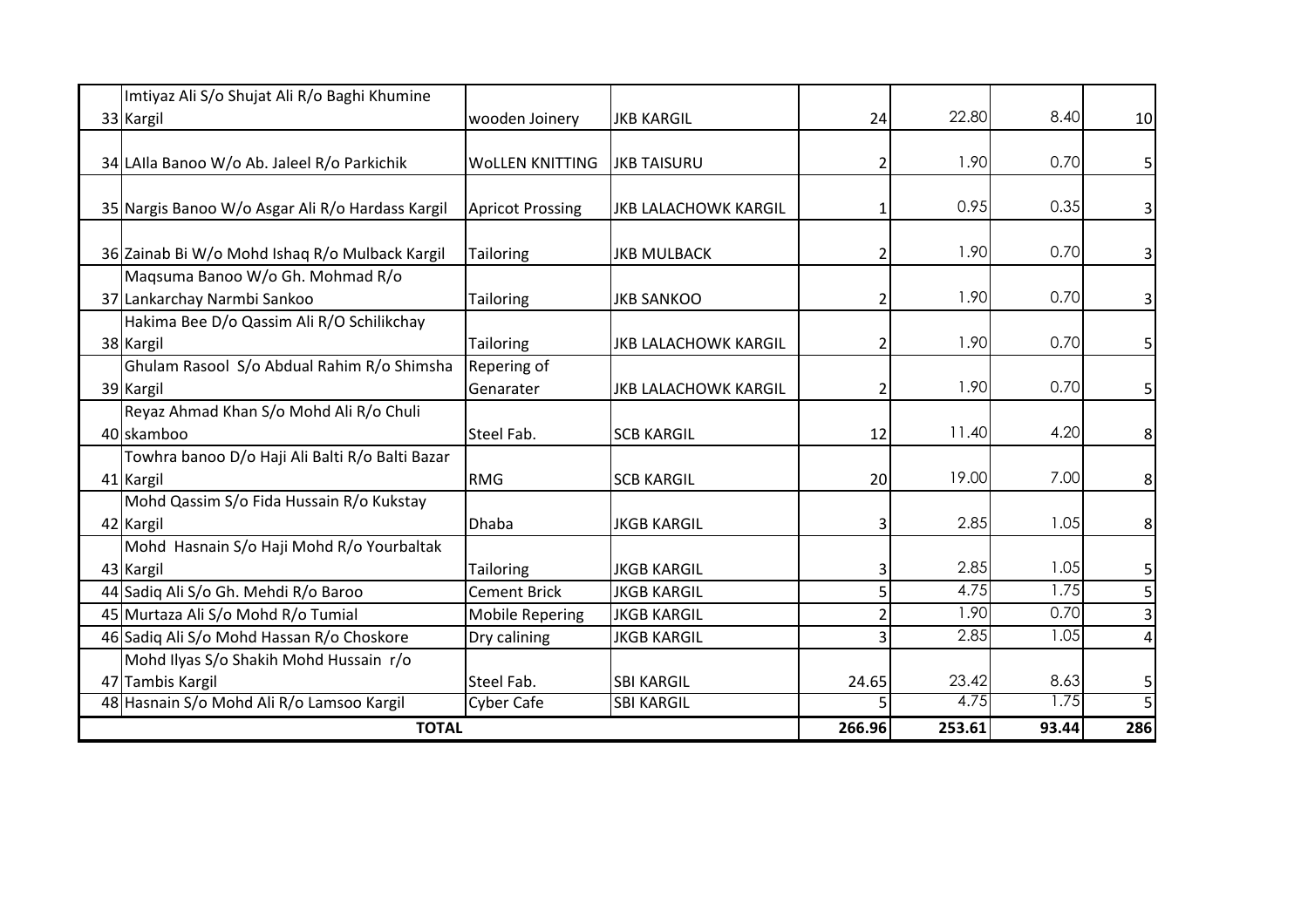| SETTLED CASES DURING THE YEAR 2015-16 of KVIB LEH               |                            |                     |        |           |                 |                |
|-----------------------------------------------------------------|----------------------------|---------------------|--------|-----------|-----------------|----------------|
| S. No Name of the benificiary with address                      | <b>Scheme</b>              | <b>BANK/BRANCH</b>  | P.Cost | Bank Loan | Margin<br>Money | Emp.           |
| Kunzang Angmoo W/o Padma Namgail R/o Wanla<br>Leh               | Woollen knitting JKB ZAMPA |                     | 2.00   | 1.90      | 0.70            | 41             |
| Thinless Spalzang S/o Ishtey Namgail R/O Matho<br>2 Chuchal Leh | Tailoring                  | <b>JKB ZAMPA</b>    | 2.00   | 1.90      | 0.70            | $\vert$        |
| Nissa Khatoon W/o talib hussian R/o Chuchot<br>3 Gongma         | Woollen knitting JKB ZAMPA |                     | 1.00   | 0.95      | 0.35            | $\overline{3}$ |
| 4 Lobzang Tundup S/o Tashi Lunduf R/o Khardong                  | Wooden<br>Carving          | <b>JKB DISKIT</b>   | 4.00   | 3.80      | 1.40            | $\overline{7}$ |
| 5 Ahmad Ali S/o Mohammad Maqbool R/o Thikery Leh                | <b>Bricks</b>              | <b>JKB THILKSAY</b> | 2.00   | 1.90      | 0.70            | $\overline{7}$ |
| 6 Nargis khatoon W/o Abul Rahim Chuchot Shama                   | <b>Bricks</b>              | <b>JKB THILKSAY</b> | 2.00   | 1.90      | 0.70            | 5 <sup>1</sup> |
| Mohammad Hasan S/o Gh Mehdi R/o Chuchot<br>'lYokma              | Automobile                 | <b>PNB ZAMPA</b>    | 7.00   | 6.65      | 2.45            | 8 <sup>1</sup> |
| Punchok Dolma W/o Rinchan Namgial R/o Chochot<br>8Yokma         | Woollen knitting PNB ZAMPA |                     | 2.00   | 1.90      | 0.70            | 5 <sup>1</sup> |
| <b>TOTAL</b>                                                    |                            |                     | 22.00  | 20.90     | 7.70            | 43             |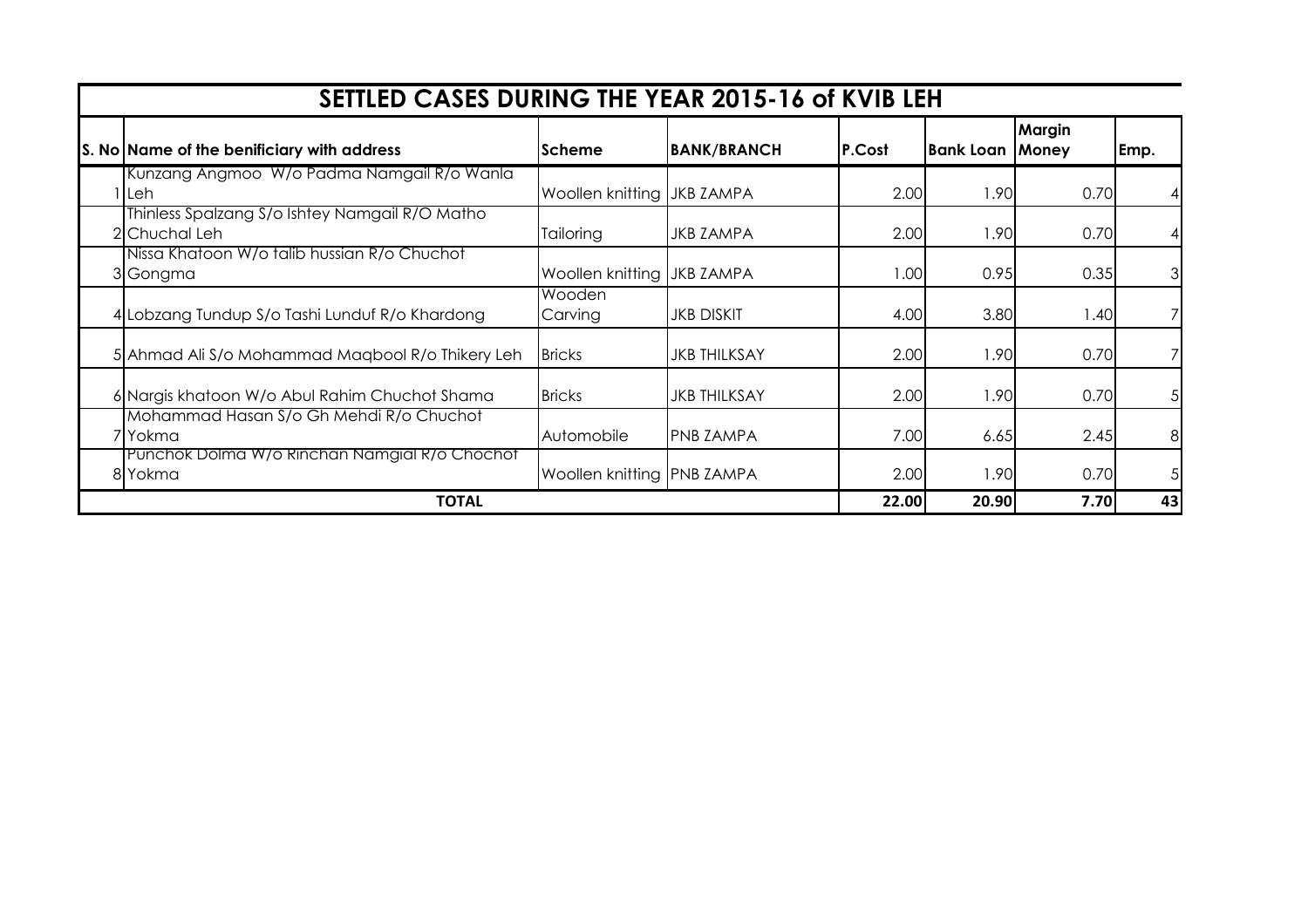|                      |                 |                 |                 |     |                     |      |     |                      |                 |              |                       |      |           |                  |      |     | J & K KHADI AND VILLAGE INDUSTRIES BOARD KASHMIR DIVISION SRINAGAR  |                 |     |                 |      |     |              |      |
|----------------------|-----------------|-----------------|-----------------|-----|---------------------|------|-----|----------------------|-----------------|--------------|-----------------------|------|-----------|------------------|------|-----|---------------------------------------------------------------------|-----------------|-----|-----------------|------|-----|--------------|------|
|                      |                 |                 |                 |     |                     |      |     |                      |                 |              |                       |      |           |                  |      |     | DISTRICT WISE/ GROUP WISE PROJECTS UNDER PMEGP FOR THE YEAR 2015-16 |                 |     |                 |      |     |              |      |
|                      |                 | Food/Agro Based |                 |     | <b>Forest Based</b> |      |     | <b>Mineral Based</b> |                 |              | <b>Chemical Based</b> |      |           | <b>HMP/Fibre</b> |      |     | <b>REBT</b>                                                         |                 |     | Service/Textile |      |     | <b>Total</b> |      |
| <b>S.No District</b> | No.             | <b>MM</b>       | Emp.            | No. | <b>MM</b>           | Emp. | No. | <b>MM</b>            | Emp.            | No.          | MМ                    | Emp. | No.       | MМ               | Emp. | No. | <b>MM</b>                                                           | Emp.            | No. | <b>MM</b>       | Emp. | No. | MМ           | Emp. |
| $\mathbf{2}$         | 3               | 4               | 5.              | 6   |                     | 8    | 9   | 10                   | 11              | $12 \square$ | 13                    | 14   | <b>15</b> | 16               | 17   | 18  | 19 <sup>l</sup>                                                     | <b>20</b>       | 21  | 22              | 23   | 24  | 25           | 26   |
| Srinagar             | $\Omega$        | 0.000           | ΩI              |     | 0.00                |      |     | 10.430               | 15 <sub>l</sub> |              | 0.70                  |      | ŋ         | 0.000            |      |     | 1.750                                                               |                 | 18  | 22,400          | 107  | 22  | 35.280       | 132  |
| 2lGanderbal          | $\Omega$        | 0.0001          | ΩI              |     | 3.85                | 26   |     | 0.000                |                 | U            | 0.00                  |      |           | 0.000            |      |     | 0.000                                                               |                 | 16  | 15.225          | 91   | 21  | 19.075       | 117  |
| 3 Budgam             |                 | 21.835          | 33 <sup>1</sup> |     | 2.10                | 16   |     | 2.100                | 11              | $\Omega$     | 0.00                  |      |           | 0.000            |      |     | 15.650                                                              | 24              | 74  | 121.919         | 440  | 89  | 163.604      | 524  |
| 4 I Anantnag         | っ               | 2.450           | 12 <sup>1</sup> |     | 0.00                |      |     | 0.000                |                 | $\Omega$     | 0.00                  |      |           | 2.100            |      |     | 10.810                                                              | 26              | 15  | 10.500          | 71   | 21  | 25.860       | 115  |
| 5 Kulgam             |                 | 6.090           | 30 <sup>1</sup> |     | 1.49                |      |     | 0.000                |                 | $\Omega$     | 0.00                  |      |           | 0.000            |      |     | 4.482                                                               | 20              | 15  | 8.855           | 70   | 26  | 20.914       | 131  |
| 6lPulwama            |                 | 0.700           | 81              |     | 0.35                |      |     | 3.150                |                 |              | 17.43                 | 20   |           | 1.400            | 10   |     | 2.450                                                               | 13 <sup>1</sup> | 20  | 12.775          | 110  | 29  | 38.255       | 174  |
| 7 Shopian            | 3               | 3.500           | 21              |     | 0.35                |      |     | 0.000                | <sup>n</sup>    | n            | 0.00                  |      |           | 0.000            |      |     | 1.750                                                               |                 | 24  | 23.660          | 159  | 29  | 29.260       | 186  |
| 8 Baramulla          | 33 <sup>1</sup> | 52.084          | 189             |     | 0.00                |      |     | 42.420               | <b>58</b>       |              | 0.735                 |      |           | 0.000            |      |     | 26.270                                                              | 66              | 146 | 214.744         | 802  | 197 | 336.253      | 1120 |
| 9 Bandipora          | $\mathbf{3}$    | 2.100           | 12              |     | 0.00                |      |     | 11.869               | 34              |              | 0.00                  |      |           | 0.000            |      |     | 0.000                                                               |                 | 56  | 98.070          | 297  | 63  | 112.039      | 343  |
| 10 Kupwara           | 81              | 15.050          | 44              |     | 17.42               | 45   |     | 15.750               | 40I             |              | 3.50                  |      |           | 0.000            |      |     | 10.010                                                              | 24              | 93  | 182.881         | 558  | 114 | 244.611      | 717  |
| l 1   Leh            | $\Omega$        | 0.000           | $\Omega$        |     | 0.00                |      |     | 1.400                | 10 <sup>1</sup> |              | 0.00                  |      |           | 0.000            |      |     | 1.400                                                               |                 |     | 4.900           | 27   |     | 7.700        | 43   |
| 12 Kargil            | 51              | 6.650           | 26              |     | 0.00                |      |     | 12.600               | 38 <sup>l</sup> | O.           | 0.00                  |      |           | 0.000            |      | q   | 31.951                                                              | 62              | 281 | 42.239          | 160  | 48  | 93.440       | 286  |
| Total :-             | 66I             | 110.459         | 375             | 19  | 25.56               | 106  | 28  | 99.719               | 214             |              | 22.365                | 36I  |           | 3.500            | 16   | 361 | 106.523                                                             | 249             | 510 | 758.165         | 2892 | 667 | 1126.291     | 3888 |

## **Deputy Chief Executive Officer,**

Khadi & Village Industries Board, Kashmir Division.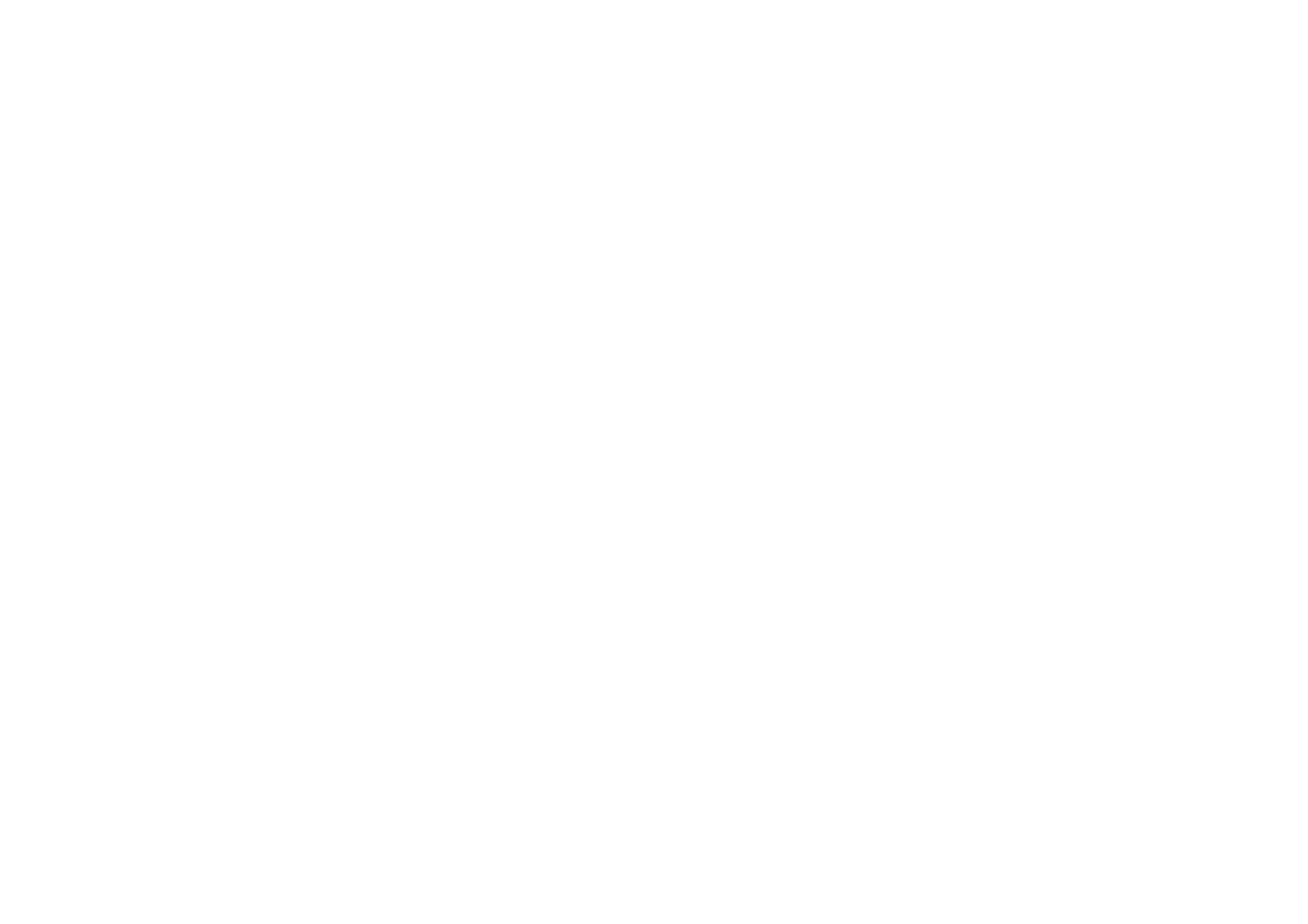|                                                         |                 |                |                |                |                 | J & K KHADI AND VILLAGE INDUSTRIES BOARD KASHMIR DIVISION SRINAGAR<br>DISTRICT WISE/CATEGORY WISE PROJECTS UNDER PMEGP FOR THE YEAR 2015-16 |      |                |              |                 |                |           |                |          |           |                |     |              |      |
|---------------------------------------------------------|-----------------|----------------|----------------|----------------|-----------------|---------------------------------------------------------------------------------------------------------------------------------------------|------|----------------|--------------|-----------------|----------------|-----------|----------------|----------|-----------|----------------|-----|--------------|------|
| S<br><b>A</b> 1<br>$\overline{\mathsf{N}}$<br>$\bullet$ | <b>District</b> |                | <b>GENERAL</b> |                |                 | <b>MINORITY</b>                                                                                                                             |      |                | <b>WOMEN</b> |                 | <b>SC</b>      |           |                |          | <b>ST</b> |                |     | <b>TOTAL</b> |      |
|                                                         |                 | NO.            | <b>MM</b>      | EMP.           | NO.             | МM                                                                                                                                          | EMP. | NO.            | MМ           | EMP.            | NO.            | <b>MM</b> | EMP.           | NO.      | <b>MM</b> | EMP.           | NO. | MМ           | EMP. |
|                                                         | 1 Srinagar      | 0              | 0.00           | 01             | 17              | 20.650                                                                                                                                      | 107  | 51             | 14.630       | 25              | 0I             | 0.00      | 01             | 0        | 0.000     |                | 22  | 35.280       | 132  |
|                                                         | 2 Ganderbal     | $\Omega$       | 0.00           | $\overline{0}$ | 17              | 16.975                                                                                                                                      | 98   | 41             | 2.100        | 19              | $\Omega$       | 0.00      | $\overline{0}$ | 0        | 0.000     |                | 21  | 19.075       | 117  |
|                                                         | 3Budgam         | $\overline{0}$ | 0.00           | 0              | 71              | 142.254                                                                                                                                     | 408  | 18             | 21.350       | 116             | $\Omega$       | 0.00      | 0              | 0        | 0.000     | $\Omega$       | 89  | 163.604      | 524  |
|                                                         | 4 Anantnag      | $\overline{0}$ | 0.00           | 0              | 13              | 22.710                                                                                                                                      | 82   | 81             | 3.150        | 33              | $\Omega$       | 0.00      | $\overline{0}$ | $\Omega$ | 0.000     | $\overline{0}$ | 21  | 25.860       | 115  |
|                                                         | 5 Kulgam        | $\Omega$       | 0.00           | 0              | 17              | 17.064                                                                                                                                      | 88   | 9 <sub>l</sub> | 3.850        | 43              | $\Omega$       | 0.00      | $\overline{0}$ | 0        | 0.000     | $\Omega$       | 26  | 20.914       | 131  |
|                                                         | 6 Pulwama       | $\overline{0}$ | 0.00           | $\overline{0}$ | 14              | 29.505                                                                                                                                      | 92   | 15             | 8.750        | 82              | $\overline{0}$ | 0.00      | 0              | 0        | 0.000     | $\overline{0}$ | 29  | 38.255       | 174  |
|                                                         | 7 Shopian       | $\overline{0}$ | 0.00           | 0              | 16 <sup>1</sup> | 19.985                                                                                                                                      | 105  | 13             | 9.275        | 81              | $\overline{0}$ | 0.00      | $\overline{0}$ | $\Omega$ | 0.000     |                | 29  | 29.260       | 186  |
|                                                         | 8 Baramulla     | $\overline{0}$ | 0.00           | 0              | 134             | 269.087                                                                                                                                     | 776  | 63             | 67.166       | 344             | $\Omega$       | 0.00      | 0              |          | 0.000     | $\Omega$       | 197 | 336.253      | 1120 |
|                                                         | 9Bandipora      | $\mathbf{0}$   | 0.00           | $\overline{0}$ | 41              | 82.669                                                                                                                                      | 211  | 22             | 29.370       | 132             | 0I             | 0.00      | 0              | 0        | 0.000     | $\Omega$       | 63  | 112.039      | 343  |
|                                                         | 10 Kupwara      | $\Omega$       | 0.00           | 01             | 89              | 204.186                                                                                                                                     | 597  | 25             | 40.425       | 120             | $\Omega$       | 0.00      | $\overline{0}$ | $\Omega$ | 0.000     | $\Omega$       | 114 | 244.611      | 717  |
|                                                         | 11 Leh          | $\mathbf{0}$   | 0.00           | $\overline{0}$ | $\overline{0}$  | 0.000                                                                                                                                       | 01   | 4              | 2.450        | 20 <sub>l</sub> | $\overline{0}$ | 0.00      | 0              |          | 5.250     | 23             | 8   | 7.700        | 43   |
|                                                         | 12 Kargil       | $\mathbf{0}$   | 0.00           | 0              | 01              | 0.000                                                                                                                                       | ΩI   | 18             | 24.200       | 93              | $\overline{0}$ | 0.00      | 0              | 30l      | 69.240    | 193            | 48  | 93.440       | 286  |
|                                                         | Total :-        |                | 0.00           | 0              | 429             | 825.085                                                                                                                                     | 2564 | 204            | 226.716      | 1108            | $\Omega$       | 0.00      | ΩI             | 34I      | 74.490    | 216            | 667 | 1126.291     | 3888 |

| <b>Category</b>       | No. | M.M      | Emp. |
|-----------------------|-----|----------|------|
| Minority              | 429 | 825.085  | 2564 |
| <b>Minority Women</b> | 182 | 200.066  | 995  |
| <b>ST</b>             | 56  | 101.14   | 329  |
| TOTAL                 | 667 | 1126.291 | 3888 |

**Deputy Chief Executive Officer,**

Khadi & Village Industries Board, Kashmir Division.